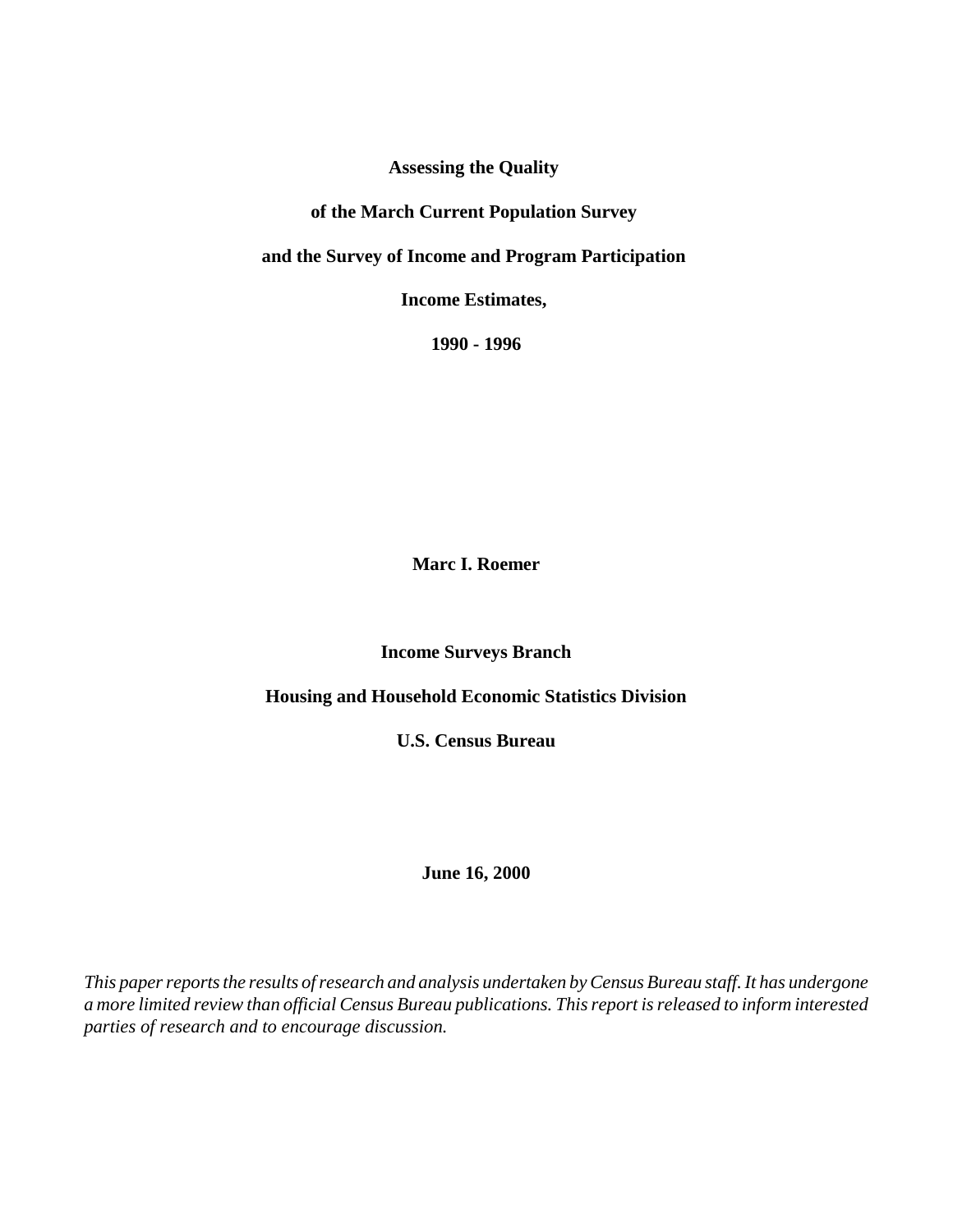# **Table of Contents**

| Social Security, Railroad Retirement, and Supplemental Security Income  30 |  |
|----------------------------------------------------------------------------|--|
|                                                                            |  |
|                                                                            |  |
|                                                                            |  |
|                                                                            |  |
|                                                                            |  |
|                                                                            |  |
|                                                                            |  |
|                                                                            |  |
|                                                                            |  |
|                                                                            |  |
|                                                                            |  |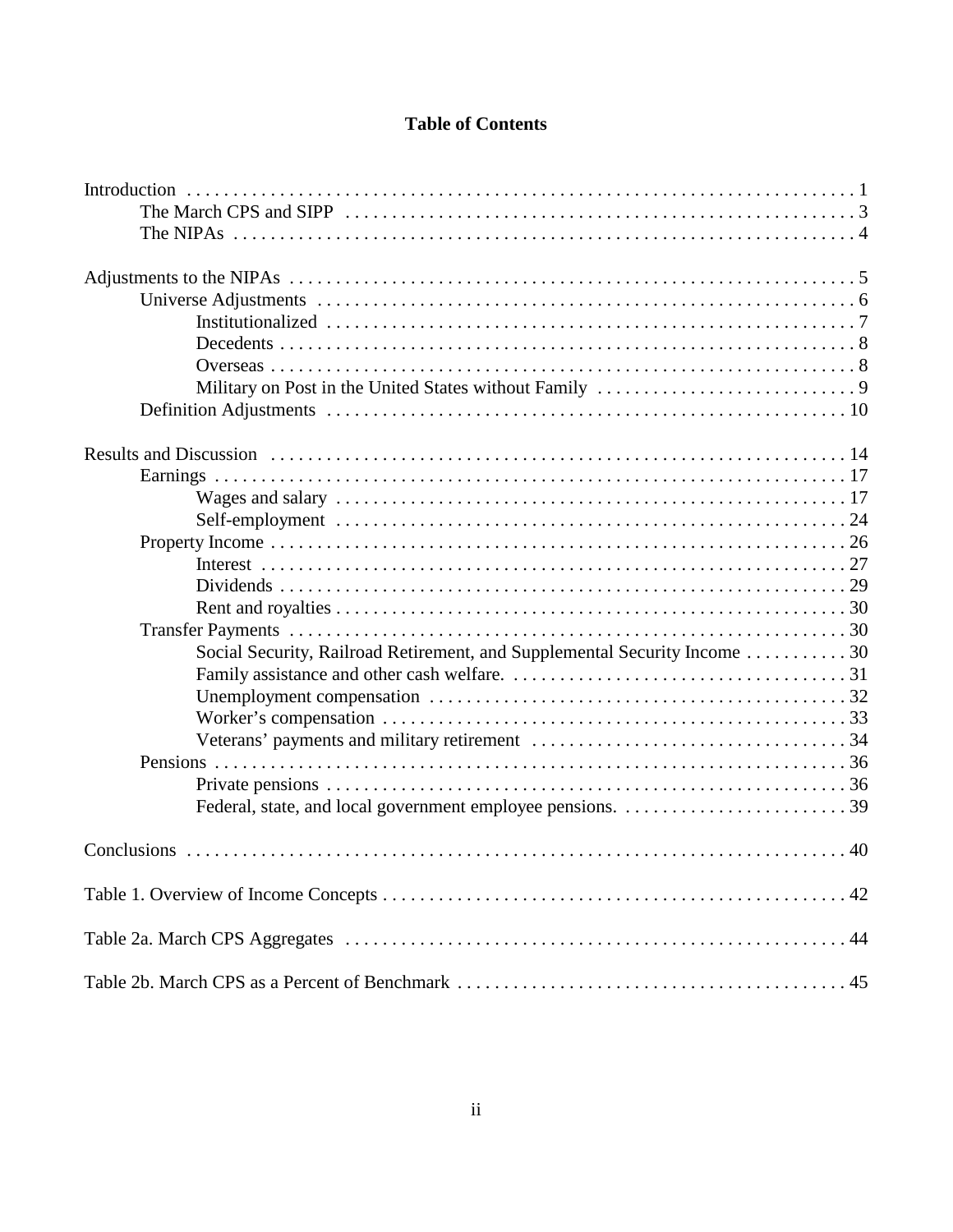| Figure 1. Matched Tax Units with March CPS Wages within 25% of Tax Return Wages 52      |  |
|-----------------------------------------------------------------------------------------|--|
|                                                                                         |  |
| Figure 3. Size Distribution of Wage Amounts Collected                                   |  |
| Figure 4. Self-employment Income: Adjusted NIPA, March CPS, SIPP, and IRS Aggregates 53 |  |
|                                                                                         |  |
|                                                                                         |  |
| Table I - Federal SSI -                                                                 |  |
|                                                                                         |  |
|                                                                                         |  |
|                                                                                         |  |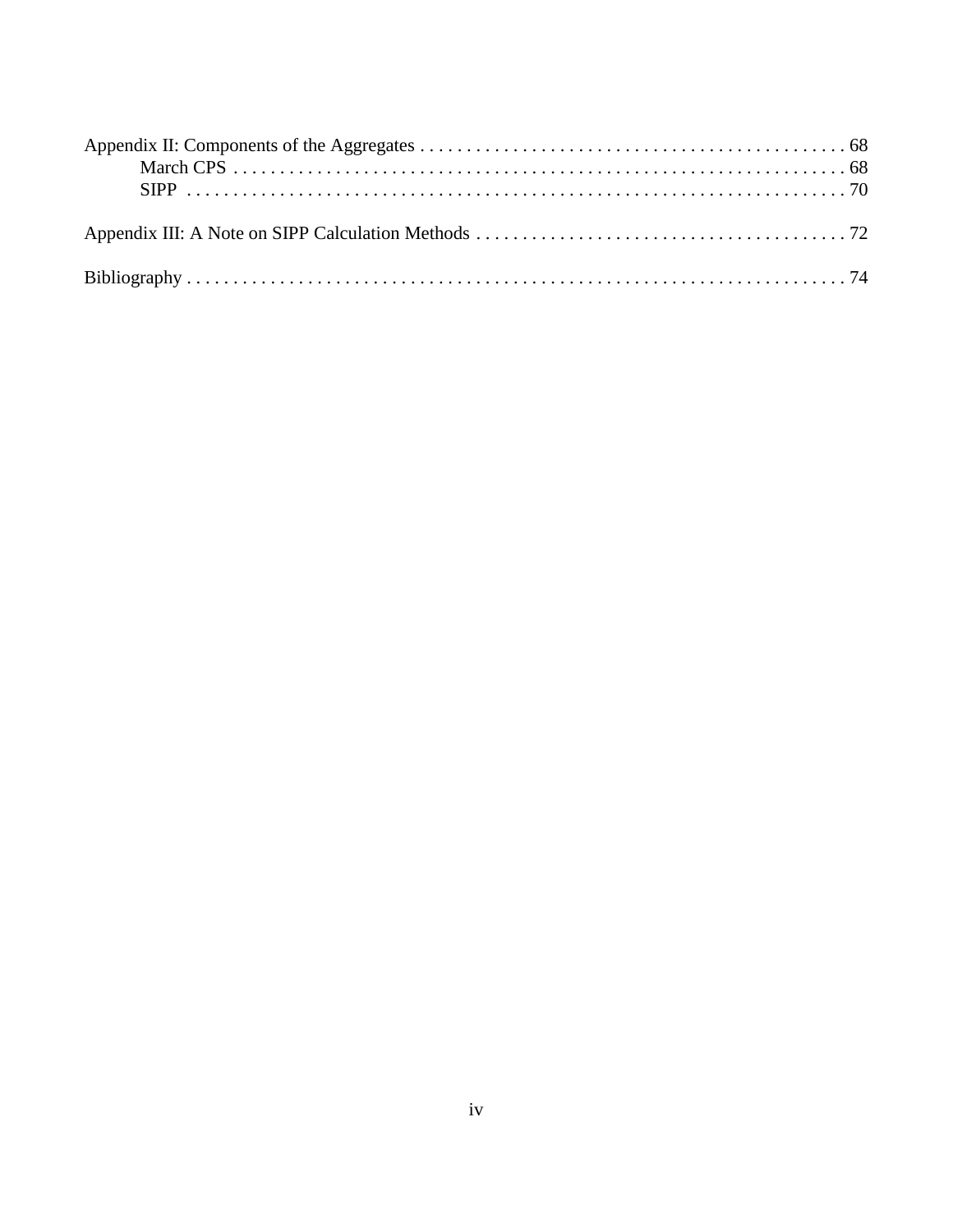#### **Introduction**

This investigation attempts to develop administrative benchmarks of income compatible with the March Current Population Survey (CPS) and the Survey of Income and Program Participation (SIPP), two income surveys conducted by the U.S. Census Bureau. Many people are reluctant to reveal their incomes to survey researchers, and this reluctance makes such surveys particularly prone to response errors. A respondent can fail to report receipt of income, fail to report the amount, under-report or over-report the amount, or misclassify income. These errors can in turn cause an imputation system to mis-allocate incomes to those respondents who do not provide answers to questions. Because of the potential for error, many researchers and data users would like to know how complete the March CPS and SIPP income estimates are. Comparing aggregate income from the surveys to administrative benchmarks addresses this need by quantifying the net effect of response and other errors.

There are many sources of data from which one could choose benchmarks of income, for instance the U.S. Social Security Administration for Social Security payments, the U.S. Department of Labor for wages, and the U.S. Department of Health and Human Services for Aid to Families with Dependent Children. However, using the National Income and Product Accounts (NIPAs) produced by the U.S. Bureau of Economic Analysis (BEA) offers the advantages of comparability with previous work in this area, ease of access, and consistent definitions of income and coverage universe over periods of time.

Because the NIPA income definitions and population coverage are not the same as those of the March CPS and SIPP, adjustments are necessary to construct benchmarks from the NIPA figures. Table 1 summarizes the differences in the income concepts and populations covered. Personal Income, the series in the NIPAs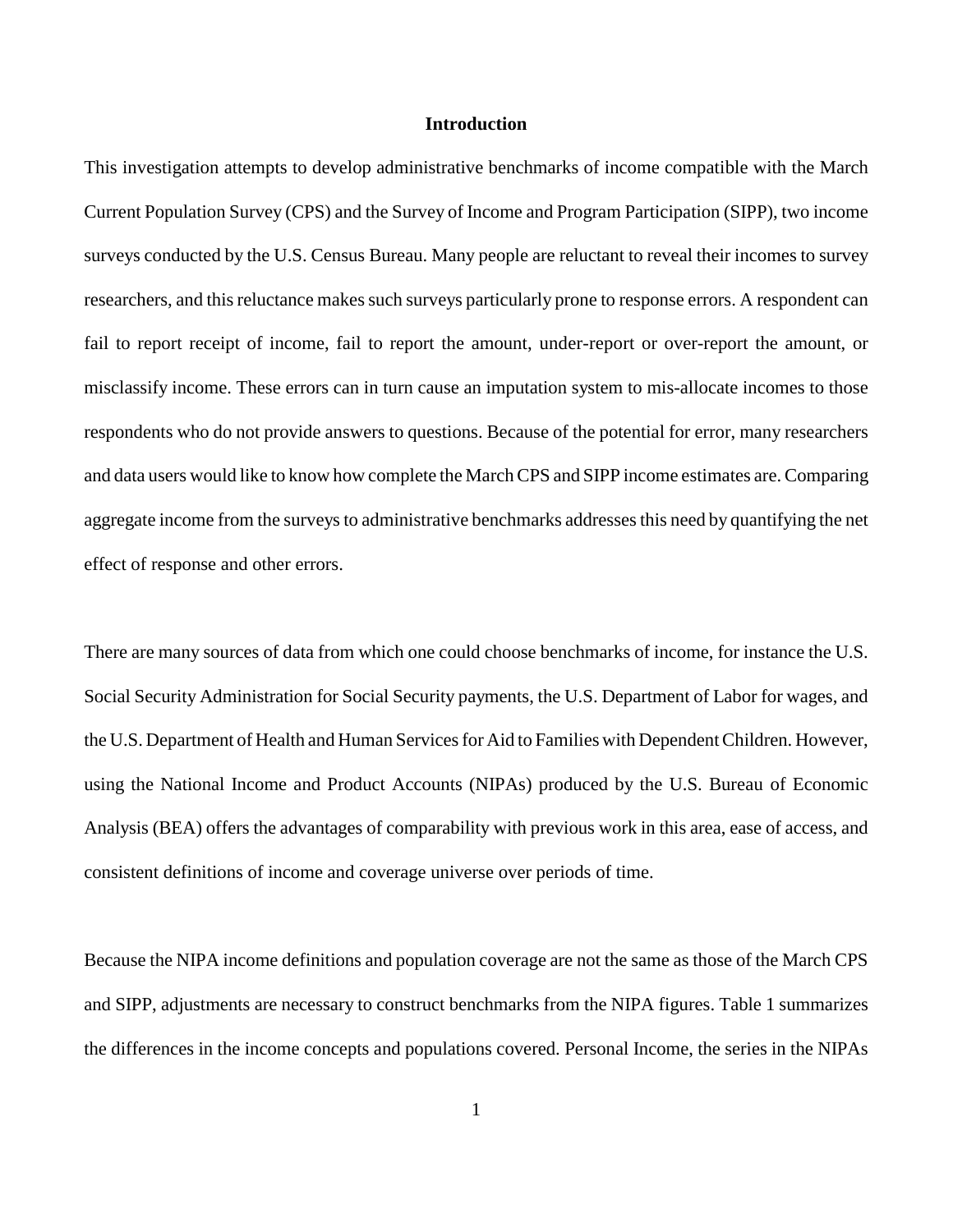from which most of the benchmarks derive, is a more comprehensive measure than Money Income. The components included in the Personal Income concept but not the Money Income concept are larger and more numerous than those included in Money Income but not in Personal Income. The population coverage of Personal Income is also larger than that of Money Income. This investigation considers categories of income that are measured both in the NIPAs and the Census Bureau surveys, numbered 1 to 16 on the table.

This paper has four aims. The first is to establish a methodology for deriving benchmarks from the NIPAs. The BEA's traditional adjustments reconcile income definition differences, and ratios from the Decennial Census of Population and from a Monte Carlo simulation adjust the coverage universe. Documenting these and other methods facilitates future benchmark comparisons and fleshes out the issues researchers need to consider generally when comparing survey data to administrative data. The second aim is to evaluate the quality of the March CPS and SIPP income estimates for the period 1990 to 1996 by comparing the surveys' aggregates to the benchmarks. The working definition of "quality" is the degree of difference between the survey and NIPA-based estimates. Third, the analysis considers the possible causes of shortfalls and overestimates by the surveys. Finally, it identifies and attempts to explain changes in the relationship between the surveys' income estimates and administrative benchmarks that occur during the period.

The remainder of this section briefly describes the March CPS, the SIPP, and the NIPAs. The following section describes the universe and definition adjustments required for the reconciliation, the next section presents and discusses the results, and the final section summarizes conclusions.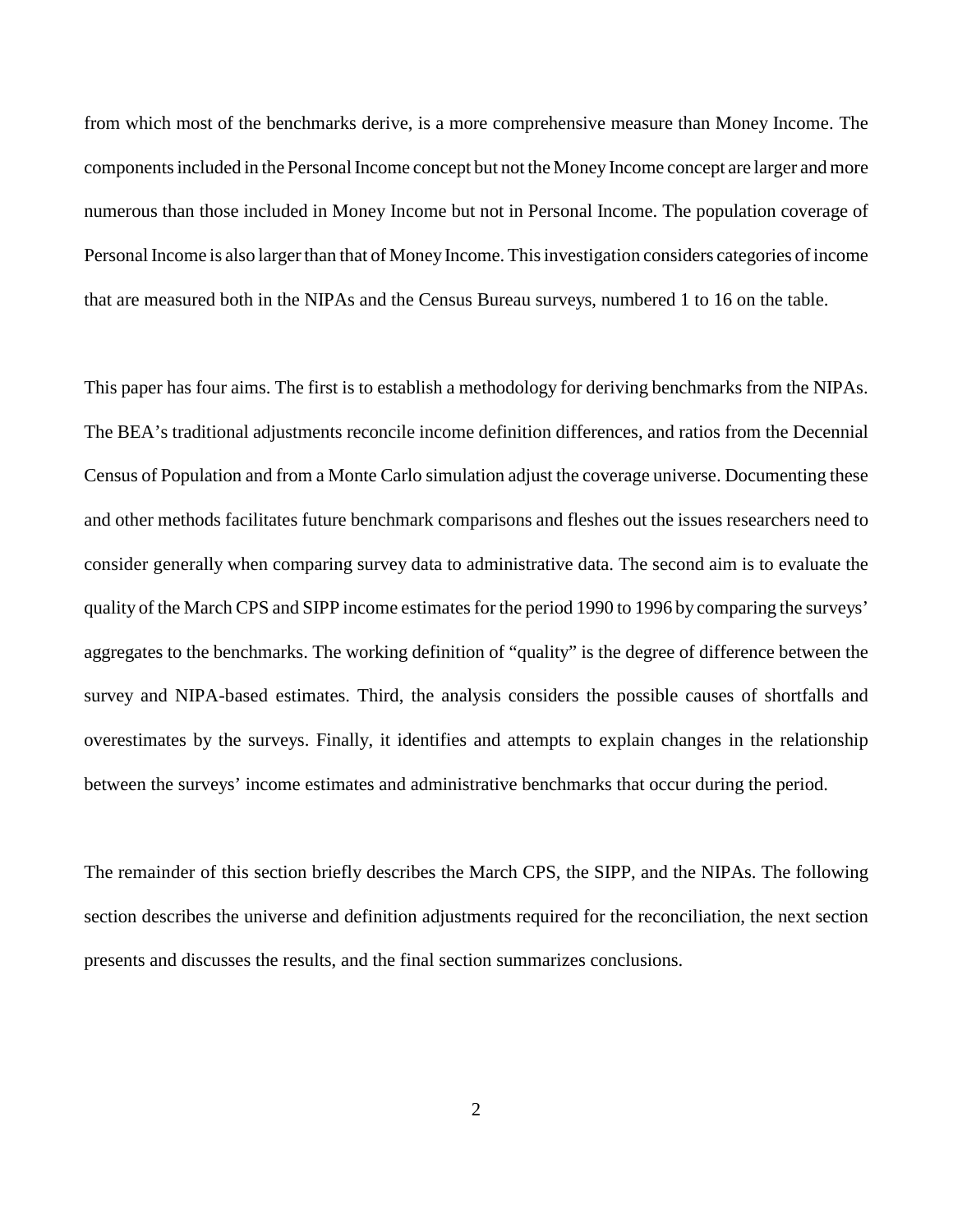#### **The March CPS and SIPP**

The Census Bureau conducts several household surveys that measure the economic situation of people, families, and households in the United States. The basic Current Population Survey (CPS) takes place every month. Its primary focus is to collect information on current employment status. In March of every year, a supplementary questionnaire gathers information about income received during the previous calendar year. The March CPS interviewed people in approximately 60,000 households from 1991 until 1996, when the sample size decreased to 50,000 households. Besides the change in sample size, a new sample design was introduced and the survey converted from a paper questionnaire to a computerized instrument in March 1994. Weights based on the results of the 1990 Census were introduced in 1993.

The Survey of Income and Program Participation (SIPP) aims to overcome some of the shortcomings of the March CPS by focusing specifically on income rather than labor force participation, using a four-month rather than one-year reference period, and covering more income sources. The 1990 SIPP Panel ran for two and a half years and began with 22,000 households; the 1991 Panel also ran for two and a half years but began with only 14,000 households; the 1993 Panel ran for three years and began with 20,000 households; and the 1996 Panel ran for four years and began with 37,000 households. The SIPP interviews are staggered, collecting data from one-quarter of the sample each month about the previous four months' income and program status. Each completed four-month cycle of interviews is called a wave. The survey instrument was automated beginning with the 1996 Panel, and several new income sources were added.

Although it is primarily the potential for response error --respondents misreporting receipt or amounts of income-- that morivates comparing the surveys' aggregates to independent estimates, both surveys are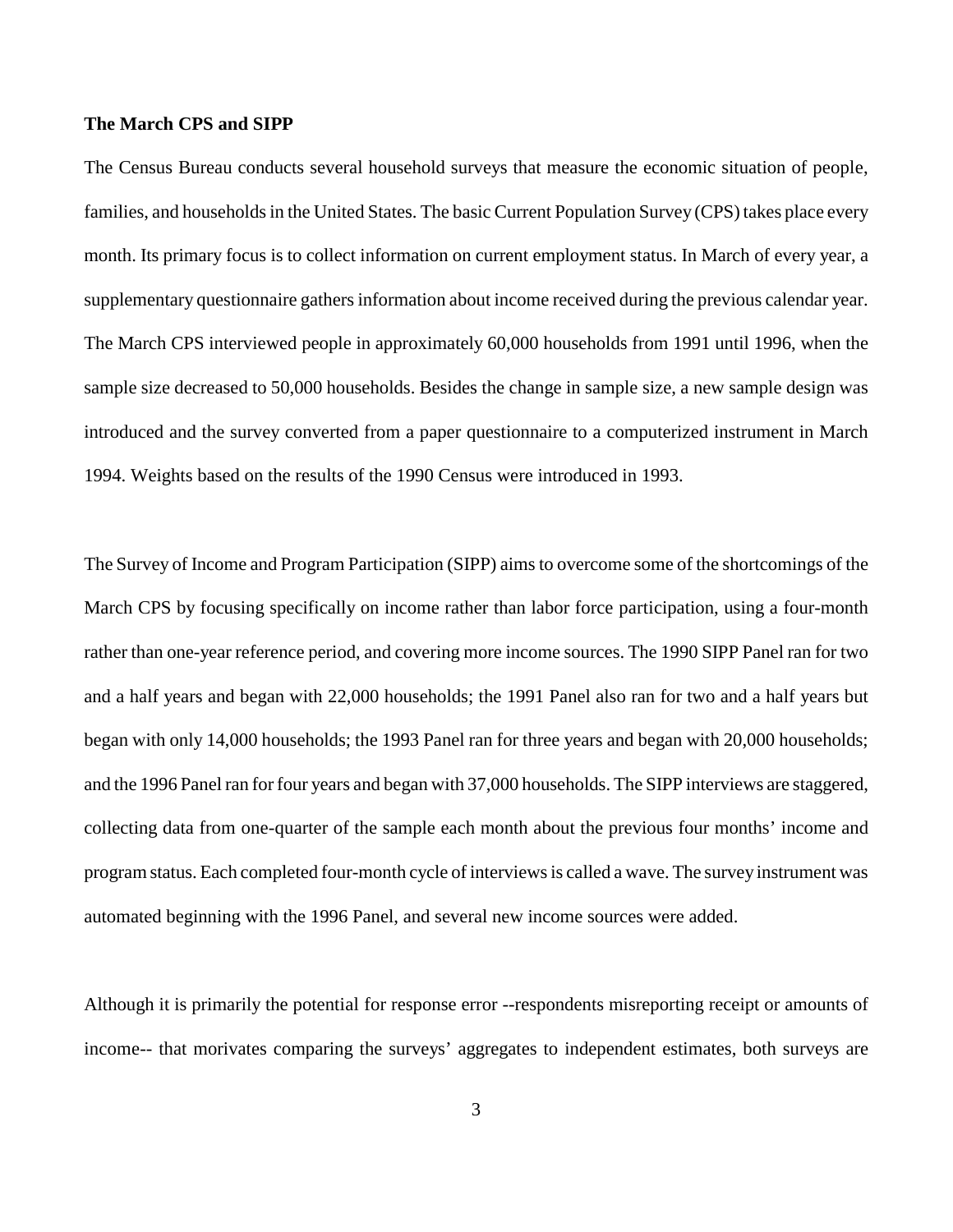subject to other types of nonsampling error. Failure of the Census Bureau to contact sampled units, item nonresponse and imputation, attrition, population undercoverage, and errors in the sampling frame contribute to the differences between the survey's income estimates and the benchmarks as well.

# **The NIPAs**

The National Income and Product Accounts (NIPAs) are an extensive set of tables produced by the Bureau of Economic Analysis (BEA). They include estimates of Gross Domestic Product, Gross National Product, and Personal Income. In contrast to the Census Bureau surveys, which focus on cash regularly available to individual people, families, and households, the NIPAs' purpose is to describe aggregate amounts of income and products flowing through the personal, business, and government sectors of the United States economy. The NIPAs include many statistical and conceptual adjustments to source data that reflect an accounting framework based on economic theory.

This analysis derives independent income estimates from the Personal Income and related series of the NIPAs. In compiling Personal Income, the BEA uses data sources such as employers' reports to the Department of Labor, records of the Social Security Administration, data from the Federal Reserve Board, and many other administrative sources. Besides the definition and universe differences between the NIPAs and the Census Bureau surveys, their vastly different purposes, methodologies, modes of data collection, and underlying income concepts contribute to different estimates of income.

Although Personal Income might often be mistaken as analogous to the Census Bureau's Money Income, it is actually quite a different concept, and is generally more comprehensive. Among the components of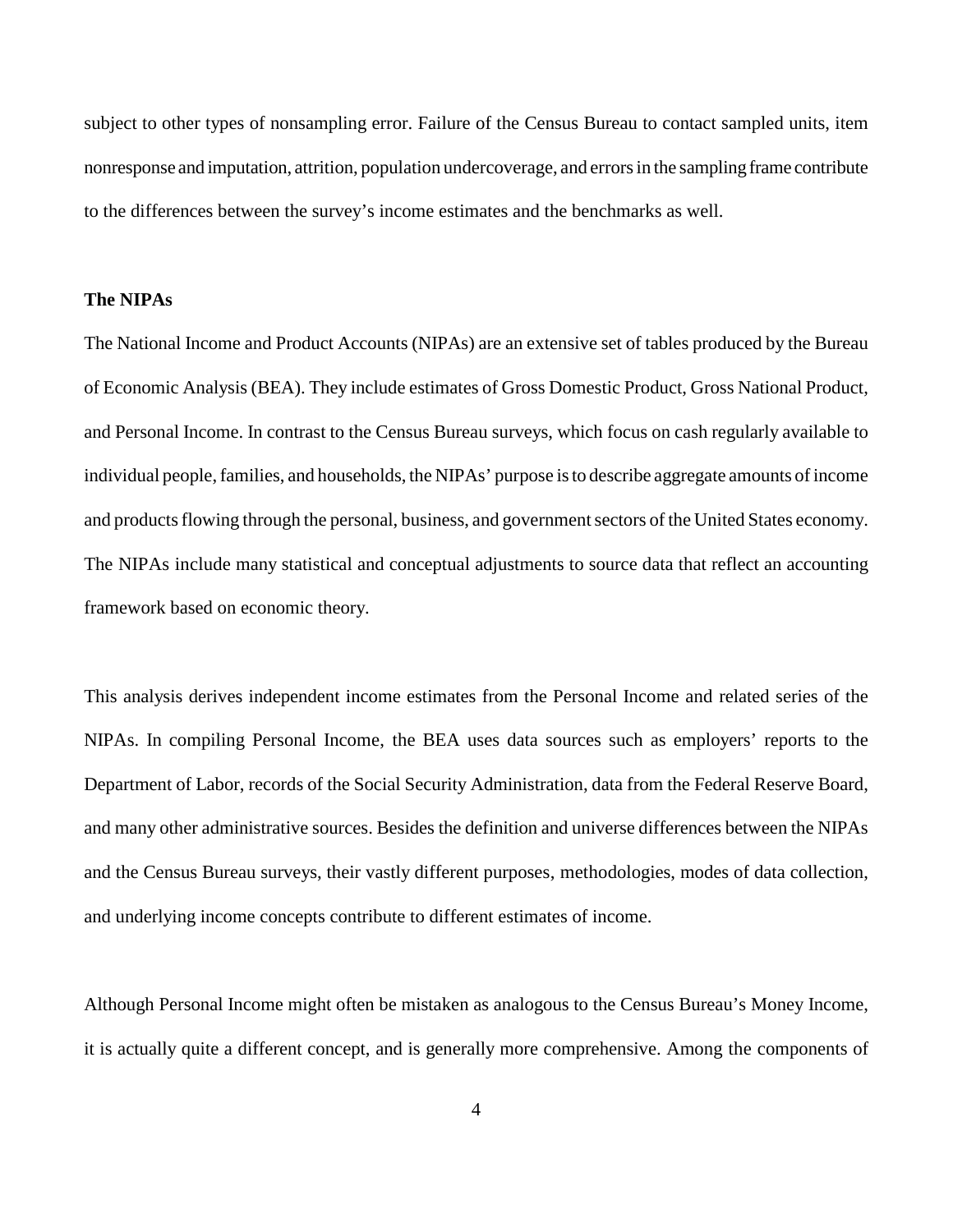Personal Income that are not included in Money Income are employer contributions to private pension and welfare funds; capital consumption and inventory valuation adjustments to farm and nonfarm selfemployment income; the rental value of owner-occupied homes; imputed interest from banks, credit agencies, investment companies, life insurance carriers and private noninsured pension plans; benefits from hospital and medical insurance; public assistance medical care; business transfer payments; interest, dividends, rent, proprietorship income, and partnership income paid to fiduciaries and nonprofit institutions; unredeemed interest on US savings bonds; small corporation income; and lump sum payments. Some of these items are quite large.

Clearly a household survey cannot capture many of the components of the BEA's Personal Income, nor are they necessarily desirable in a household survey's income concept. However, it is possible to isolate the components that are roughly comparable to the sources of income that appear the March CPS and SIPP, and adjust these components to account for the differing income concepts and populations covered. The next section describes the adjustments and some of the methodologies for quantifying them. Further details and sources for the adjustments are in Appendix I.

#### **Adjustments to the NIPAs**

The strategy of adjusting NIPA figures to conform to the surveys' coverage universe and income definitions involves some difficulties. First, the NIPAs undergo annual and comprehensive revisions. Revisions to certain income components such as rent cause quite wide variation. Each revision may require different reconciliation work.<sup>1</sup> Second, the NIPAs, as well as the Census Bureau surveys, are subject to error. The

<sup>&</sup>lt;sup>1</sup> This investigation uses the 1998 revision of the NIPAs.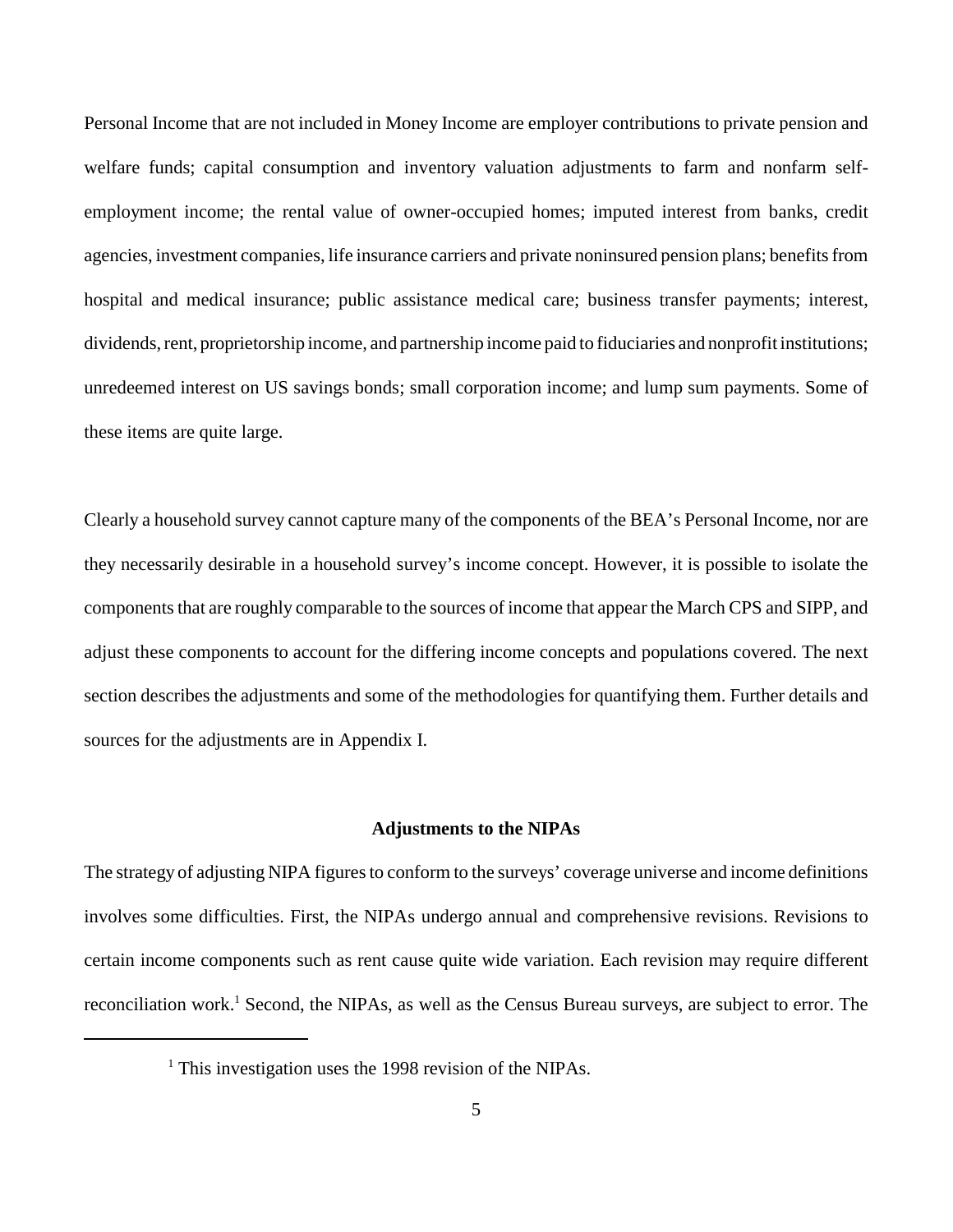BEA faces imperfect source data and a lack of adequate information to correct it. Indeed, some of the NIPA estimates derive in part from household survey data such as the March CPS. Third, some data needed to make NIPA measures compatible with survey measures is simply not available. However, the NIPA income definitions are consistent within each revision, the errors in the NIPA estimates for many categories of income are small, and most of the adjustments required for the reconciliation are also small. Keeping the limitations in mind and inspecting trends over a consistently-adjusted series should allow reasonable judgements about the completeness of the income estimates from the surveys.

## **Universe Adjustments**

The March CPS and SIPP exclude people who live in institutions, on military bases, overseas, or who die before the interview date (decedents). Accordingly, estimates of the income of these groups should be subtracted from the NIPA figures to arrive at appropriate benchmarks.<sup>2</sup> Moreover, some people are eligible for the survey during the reference period but become ineligible by moving to military, institutional, or overseas residences before they are interviewed. Accordingly, Coder and Scoon-Rogers (1996) use different universe adjustments deriving benchmarks for the March CPS and SIPP to reflect the lag between the reference period and the March CPS interview that is negligible in the SIPP.<sup>3</sup>

 $2$  Theoretically, the comparison should also exclude the income of children and emigrants from the benchmarks, but the income of these groups is certainly too small to cause concern. Only people 15 years or older are eligible for the CPS March Supplement and SIPP.

<sup>&</sup>lt;sup>3</sup> March CPS interviews begin Monday of the week containing the nineteenth. SIPP interviews begin immediately at the end of the 4-month reference period.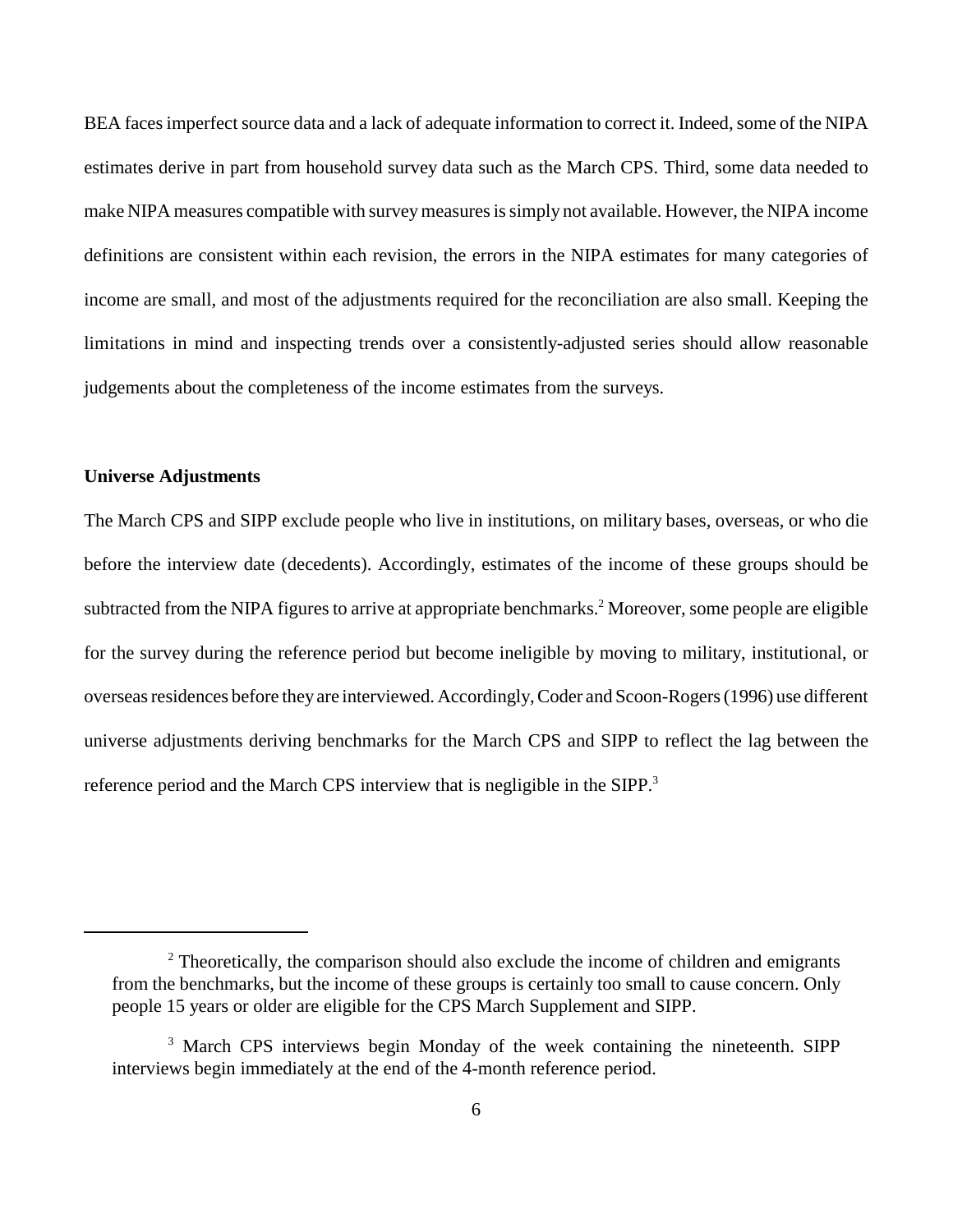Current work takes a different approach. Apart from the decedent adjustment, an assumption of steady-state movement in and out of survey eligibility applies, allowing the same universe adjustments deriving benchmarks for both the March CPS and the SIPP. The assumption is that the same number of people with the same incomes enter and leave the sampling frame during the reference period and the lag. It is possible that a greater number of people normally enter institutions such as prisons and nursing homes than leave them to return to the noninstitutional setting, but any bias to the benchmarks resulting from this assumption should be very small.

**Institutionalized.** The adjustment for the institutional population uses the ratio of income received by institutionalized persons to the total from the 1990 decennial census.<sup>4</sup> Institutionalized people are those receiving full-time care or supervision in hospitals, nursing homes, prisons, military stockades, and so forth, that do not keep a regular residence elsewhere. The March CPS and SIPP also exclude employees who live on the grounds of institutions, such as in nurses' dormitories, but such employees certainly comprise a very small number, and are not part of the adjustment. For example, in the state of Ohio, staff residents of institutions received only 0.0017 percent of total wage and salary income.

<sup>&</sup>lt;sup>4</sup> The census covers 1989 income in 8 categories and there are 16 categories in this investigation. The decennial income categories are: 1) wage and salary; 2) non-farm selfemployment; 3) farm self-employment; 4) interest, dividends, and rent; 5) Social Security and Railroad Retirement; 6) public assistance: Supplemental Security Income (SSI), Aid to Families with Dependent Children (AFDC), and other; 7) private, federal, state and local pensions; military retirement; and disability; 8) veterans' payments, unemployment compensation, and child support. Categories 1, 2, 3, and 5 are the same as those in the March CPS and SIPP. The following assumptions apply to the adjustment ratios in the remaining categories. Category 4 covers all property income and 7 covers all pensions. Categories 6 and 8 apportion into components according to the ratios observed in unadjusted NIPA estimates for 1989. In category 6, all income of the institutionalized is SSI. In category 8, all of the income of the institutionalized is veterans' payments, and all that of the military on US post without family is unemployment compensation (presumably received before entering the military).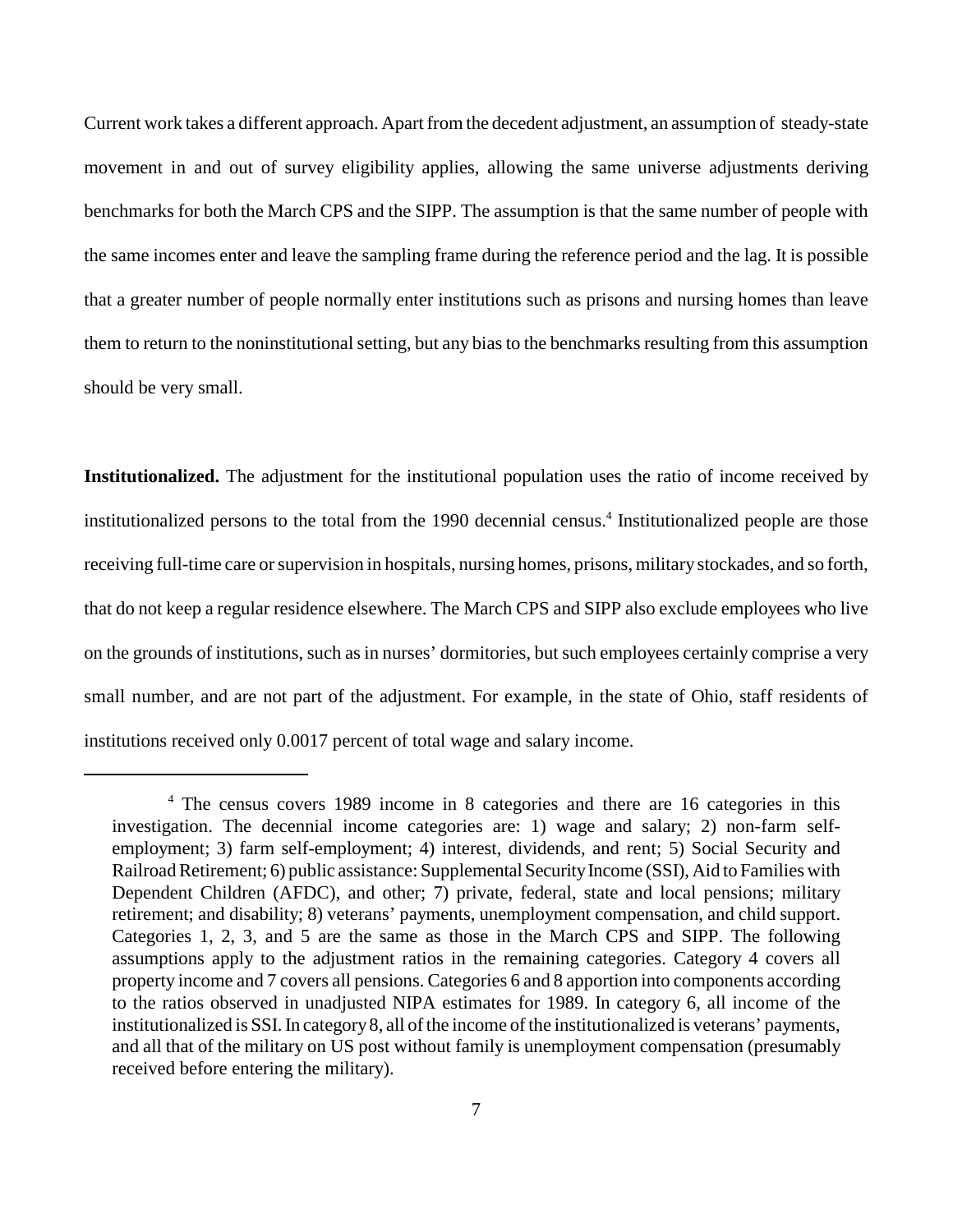**Decedents.** A Monte Carlo simulation provides estimates of income received by people alive only for part of the reference year. The procedure applies 1996 death rates by age, sex, and race from the National Center for Health Statistics to March 1997 CPS persons.<sup>5</sup> In the simulation, some respondents "die" and their 1996 incomes are aggregated. Because all March 1997 CPS persons lived for the entire 1996 calendar year, these aggregates represent 12 months of income. Deaths actually occurred throughout 1996, and if they are distributed evenly across months, then one-half of each of these aggregates approximates actual decedent income for the calendar year. The March CPS requires additional accounting for deaths occurring from January to the time of the interview. Because respondents in the SIPP are interviewed 3 times in 12 months, the decedent adjustment in the SIPP context employs one-third of the March CPS 12-month decedent ratio.

**Overseas.** The March CPS and SIPP obtain proxy interviews for sample persons who are overseas or otherwise absent from a household temporarily, but exclude people residing overseas who do not have a regular residence stateside. The NIPAs include some income received abroad, and estimates of these payments, including wage and salary income, property income, and unemployment compensation appear in the BEA's State Personal Income series and can thus be subtracted directly.

The BEA estimate of property income (interest, dividends, rent and royalties) received overseas is zero. The assumption is that, because those living abroad included in the NIPAs are mostly military personnel and relatively young, their property income must be very small. Two observations are worth noting here. First,

<sup>&</sup>lt;sup>5</sup> Pairing civilian noninstitutional survey data with death rates of the whole population may cause some small bias. Under the assumption that the results of the simulation would not be substantially different for the years 1990 through 1995, the 1996 decedent ratios apply to all years in the series.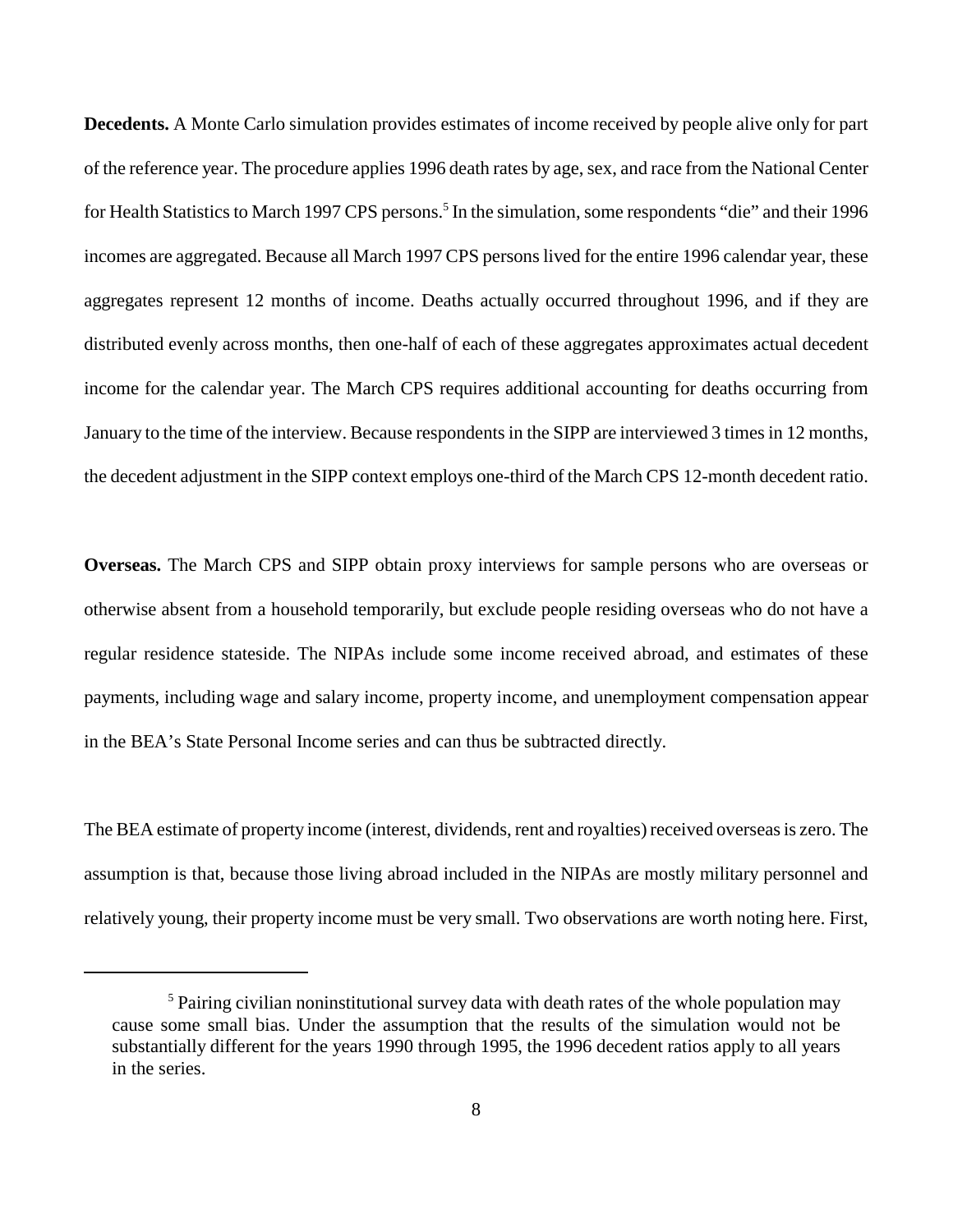the overseas population is very similar to those living on U.S. military posts without families, in that they are primarily young, single military personnel. Second, our estimates of the wage and salary income of these two groups are nearly identical. For these reasons, the overseas adjustment equals the stateside military adjustment in property income categories. The total income resulting from this procedure, for example \$165 million in 1996, though quite small, might still be larger than what BEA analysts would accept.

The NIPAs explicitly exclude federal government program payments (such as Social Security, Supplemental Security Income, and federal employee pensions) paid outside the fifty states and the District of Columbia. Accordingly, no overseas adjustment is necessary. However, the BEA is not able to quantify state and local government transfers or private pension payments received abroad, and includes them in the NIPA estimates. Therefore, these income sources require reasonable guesses to serve as estimates of overseas payments. Overseas state and local government transfer payments are likely near zero. The ratio of overseas Social Security payments to total Social Security payments applies to state and local government employee pensions and private pensions.6

**Military on Post in the United States without Family.** The March CPS and SIPP include military personnel only who live off base or on base with their families. An adjustment is necessary to accommodate military personnel not meeting this definition. This adjustment is the ratio of income of military (and some civilian) personnel living in barracks or dormitories that house 10 or more unrelated individuals to the income of the total population, based on the 1990 decennial census. The same assumptions described in the

<sup>&</sup>lt;sup>6</sup> The NIPA estimate of state and local government pension benefits excludes payments to recipients living in the U.S. territories, but includes payments received in foreign countries. NIPA private pension benefits include both.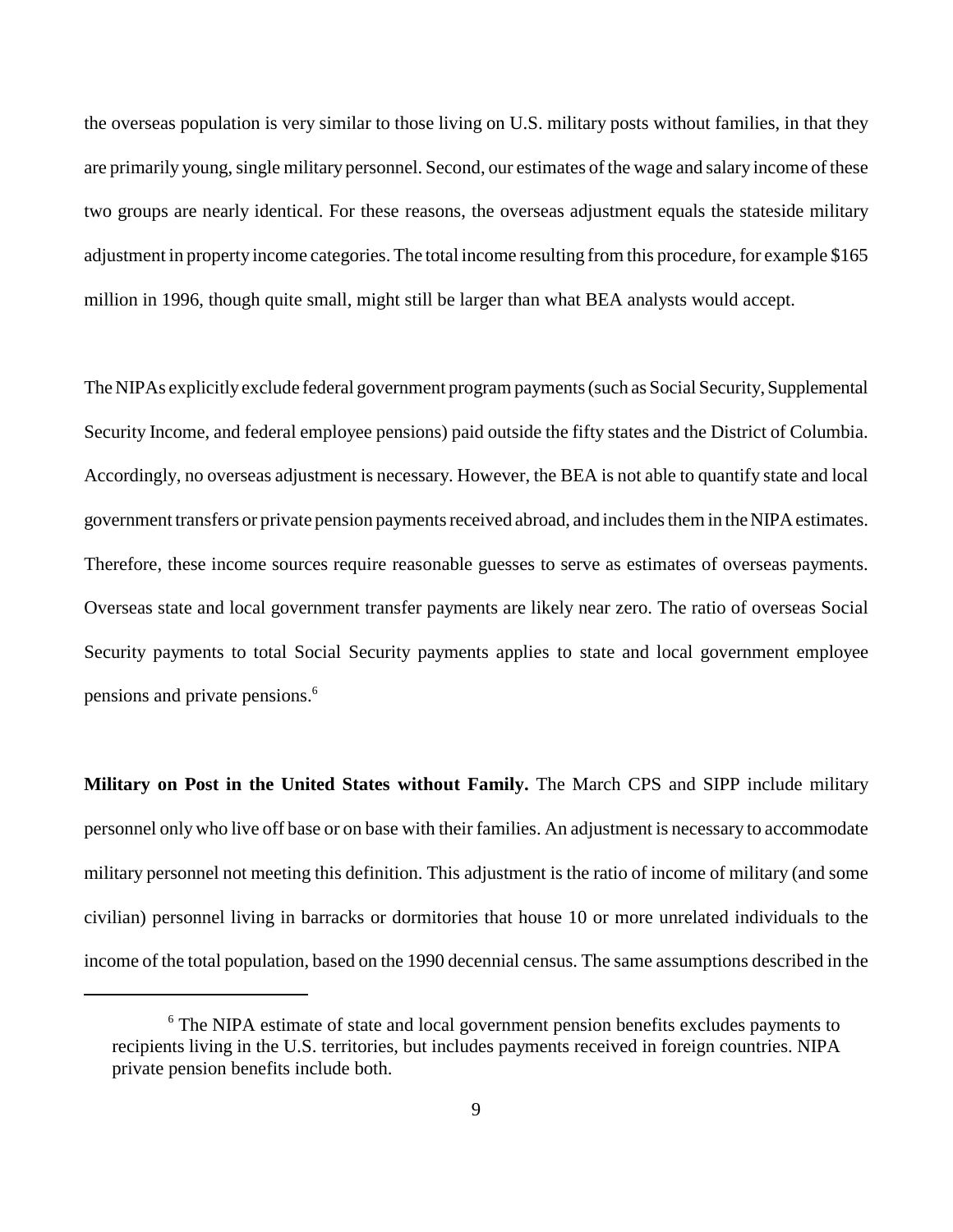previous section on the institutionalized apply to the military adjustment. These ratios should approximate the income of on-base single military men and women.

# **Definition Adjustments**<sup>7</sup>

Census Bureau Money Income is regularly-received cash that people can spend. The NIPAs include noncash and imputed income such as employer-provided food and lodging, the rental value of living in one's own home, the value of a free checking account, and payments for medical care. The NIPAs also include the income of fiduciaries and some nonprofit institutions that is not collected in the March CPS or the SIPP. Lump-sum (one-time) payments excluded from the March CPS and SIPP are explicitly included in the NIPA definition of income.<sup>8</sup> In some categories of income such as worker's compensation and private pensions, lump sum payments are quite large.

There are a few situations, however, where it is uncertain what definition adjustments are appropriate. The surveys aim to capture all regular cash income a respondent receives, but the surveys may fail to question respondents about certain income sources. Alternatively, income sources may be mentioned specifically, but it is unrealistic to expect respondents to include all the income in their answers. In these "gray" areas such as interest and dividends paid on retirement accounts, interest on U.S. savings bonds, small corporation

 $7$  Many of the definition adjustments rely on the BEA's reconciliation work which extends back to the 1970s, and are published in the NIPAs. Others come from Thae Park of the BEA, who yearly reconciles NIPA Personal Income with the Internal Revenue Service's Adjusted Gross Income. Further adjustments were developed by the author based on earlier work by Vaughan (1993) and Coder and Scoon-Rogers (1996).

<sup>&</sup>lt;sup>8</sup> Both surveys include bonus pay in earnings. The SIPP allows respondents to report "retirement lump sums" and "lump sum payments," but because the source of these payments is not specific, they must be excluded from the analysis.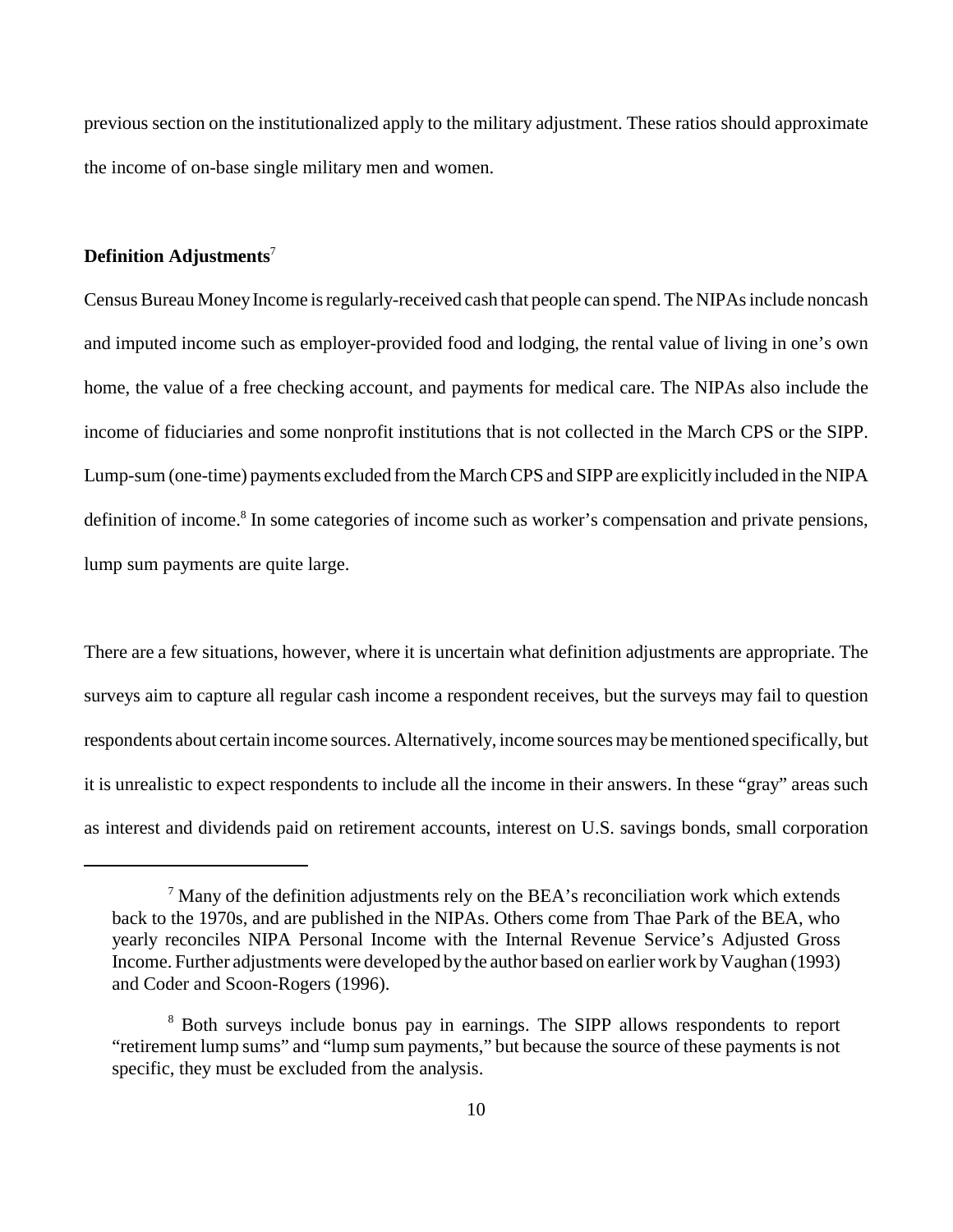income, and others, the investigation has no option other than to proceed according to informed assumptions about how respondents interpret and are able to answer questions. Readers who prefer different assumptions may use the benchmark derivation tables in Appendix I to perform separate analyses.

Definition adjustments are most complex for earnings and property income. Under wages and salary, the NIPAs classify director's, judicial, and marriage fees as other labor income and the wages of foreign professional and migratory workers as payments to the rest of the world. These earnings are part of wages and salary in the March CPS and SIPP, and are added to the benchmark.

The NIPA measure of non-farm self-employment income includes inventory valuation and capital consumption adjustments, income paid to fiduciaries, the gain of those who default on loans, the value of people's labor in building their own homes, and the income of telephone and electric cooperatives. These items are excluded from the March CPS definition of self-employment income, which is based on responses to questions about net profit from a business, and from the SIPP definition, which is based on responses to questions about income respondents drew from businesses to support themselves and their families. Therefore these items are removed from the NIPA estimates to construct the benchmark.

NIPA farm self-employment income includes a capital consumption adjustment, the rental value of owned farm housing, the value of farm products consumed on the farm, a measure of the change in farm inventories, interest received by farm corporations, and a valuation adjustment of Commodity Credit Corporation loans. The March CPS and SIPP do not measure these items, so they are subtracted from the NIPA estimates. The surveys may capture the patronage dividends received from farm cooperatives if they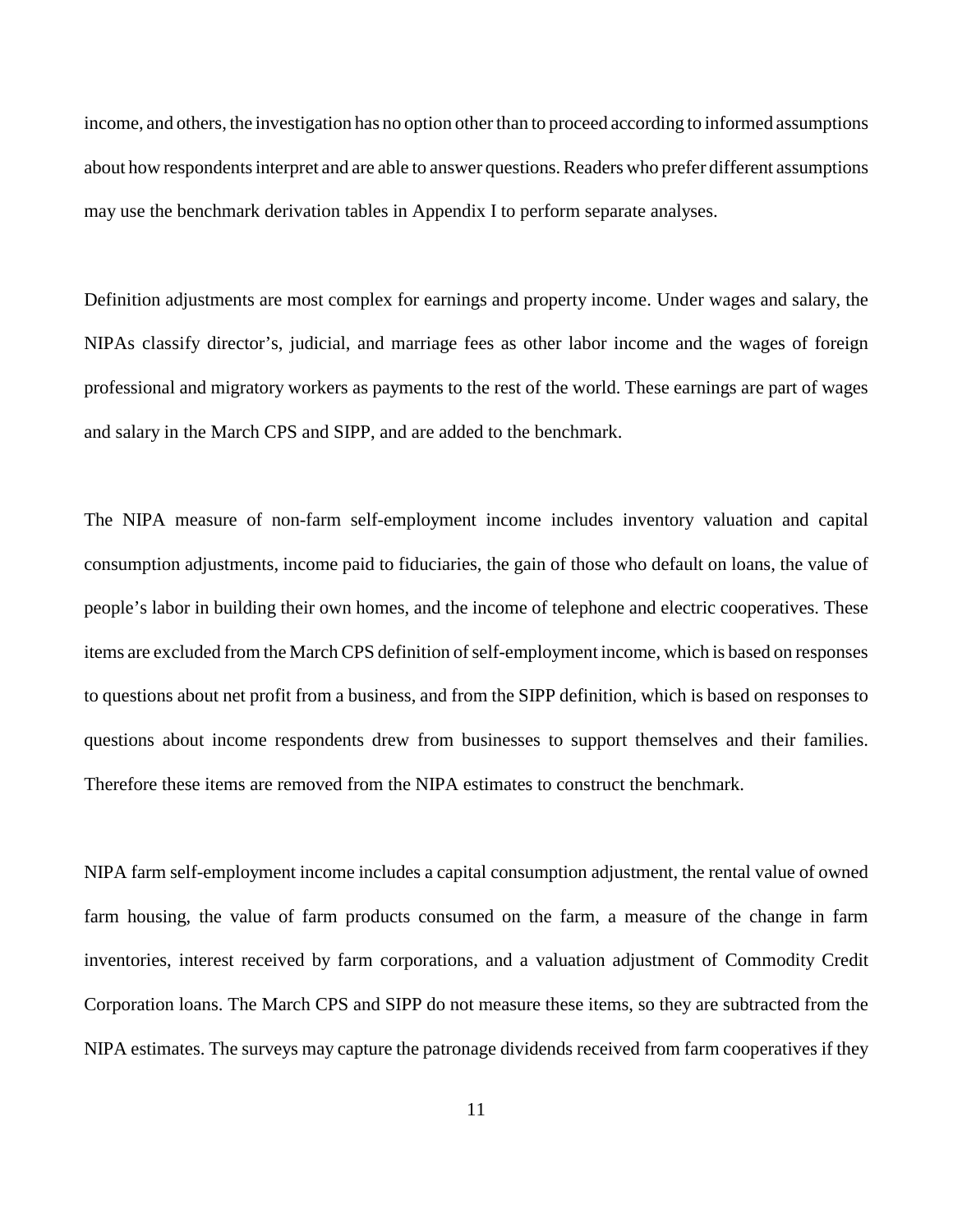are disbursed as cash (not as reduced prices). These dividends are not included in NIPA farm selfemployment, so they are added to the benchmark.

For comparability, the following components are removed from NIPA personal interest income: imputed interest (containing interest on life insurance and private pension plans, and the value of free checking accounts and other free financial services), interest paid to non-profits and fiduciaries, interest on Individual Retirement Accounts (IRAs) and Keogh plans (retirement plans for the self-employed), unredeemed interest on U.S. savings bonds, and tax-exempt interest.<sup>9</sup> The March CPS interview asks for interest earned on IRAs as well as savings accounts, money market funds, bonds, treasury notes, certificates of deposit (CDs), checking accounts, and any other investments that pay interest. The SIPP interview covers interest earned on checking and savings accounts, money market deposit accounts, CDs, municipal or corporate bonds, and U.S. government securities. It excludes IRAs and Keogh plans. Because of the emphasis on regularlyreceived cash income that people can spend in the March CPS interview, it is likely that respondents report little tax-exempt interest or interest on tax-deferred retirement accounts. Therefore interest on IRAs and Keogh plans and tax-exempt interest are removed from the NIPA measure when comparing it to March CPS and SIPP interest.

An issue arises around NIPA personal interest and mutual funds. Mutual funds other than money market mutual funds include both interest-bearing assets such as bonds and dividend-producing assets such as stocks. The NIPAs attempt to classify mutual fund earnings based on the type of asset with which the

<sup>&</sup>lt;sup>9</sup> The 1999 revision of the NIPAs also places interest and dividends paid on government employee retirement plans in personal interest. See Seskin, 1999.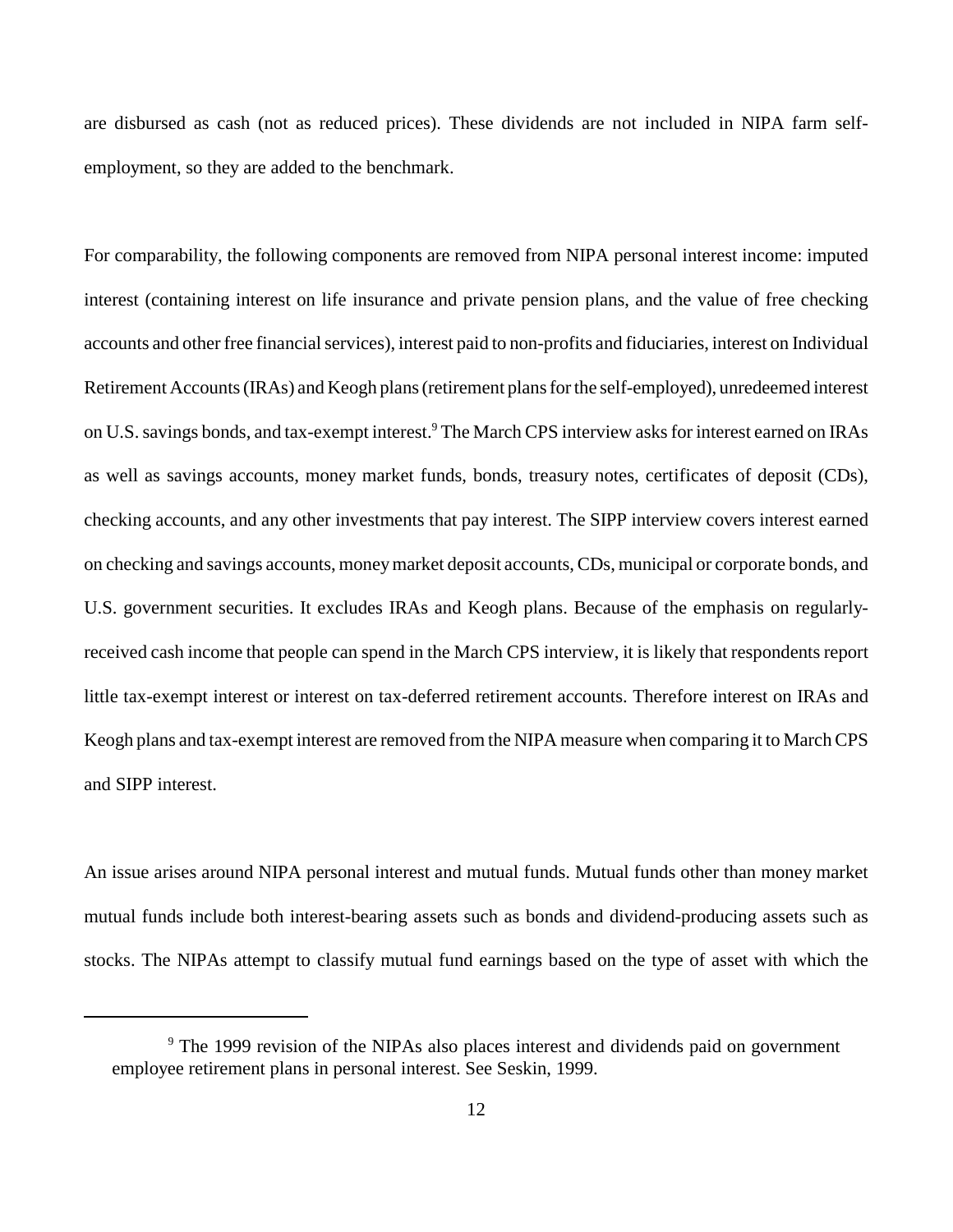payment originated. The Census Bureau surveys refer to all earnings on mutual funds (other than money market) as dividends. An estimate of the earnings of interest-bearing assets held by mutual funds is reallocated from the benchmark for interest to the benchmark for dividends.<sup>10</sup>

Nonprofit and fiduciary dividend income, IRA and Keogh dividends, and small business corporation income are removed from the NIPA measure to adjust for the definition differences. The March CPS interview asks for income from shares of stock in corporations and from mutual fund shares. The SIPP interview covers dividends from stocks or mutual fund shares, and dividends credited to a margin account or reinvested in stocks or mutual funds.

A small business corporation (S corporation) is an entity similar to a partnership, but it may have as many as 70 shareholders who may or may not work for the business. The corporation is not subject to the corporate income tax. Rather, the shareholders pay income tax on their shares of profits using Schedule E. It is possible that some respondents report small corporation income as dividends in the March CPS and SIPP, for two reasons. First, such income is regular cash and second, shares in a small business venture might be construed as stock in a corporation. It is also possible that shareholders employed by the corporation include the income in wages or self-employment income. However, neither survey mentions the income source specifically.

<sup>&</sup>lt;sup>10</sup> The author estimates interest on assets of mutual funds by applying the ratio of interestbearing assets of mutual funds to all assets of mutual funds, based on Federal Reserve Board data, to the BEA's estimate of the amount of Regulated Investment Company interest in personal interest income.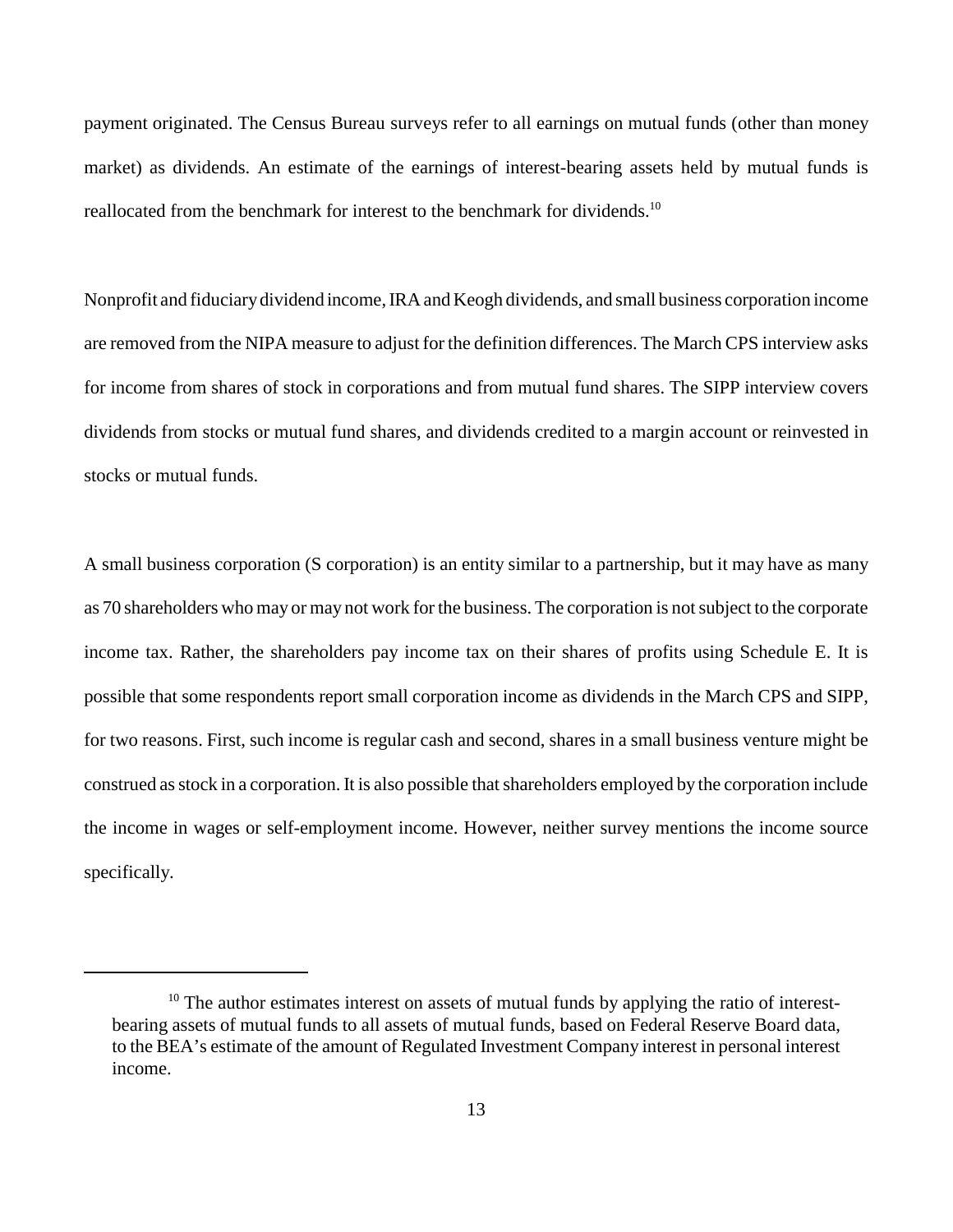Several other income categories require definition adjustments. Rent and royalties require subtracting NIPA nonprofit and fiduciary income, capital consumption adjustment, and the rental value of owner-occupied housing. Lump sum payments must be removed from NIPA estimates of all types of pension plans and most transfer programs. The NIPAs require a final adjustment for family assistance (cash benefits from Aid to Families with Dependent Children and Temporary Assistance to Needy Families). Although the 1999 revision of the NIPAs excludes them, the NIPA family assistance figures used here include adoption assistance and foster care payments. These payments are subtracted to create benchmarks for the surveys.

## **Results and Discussion**

This section assesses the completeness of each of the March CPS and SIPP aggregates by comparing them to their respective NIPA-based benchmarks over the period 1990 to 1996 for the 16 categories of income resulting from the reconciliation. There is particular focus on categories that show compelling changes in the relationship between the surveys' aggregates and the benchmarks during the period, where an exact match data set of March CPS and Internal Revenue Service (IRS) data allows tests of explanatory hypotheses, and where current reconciliation work differs significantly from that of previous authors. Changes that occur over the period in some categories of income defy convincing explanation, and in such cases perhaps simply describing the results is useful to the reader.

The surveys' aggregate income estimates are in Table 2a (March CPS) and Table 3a (SIPP). The aggregates result from direct calculation from the Census Bureau's internal files, which have high amounts limited by the survey instrument but not by the top-coding that applies to public use data, and include both reported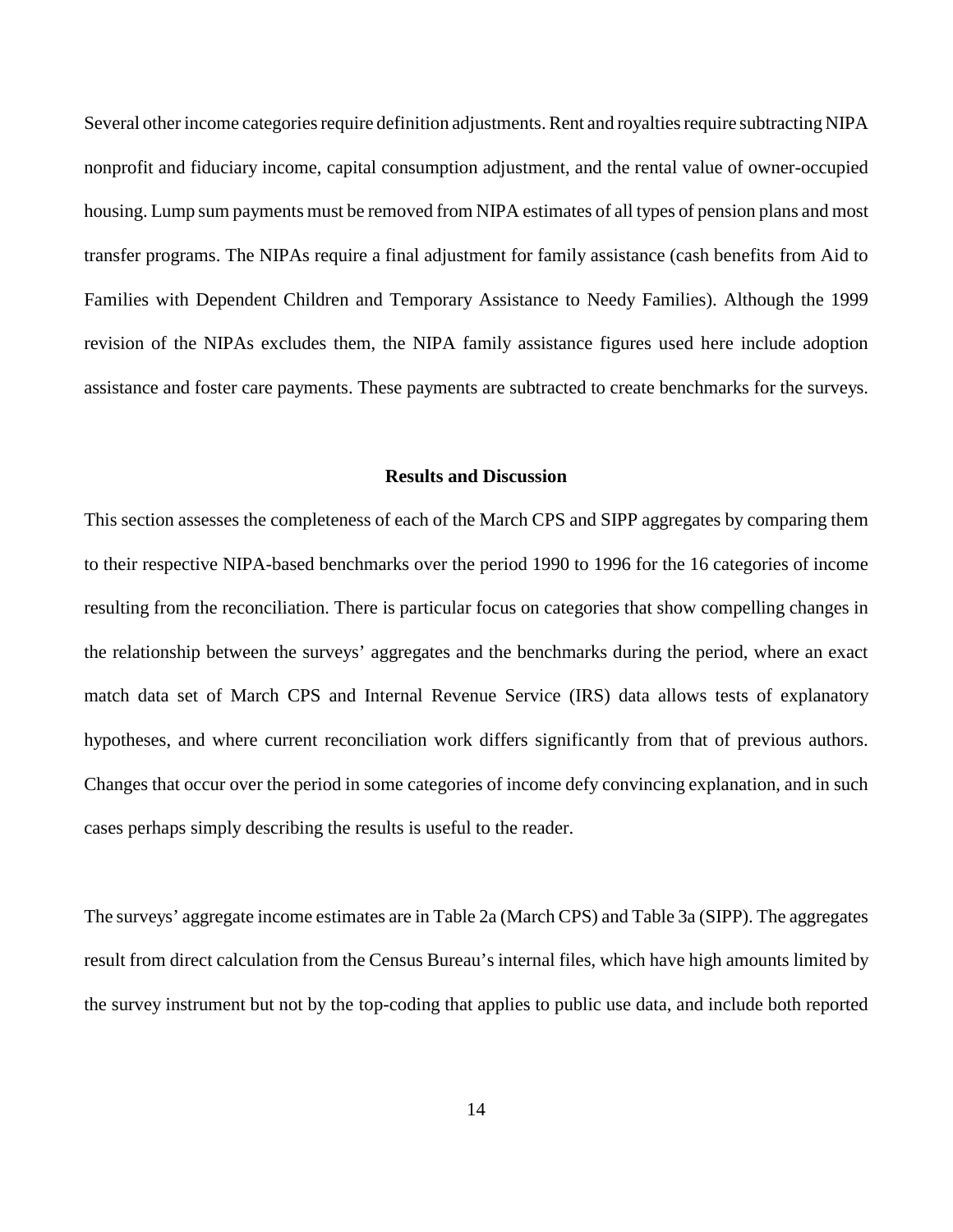and imputed income.<sup>11</sup> Not all the income covered by the surveys is contained in the aggregates, only that which is compatible with the benchmarks. Lists of the components of the aggregates from each survey are in Appendix II.

The SIPP aggregates result from a method of calculation analogous to the "sum of waves" method of Coder and Scoon-Rogers (1996). Their investigation compared three methods of calculating aggregates and numbers of income recipients: the March basis, the longitudinal basis, and the sum of waves. Because at this writing there is no March CPS look-alike or longitudinal file from the 1996 SIPP Panel, only sum of waves aggregates are possible. The 1990 estimates come from the 1990 Panel, the 1991 and 1992 estimates from the 1991 Panel, the 1993 through 1995 estimates from the 1993 Panel, and the 1996 estimates from the 1996 Panel. For some categories of income, different panels show different levels of completeness. See Appendix III for details on the method of calculating aggregates and counting recipients in the SIPP.

Before delving into the results for specific categories of income, let us consider some general categories: earnings, property income, transfers, and pensions. See Tables 2b and 3b which show respectively the March CPS and SIPP aggregates each as a percent of the NIPA-based benchmark. In earnings (the sum of job and self-employment income), the March CPS estimate remains more complete than any other general category, beginning in 1990 at 93 percent of benchmark and steadily increasing to 96 percent. SIPP earnings are at a similar level relative to the benchmark as the other general categories, beginning at 90 percent and decreasing to 88 percent.

 $11$  Except as it relates to interest income, it is beyond the scope of this paper to discuss in detail the effects of imputation.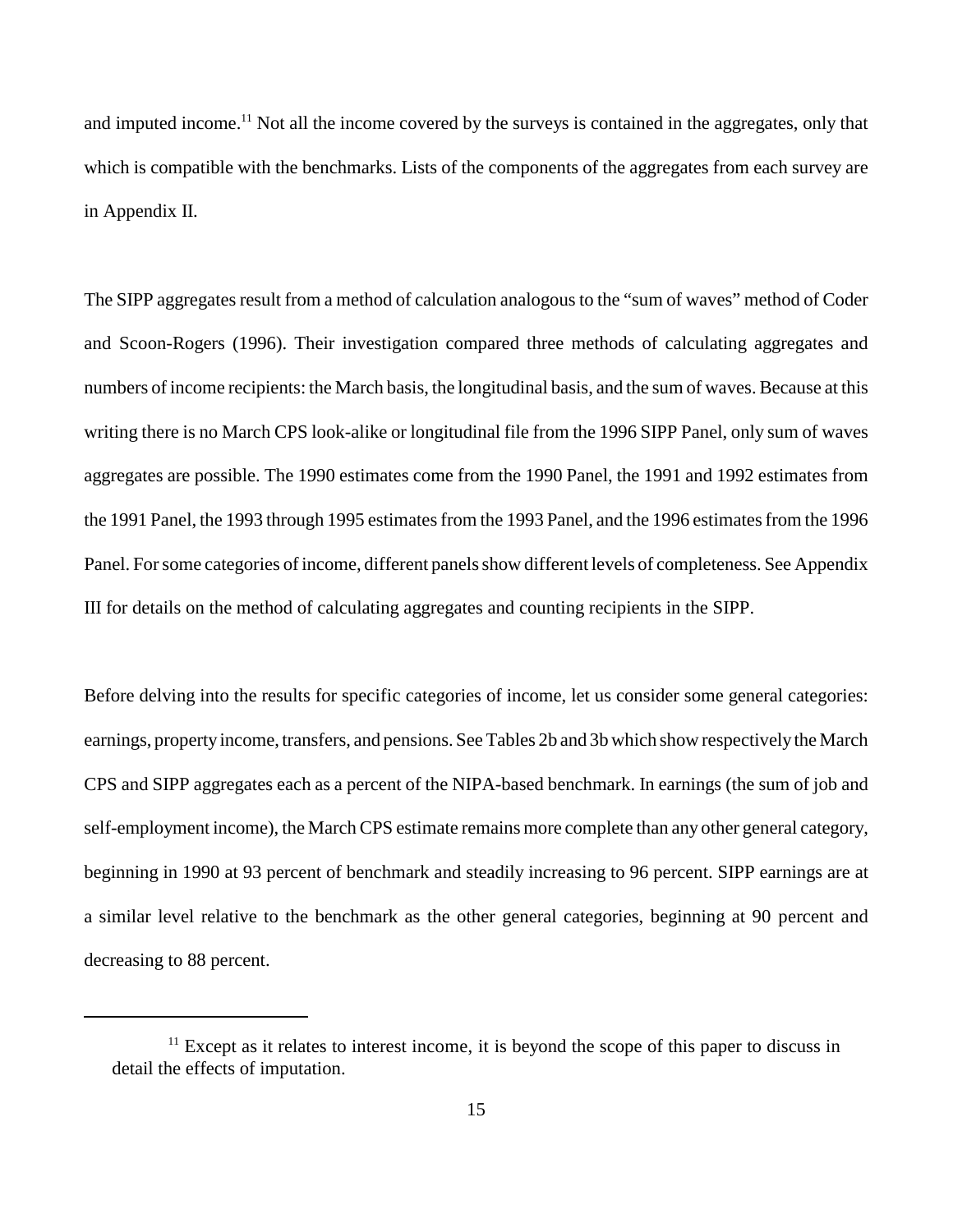In property income (interest, dividends, rent and royalties), the surveys' aggregates remain in the 60 to 70 percent range of completeness, but the relationship between the March CPS and SIPP aggregates reverses. March CPS has property income starting below SIPP and increasing from 63 to 71 percent of benchmark, while the SIPP aggregate begins the period above the March CPS at 65 percent of benchmark and decreases to 57 percent.

Transfer income (Social Security, worker's compensation, unemployment compensation, etc.) in the March CPS remains about the same relative to benchmark. The aggregate varies between 84 and 90 percent complete during the period. However SIPP transfer income loses some ground, decreasing from 92 percent complete in 1990 to 86 percent in 1996, a level similar to the March CPS. Pension benefits (private, military, federal, and state and local employee) in the March CPS decrease substantially during the period, falling from 89 percent of benchmark to 77 percent, while SIPP pension benefits remain at levels between 84 and 91 percent.

SIPP aggregate earnings, property income, and transfer payments have all declined relative to the benchmark during the 1990 to 1996 period. Among general categories of income, only SIPP pensions have improved relative to March CPS and perhaps slightly relative to benchmarks.

However, recipiency statistics complicate the story. Tables 4 and 5 contain the number of recipients identified in each of the surveys, and Table 7 presents the ratio of SIPP recipients to March CPS recipients. In 1996, the number of recipients in the SIPP exceeds that of the March CPS for all categories of income except worker's compensation. For 12 of the 16 categories, this difference increases from 1990 to 1996, in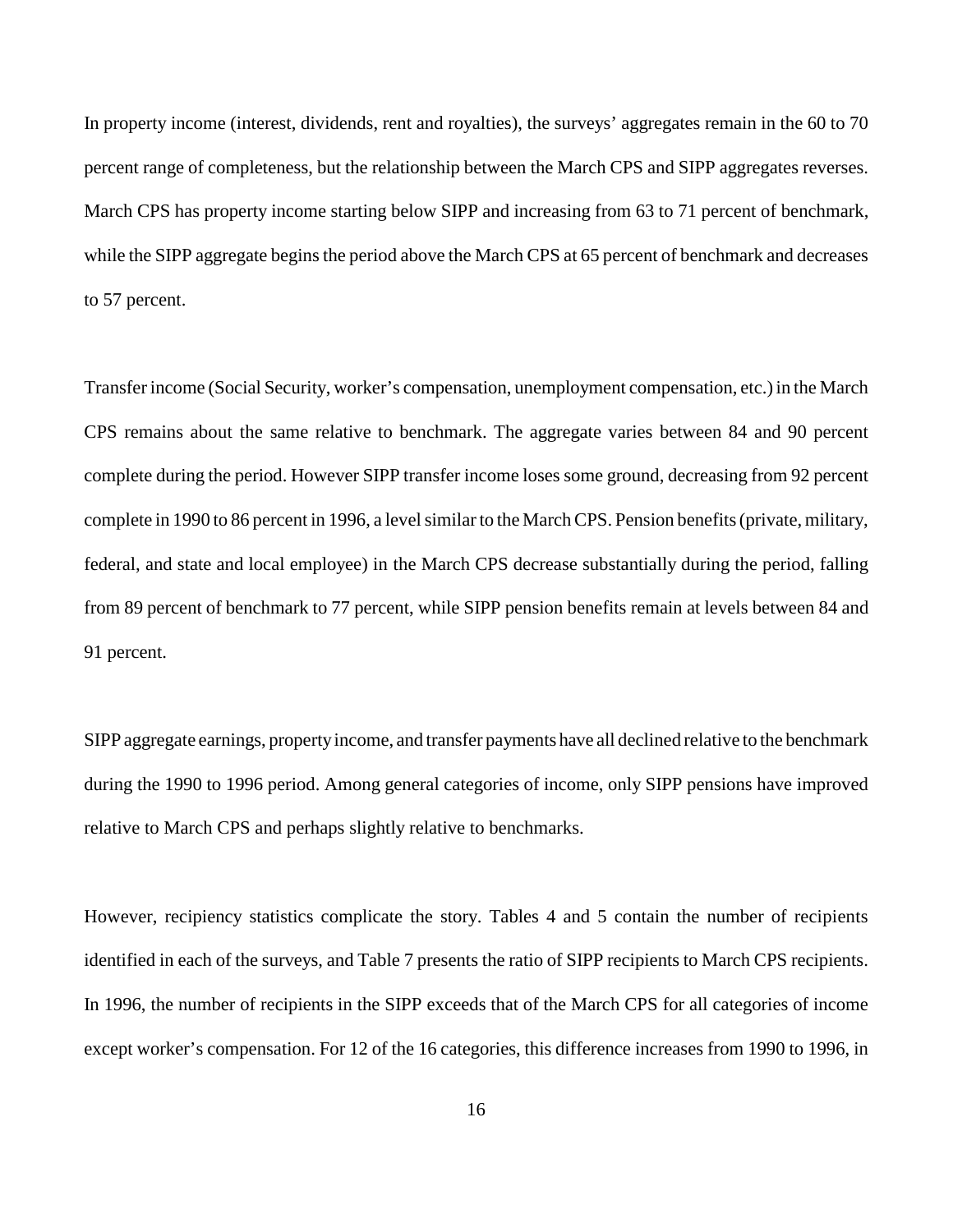some cases dramatically. The SIPP should show higher counts of recipients because respondents have a greater number of opportunities to report receipt. The SIPP has more frequent interviews and mentions a greater number of specific income types. However, it is troubling that the SIPP aggregates are often smaller that those of the March CPS, as Table 6 shows. Why do the greater numbers of SIPP recipients fail to result also in greater aggregates? Perhaps the SIPP fails to elicit complete responses from recipients it identifies. On the other hand, perhaps the explanation lies with the March CPS. Respondents may overestimate the number of months they received income during the previous year, or include lump sum payments that the more detailed SIPP interview more successfully disallows.

#### **Earnings**

**Wages and salary.** Table 2b shows the trend in the completeness of the March CPS estimates over the period 1990 to 1996. The wages and salary figures are rather conspicuous from 1994 forward in that they exceed the benchmark by more than 1 percent, compared with 4 percent shortfalls during 1990 to 1992. Below is discussion of several possible explanations: changes to the amount of income respondents can report, automation of the periodicity questions, respondents extrapolating last year's wages from current salary, and increased rounding of income amounts. Following that discussion is a comparison of March CPS wages to matched tax returns.

The limits on amounts of wage and salary income the March CPS collects changed in 1994, from \$499,997 to \$2,099,999 when the interview moved from a paper and pencil instrument to a computer-assisted instrument. This change should enhance the aggregate. How much of the increase relative to the benchmark does the change explain? Reimposing the old limits on the 1996 data results in a drop between 2.1 and 2.7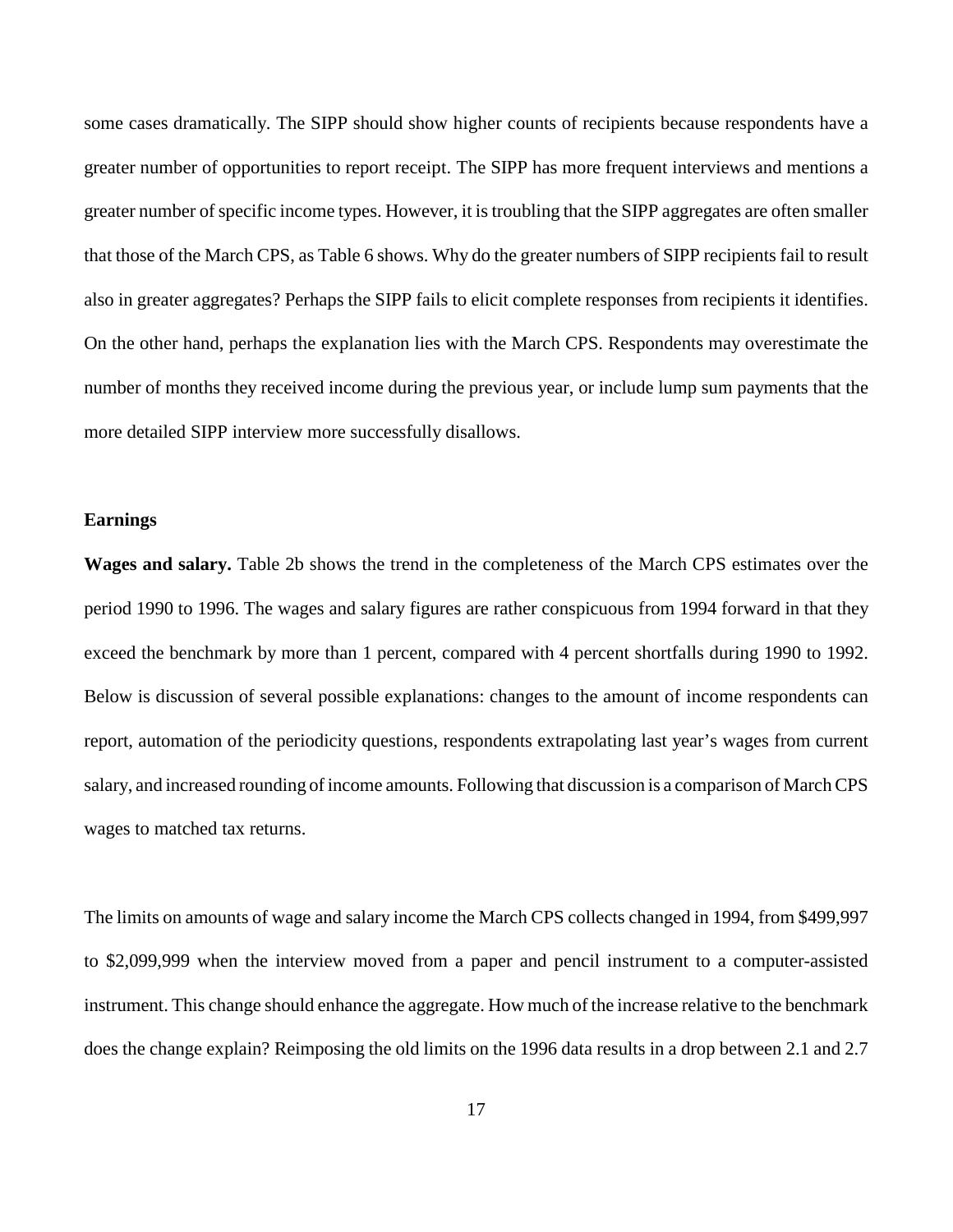percentage points relative to the independent estimate.<sup>12</sup> The upper bound of the effect for 1993 through 1995 is 1.9, 2.2, and 2.1 percentage points. Therefore the higher limits do increase the aggregate, but nevertheless leave 3 or more percentage points of the increase relative to the benchmark unexplained.

The computer-assisted interview may enhance the aggregate in other ways. The ratio increases rather suddenly from about 96 percent during 1990, 1991, and 1992 to almost 100 percent in 1993, the first income year affected by the computerized questionnaire. For example, the new instrument automates the process of identifying periodicity, the interval of time covered by the income amount that a respondent reports. The instrument asks if the amount given was a weekly, biweekly, monthly, or annual amount, and then how many times the respondent received that amount. This process was not automatic with the paper instrument. Perhaps before the computerized instrument, respondents misreported periodicity.

March CPS respondents may report current salary, which in a growing economy is probably higher than the previous year's. This would inflate the aggregate. A test of this hypothesis is possible using data from the Basic CPS, the monthly labor force portion of the survey, and the March CPS and tax return exact match data set. In the Basic CPS, one-quarter of the sample is asked what their earnings were the week before the interview. The number of respondents who report their last year's wages equaling the product of their last

 $12$  Respondents can now report earnings from longest job up to \$1,000,000; other wage and salary income up to \$1,000,000; and other income up to \$99,999. Previously the limits were, respectively, \$299,999, \$99,999, and \$99,999. In the vast majority of cases, respondents report wages only in earnings from longest job and in other income. The data available to the author combines other income either with earnings from longest job or with other wage and salary income; therefore it is not possible to quantify more precisely the effect of the limits. Note that the Census Bureau lowers (top-codes) the high amounts in the micro-data it releases to the public to ensure respondent confidentiality.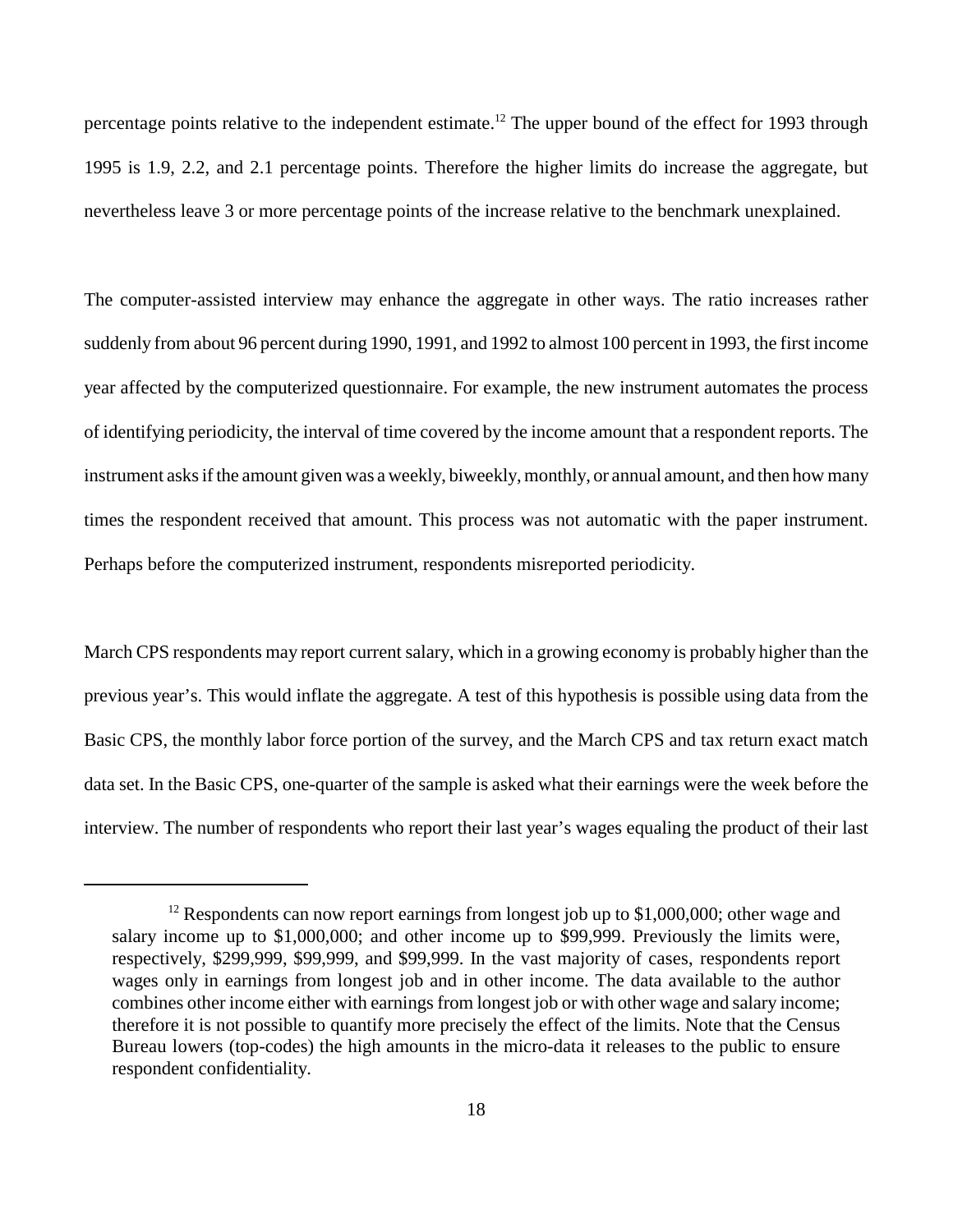week's wages times the number of weeks they worked last year increases from 10.6 percent to 23.7 percent from 1990 to 1996.<sup>13</sup>

This increase is substantial, but do these wage-extrapolators necessarily over-report? Based on matched tax returns, they do not.<sup>14</sup> The ratio of March CPS wages to tax return wages among the extrapolators is the same as the ratio among non-extrapolators, 1.06. Therefore the data do not support the hypothesis that reporting current wages causes overestimation, and may in fact imply that extrapolating from current wages is as accurate as respondents' other reporting strategies.

Inspecting the distribution of March CPS wages reveals that it contains an increasing incidence of rounding. From 1990 to 1996, amounts that are multiples of \$5,000 increase from 19.8 percent to 25.1 percent of all cases with wages. Rounding to \$10,000 increments increases from 10.7 to 14.2 percent. However, comparing against tax returns reveals that on average, rounding occurs in the downward direction. Among matched tax units with fully reported March CPS wages and tax return wages, the ratio of March CPS wages (of both filers on joint returns) to tax return wages is 1.03 for those with March CPS amounts rounded to \$5,000 increments and 1.06 for those with unrounded amounts. Rounding appears to work against the survey's overestimate of wages.

 $13$  These figures draw from the universe of those in the quarter-sample who were asked for last week's wages and who had fully reported last year's earnings from the longest job.

 $14$  The universe for this comparison is further restricted by excluding cases matched to joint returns where one filer extrapolated March CPS wages and the other did not.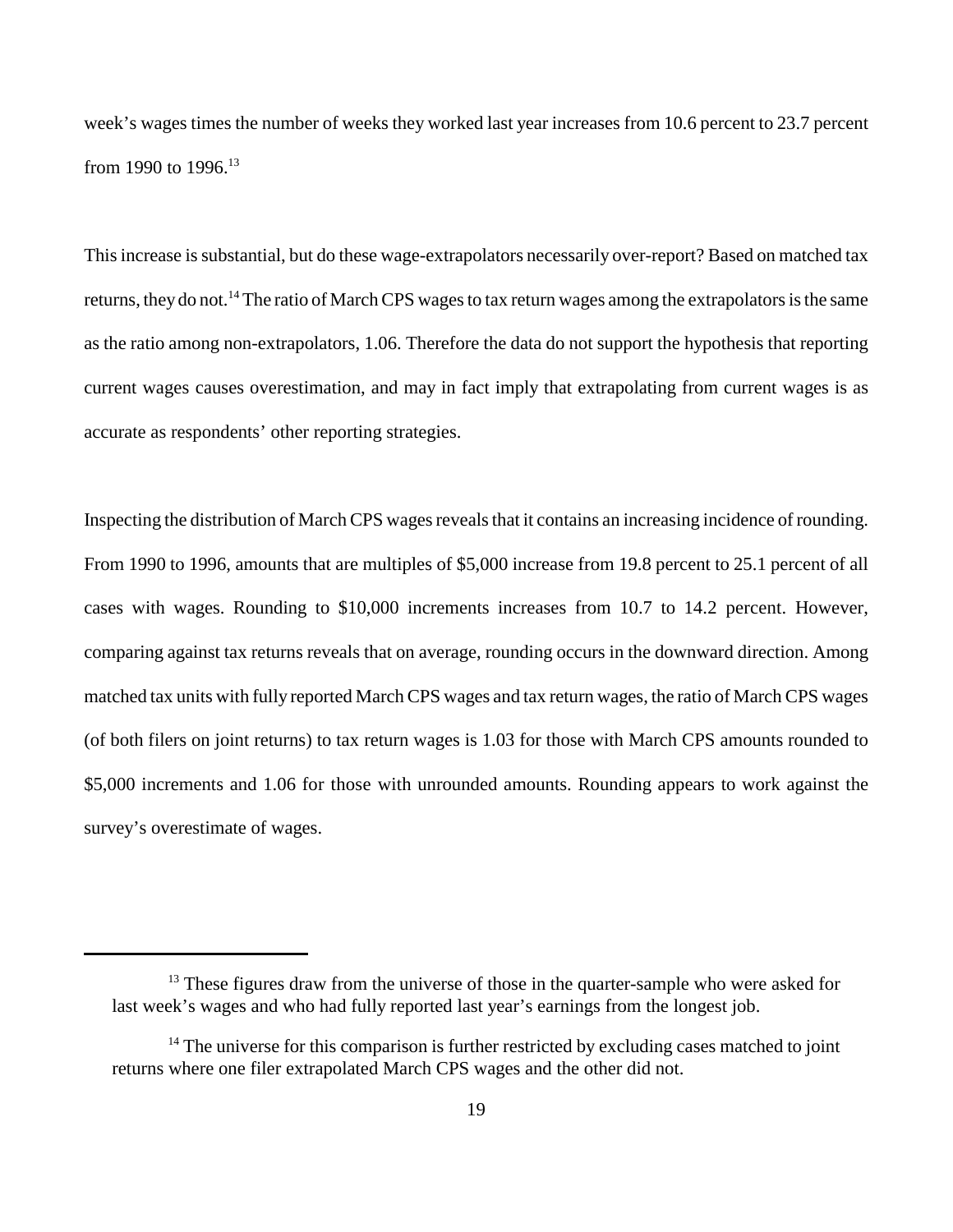Tax returns provide an alternative mode of evaluating the quality of the March CPS wage data. However, there are universe and income definition differences that may preclude strong conclusions. Tax returns exclude non-filers, that is, those who are not required to file a tax return or who illegally fail to file. Tax returns exclude deferred wages, that is, wages that employees deposit directly into retirement plans such as  $401(k)$ s and thrift savings plans. They also exclude income that filers conceal in order to reduce their tax burden. The March CPS is designed to include non-filers, deferred wages, and wages from the underground economy.

A separate issue stems from the existence of joint tax returns. Such returns do not distinguish the incomes of the two filers and contain only the total. For this reason the following analysis is based on non-joint returns, and joint returns only where each filer matches a March CPS person. Further restricting the universe to those cases with fully reported wages, where no part of March CPS wages is imputed, makes the comparison as clean as possible.15

How closely do March CPS wages and tax return wages correspond? Figure 1 presents the percent of matched tax units in specified intervals of the IRS wage distribution that have March CPS wages falling within different tolerances of the IRS wages. For example, among tax units with IRS wages between \$20,000 and \$30,000, about 80 percent have March CPS wages within 25 percent of IRS wages. In the same interval, slightly less than 40 percent have March CPS wages within 5 percent of IRS wages. The overall pattern is

<sup>&</sup>lt;sup>15</sup> The exact match data set contains  $16,727$  joint tax returns and  $23,168$  non-joint returns totaling 39,895 matched tax units. Of these, 28,213 have fully reported (non-imputed) March CPS wages. In the case of joint returns, fully reported means neither filer has any imputed wages. "Noise" remains in the exact match, notably in the form of some late returns that cover tax years other than 1996. Such returns are not distinguishable from the 1996 returns.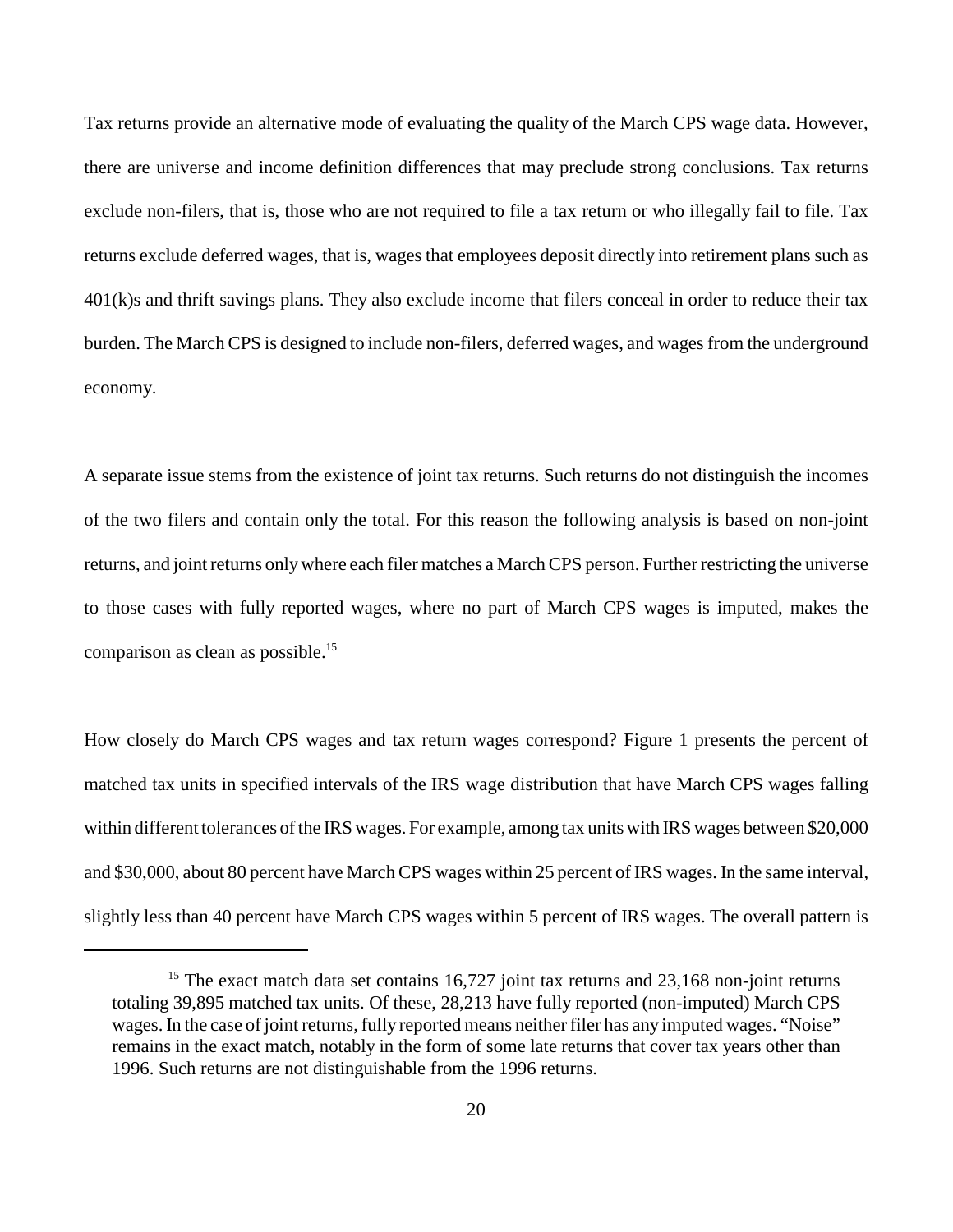the same regardless of the degree of tolerance around IRS wages, namely, that correspondence between the data sources is worst at the tails of the income distribution and best in the middle. Tellingly, this correspondence seems to worsen quite suddenly at the high end.

Do discrepant tax units have March CPS wages above or below IRS wages? Figure 2 tabulates the total amount of the discrepancies in the same IRS wage intervals as Figure 1 adding an interval for tax returns with zero wages. Overall, there are more March CPS dollars above IRS wages than below. This pattern should result from the deferred wages contained in the March CPS. The survey nets excess wages in all intervals except the highest, where the relationship reverses dramatically and the survey falls short of matched tax returns.16 The large amount of dollars exceeding IRS wages at the low end of the distribution may be evidence not only of deferred wages but of the underground economy.

These results demonstrate several things. First, March CPS respondents appear to report deferred wages not appearing on tax returns. Second, relative to tax returns, the survey shows a net shortfall only at the high end of the income distribution. Third, it may capture wages from the underground economy. Finally, the exact match shows that the relationship between March CPS wages and administrative data is more complex than the simple comparison of the survey's aggregate to benchmark reveals. Both over-reporting and underreporting occur in the survey. The strategy of inspecting the aggregate relative to an administrative benchmark belies more complex processes that operate beneath the surface between survey responses and

<sup>&</sup>lt;sup>16</sup> The survey's limits on wage amounts do not affect this result. All the tax units in the highest interval have both tax return and March CPS wages less than \$1,000,000.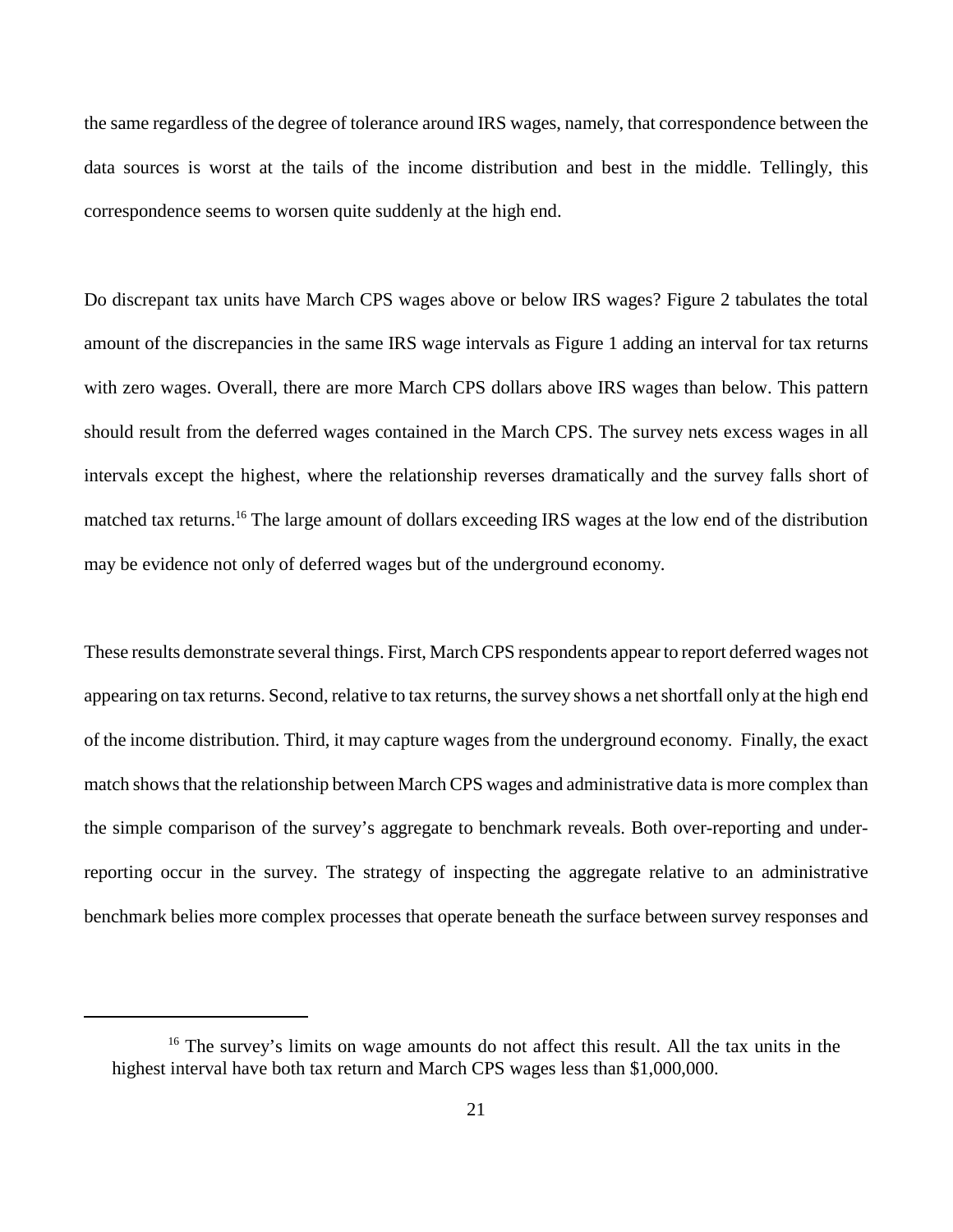objective truth. Indeed, Moore et al.'s (1999) review of research comparing income survey responses to administrative data finds similar complexities in categories of income besides wages.

The SIPP estimate of wages and salary remains at the same level relative to benchmark throughout the period, around 90 percent. The small increase in 1996 to 91 percent of benchmark is perhaps disappointing because the redesign of the SIPP for the 1996 Panel adds two new types of wages and salary income, moonlighting and severance pay.<sup>17</sup> The computerized instrument also begins with the 1996 Panel and attempts to allow SIPP respondents more flexibility to report weekly, biweekly, monthly, or pro-rated annual amounts.18

Although there are extensive checks in the SIPP instrument to prevent response errors, the usual thinking about the difference in March CPS and SIPP estimates is that the shorter reference period of the SIPP makes its respondents more likely to report take-home pay instead of gross pay, fail to report pay increases or bonuses, or omit third or fifth paychecks that occur in a month. How damaging can these response errors be on the aggregate? Omitting extra paychecks and pay increases would have to be extremely pervasive to affect the aggregate greatly. The entire sample of SIPP respondents would have to report wages at the rate of 48 weeks per 52 weeks actually worked AND fail to include a pay raise equal to the 1996 Consumer Price Index to cause the 1996 shortfall of 9 percent.

<sup>&</sup>lt;sup>17</sup> The new income types seem mainly to cause respondents to classify income differently. In 1995, incidental and casual earnings amount to 0.61 percent of total wage and salary income. In 1996, incidental and casual earnings plus the new income sources comprise 0.67 percent of the total.

 $18$  A further redesign of the SIPP instrument is underway and will be implemented in 2004.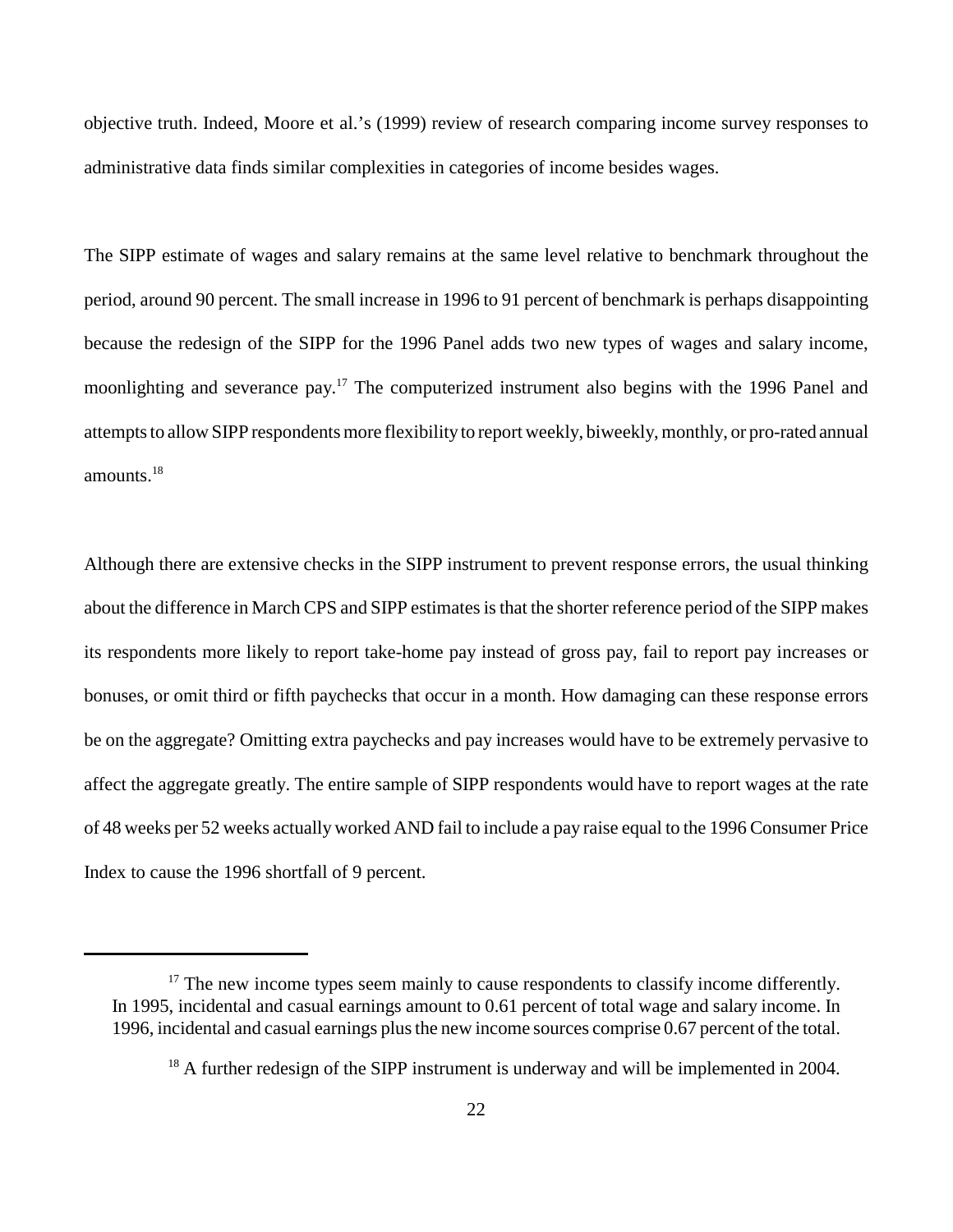On the other hand, only 30 percent of SIPP respondents would have to report 70 percent of their true wages (a hypothetical figure for take-home pay) to have the same effect. Coder (1988) compares monthly wage data from the 1984 SIPP Panel to wage data from an annual roundup interview conducted in May through August following the reference year. The analysis covers fully-interviewed respondents who had one employer for the whole year. Those reporting fully have monthly wages summing to 6.8 percent lower than the annual wages they report in the roundup interview the following year. If this pattern holds generally for all wage earners, it would explain a large portion of the shortfall. Omitted bonus pay, which may comprise a larger portion of wages at the high end of the distribution, and other response errors could perhaps account for the rest of the discrepancy.

Comparing the two surveys' size distributions may be informative. Figure 3 shows the total number of wage dollars collected in the March CPS and SIPP for 1990 through 1996 by income range. Strikingly, there are far greater aggregate dollars below \$25,000, and far fewer aggregate dollars above \$25,000 identified in SIPP relative to March CPS. The SIPP seems to favor low wage amounts and miss high wage amounts. Can the different distributions be solely due to errors of omission by low-wage and part-year workers in the March CPS and high-wage respondents in the SIPP?

It is possible that people with high income are less apt to participate in the SIPP than the CPS because the burden on respondents is higher in the SIPP. Selection bias could result if sample persons who refuse the initial interview and are permanently dropped from the survey are recipients of higher amounts of income than those who agree to participate. Further bias may result from dropping respondents who refuse two consecutive wave interviews. However, a simple test for differential attrition, comparing those who leave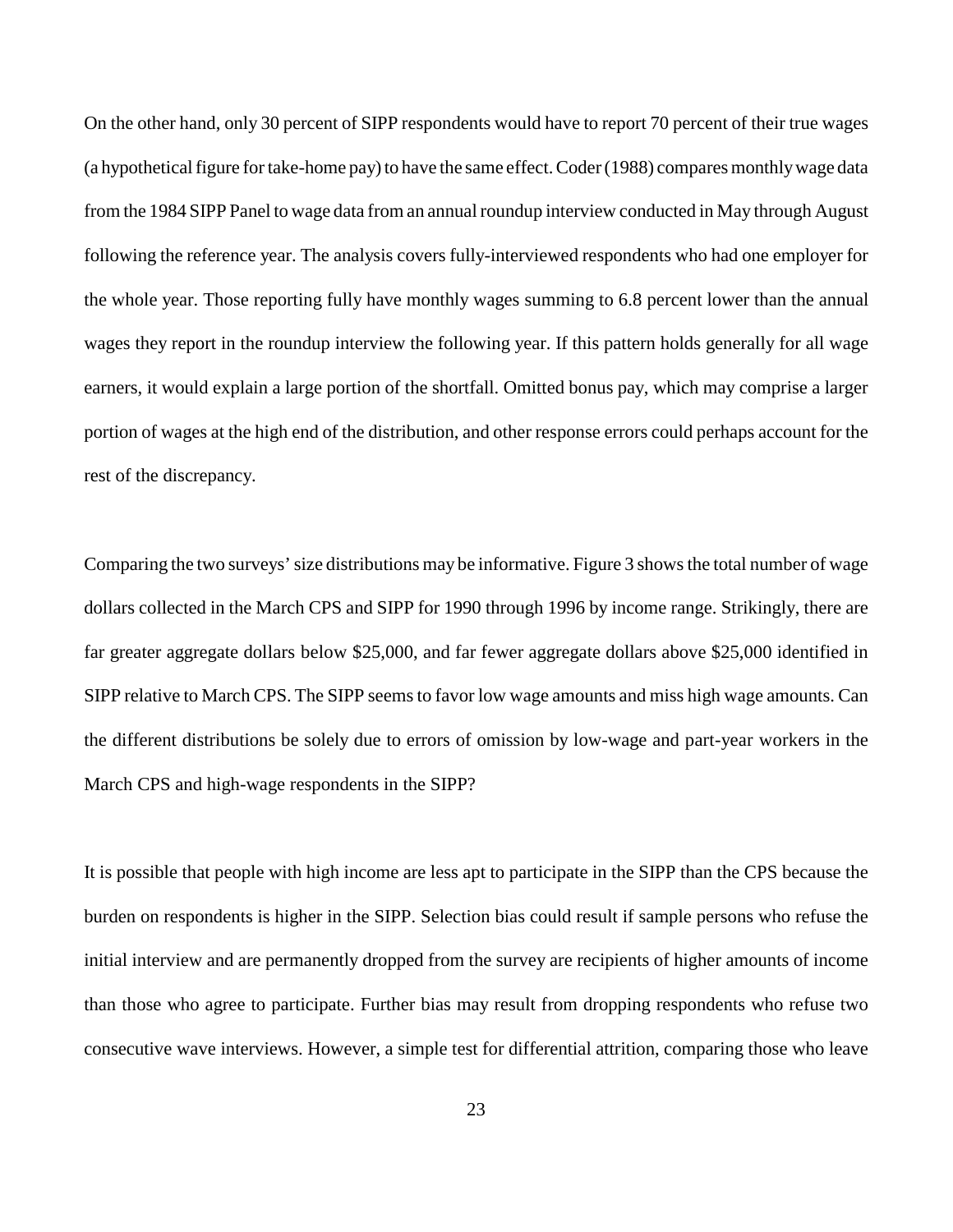the SIPP 1996 Panel by the third wave because of refusal or unlocatability to those who remain, shows that "attriters" have lower, not higher mean wages. Their wages in Wave 1 average \$5,626, substantially lower than the mean of \$8,878 for respondents who remain in the sample.

Unless sample persons who refuse the survey from the start are very different from those who leave later in the panel, it would seem that selection bias is not operating. However, the SIPP's pattern of having lower aggregate income but greater number of recipients than the March CPS --which occurs for many income categories in certain years-- persists throughout the period for wages.<sup>19</sup> This pattern motivates further investigation of the hypothesis that the higher response burden of the SIPP interviews differentially dissuades higher wage earners from participating.

Further research in this area is needed. Checking SIPP data against records such as tax returns as done with the March CPS would facilitate unraveling the puzzle. SIPP wage amounts showing shortfalls relative to matched tax return amounts would be evidence that respondents report take-home rather than gross pay. Fewer high wage earners appearing in the SIPP than in the March CPS based on a record check would suggest that the deficit of high wage amounts in the SIPP relative to the March CPS is not due to response omissions but to differential selection in the SIPP or March CPS sample.

**Self-employment.** Self-employment income is one of the most problematic categories of income to measure. The BEA depends largely on tax returns as a data source, where recipients have an incentive to hide income

 $19$ <sup>19</sup> This is true for only one other category of income, interest, which one would also expect to be sensitive to the effects of high income sample persons.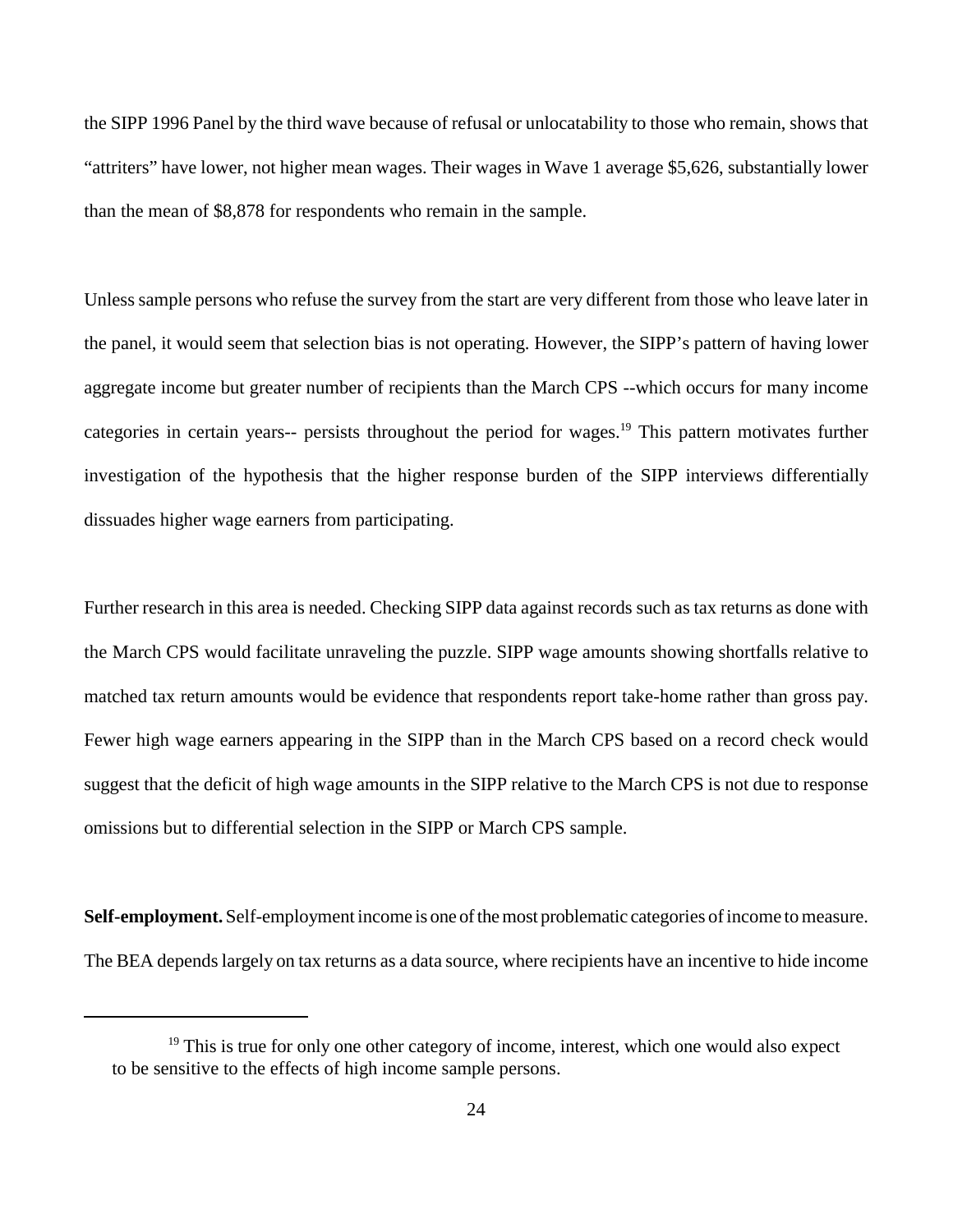to avoid taxes. The BEA estimates the amount of under-reporting on tax returns and includes this adjustment in the NIPA measure of self-employment.<sup>20</sup> The adjustment is somewhat suspect, however. It is based on a study of taxpayer compliance covering 1989 income and tabulations of 1990 income from an exact match of the March 1991 CPS and tax returns. Therefore it may be out of date by 1996. For example, if reporting of self-employment income to the IRS improved during the period, the BEA's under-reporting adjustment would be too large as a result.

Several points are worth noting from Figure 4. First, both surveys diverge from the adjusted NIPA estimate.<sup>21</sup> Unless both surveys have experienced increasing response error, such divergence supports the hypothesis that the NIPAs increasingly overstate self-employment income. Second, the March CPS converges on the IRS measure. Therefore, either that tax compliance improved, or reporting in the March CPS worsened relative to earlier years, or some other factors are at work.

Third, the SIPP aggregate shows no consistent change relative to the IRS data. However, there is an income definition problem here. The SIPP definition of self-employment income --the amounts drawn from a business for supporting oneself and one's family-- makes its aggregate inconsistent with the other measures which relate to net profit.

 $20$  Similar respondent reticence may exist in the March CPS and SIPP as well, but the Census Bureau makes no adjustment analogous to the BEA's.

<sup>&</sup>lt;sup>21</sup> The words "adjusted NIPA estimate" or "NIPA-based estimate" substitute for "benchmark" where there is a large degree of uncertainty about comparability to the surveys.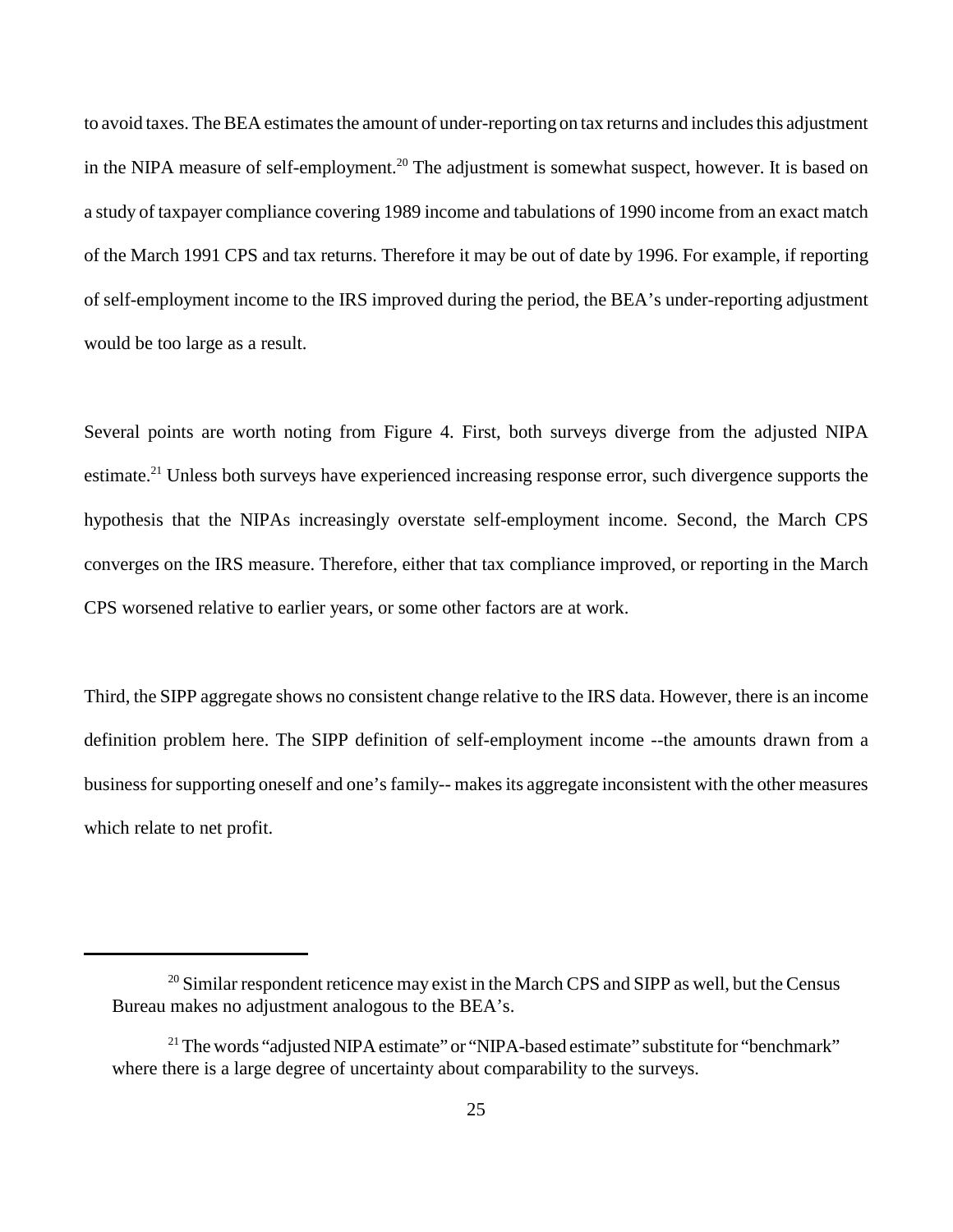Despite the inconsistent definitions of income, the numbers of recipients in the two surveys are comparable to each other. As Table 7 shows, in 1996, the number of people identifying themselves as self-employed in the SIPP is 41 percent higher than in the March CPS, a large increase over previous years when the difference was only 10 or 20 percent more recipients.

## **Property Income**

As outlined earlier, the definition differences between property income as measured in the NIPAs and the Census Bureau surveys are substantial. In particular, the growth of mutual funds and money market funds in recent years causes greater uncertainty developing appropriate benchmarks.<sup>22</sup> Moreover, the starting points for each of the interest and dividends benchmarks, NIPA personal interest income and NIPA personal dividend income, are residuals. These items are each the sum of all payments minus estimates of amounts paid to business and government. Such methodology weakens somewhat the power of the comparison between the NIPA and Census Bureau measures despite all efforts to reconcile them.

Previous authors use tax return information as alternative independent estimates of interest and dividends. However, as mentioned earlier, tax returns classify money market earnings as dividends. While it is possible to distinguish money market accounts from other sources in the SIPP, the March CPS combines their earnings with those of other interest-bearing assets, disallowing a valid comparison. Moreover, tax returns exclude the universe of nonfilers.

 $22$  According to the Federal Reserve Board, shares of money market funds (a subset of mutual funds) held by the household sector have doubled between 1990 and 1998. Shares of other mutual funds have quintupled.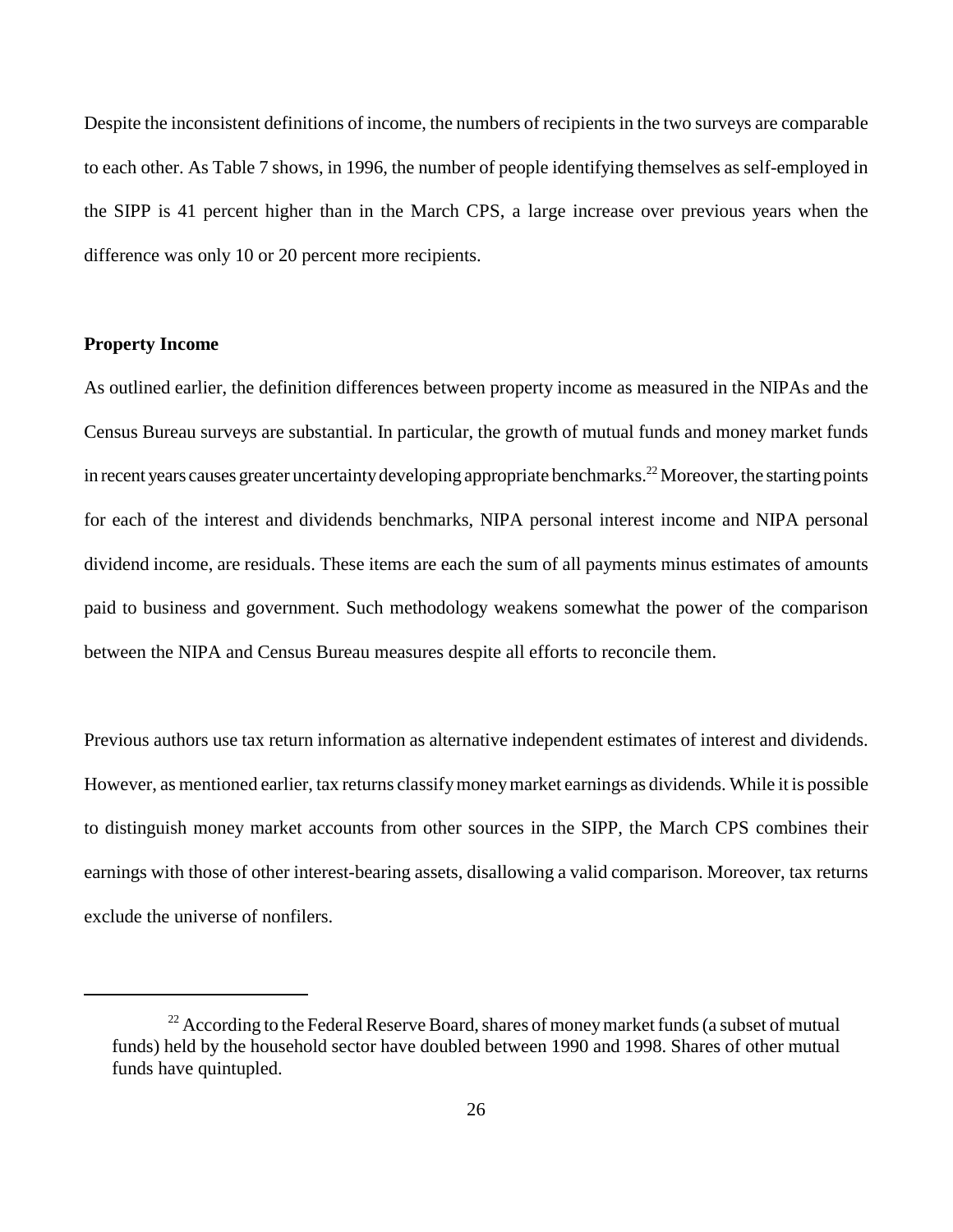Perhaps combining interest and dividends and comparing the sum to the combined NIPA-based estimate is appropriate in these circumstances. This at least eliminates the administrative inconsistency and respondent confusion around interest and dividends. The March CPS captures between 60 percent and 62 percent of the combined NIPA-based estimate in 1990 through 1992. Beginning in 1993, the survey captures between 71 and 76 percent. Except for an anomaly in 1993, the SIPP aggregate falls steadily from 60 percent of the combined NIPA-based estimate in 1990 to 51 percent in 1996.

The March CPS's sharp increase in 1993 deserves further consideration. Wages also increase dramatically relative to benchmark in 1993. Does the new sample design that begins with the March 1994 CPS contain more respondents with high income and wealth than the previous sample?

**Interest.** Proceeding with the NIPA-based estimate, one finds the March CPS performing substantially better in interest income. The aggregate increases from 67 percent in 1990 to 84 percent in 1996.

Interest, however, receives special treatment in the imputation process of the March CPS. Comparing imputed and reported amounts to matched tax returns, Charles Nelson (1985) of the Census Bureau discovered that the shortfall of amounts imputed by the usual hot-deck procedure was systematically greater than the shortfall of amounts reported by respondents. For this reason, an enhanced imputation procedure is in place that attempts to increase the imputed amounts to a level at which the ratio of imputed amounts to tax return amounts approximates the ratio of reported amounts to tax return amounts. If reporting patterns have changed, this procedure could be responsible for the increase in aggregate interest relative to the adjusted NIPA measure.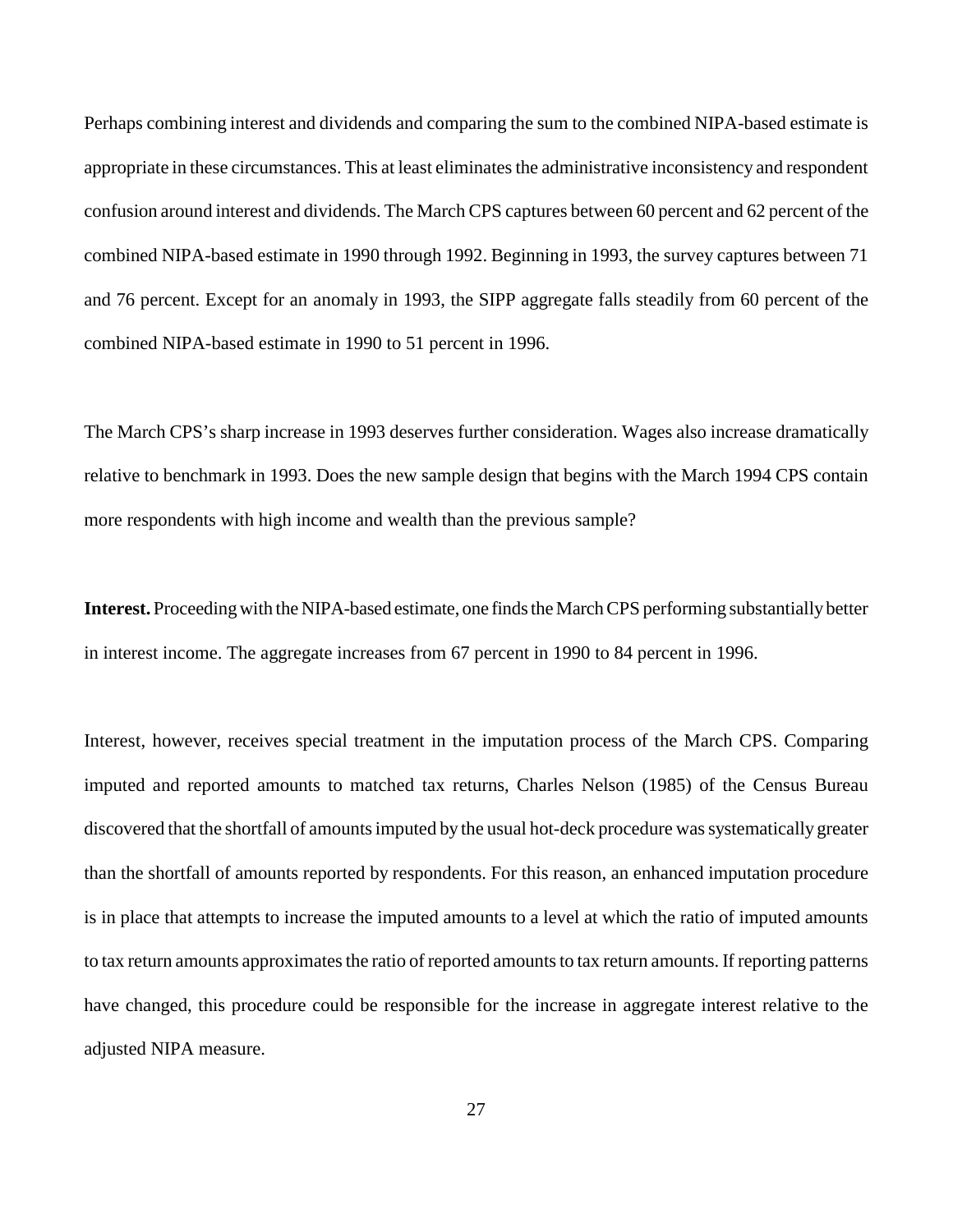Among cases that had both March 1983 CPS interest and 1982 tax return interest, reported amounts totaled 76 percent of matched tax return interest, and hot-deck-imputed interest totaled 47 percent of matched tax return amounts. The factors applied to increase the imputed amounts are based on age, amount of income other than interest, and marital status, but on average should be the ratio of these two figures, 76/47 or 1.62. If response patterns changed since 1983, the March 1997 exact match data set will show a different result.

The evidence does not show a change in the suspected direction. Interest amounts reported in the March 1997 CPS total 113 percent of matched tax return amounts, and the imputed amounts (after removing the enhancement) total 63 percent.<sup>23</sup> The ratio of these figures is 1.80, higher than the factor of 1.62 found in the March 1983 CPS exact match.

Another way to discern the effects of the enhancement is to remove it and then compare the unenhanced aggregates to the adjusted NIPA estimate. With the enhancement, the aggregate increases by 17 percentage points over the 1990 to 1996 period, from 67 to 84 percent of the adjusted NIPA estimate. Without the enhancement, the aggregate increases only by 10 percentage points, from 58 to 68 percent. The increase without the enhancement is 7 percentage points less than with it. These results make it unclear whether the enhancement contributes to the increase in aggregate interest relative to the independent estimate.

The SIPP's trend in interest income is unfortunately downward. Aggregate interest in 1996, at 50 percent of the NIPA-based estimate, is moderately lower than in 1990 when it was 57 percent. Note two facts here.

 $23$  The March CPS reported amounts may exceed the matched tax return amounts because tax returns classify money market mutual fund earnings as dividends, not interest. An update to the enhancement procedure is currently underway.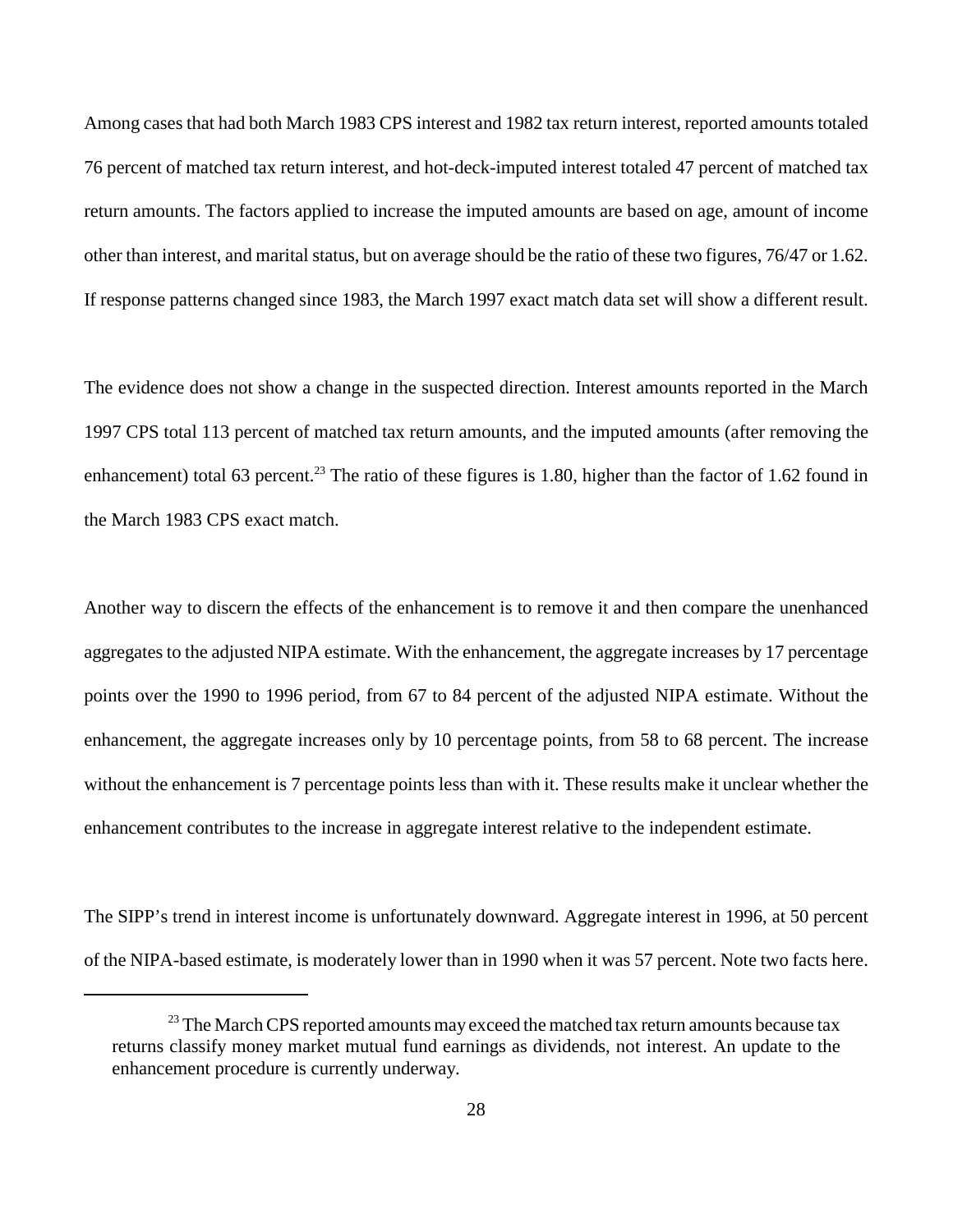First, the SIPP aggregate is more consistent over time than the March CPS relative to the adjusted NIPA measure; second, the SIPP's count of recipients is consistently between 116 and 122 percent of the March CPS. These points suggest that the greater completeness of the March CPS aggregate in 1996 relates to something about the March CPS amounts.

**Dividends.** March CPS aggregate dividends increase relative to the adjusted NIPA estimate from 41 percent in 1990 to 59 percent in 1996. If the benchmark is reliable, it is truly a mystery why the aggregate improves, although the large increase in both interest and dividends in 1993 makes one suspect something at work in the new sample design. Another possibility is that the survey captures some portion of growing small business corporation income.<sup>24</sup> Restoring this component of NIPA dividends eliminates the increase, flattening the ratio of the March CPS to the NIPA-based estimate to between 31 and 35 percent over the period.

As a percent of the NIPA-based estimate, the SIPP 1996 Panel performs similarly to the 1991 Panel, capturing about 50 percent of dividends. The 1990, 1994, and 1995 aggregates vary from 62 to 66 percent. An anomaly occurs in 1993 when the ratio is 96 percent. A tabulation of the high end of dividend amounts in the first and second waves of the 1993 Panel suggests that this aberration is a result of outliers serving as donors in the hot deck for many item nonrespondents, inflating the aggregate substantially. The 1992 SIPP Panel has similarly high aggregate dividends in 1993, and a similar proportion of imputed dollars at the high end of the size distribution.

 $24$  Small business corporation income is increasing. It comprises 25 percent of NIPA dividends in 1990 and 42 percent in 1996.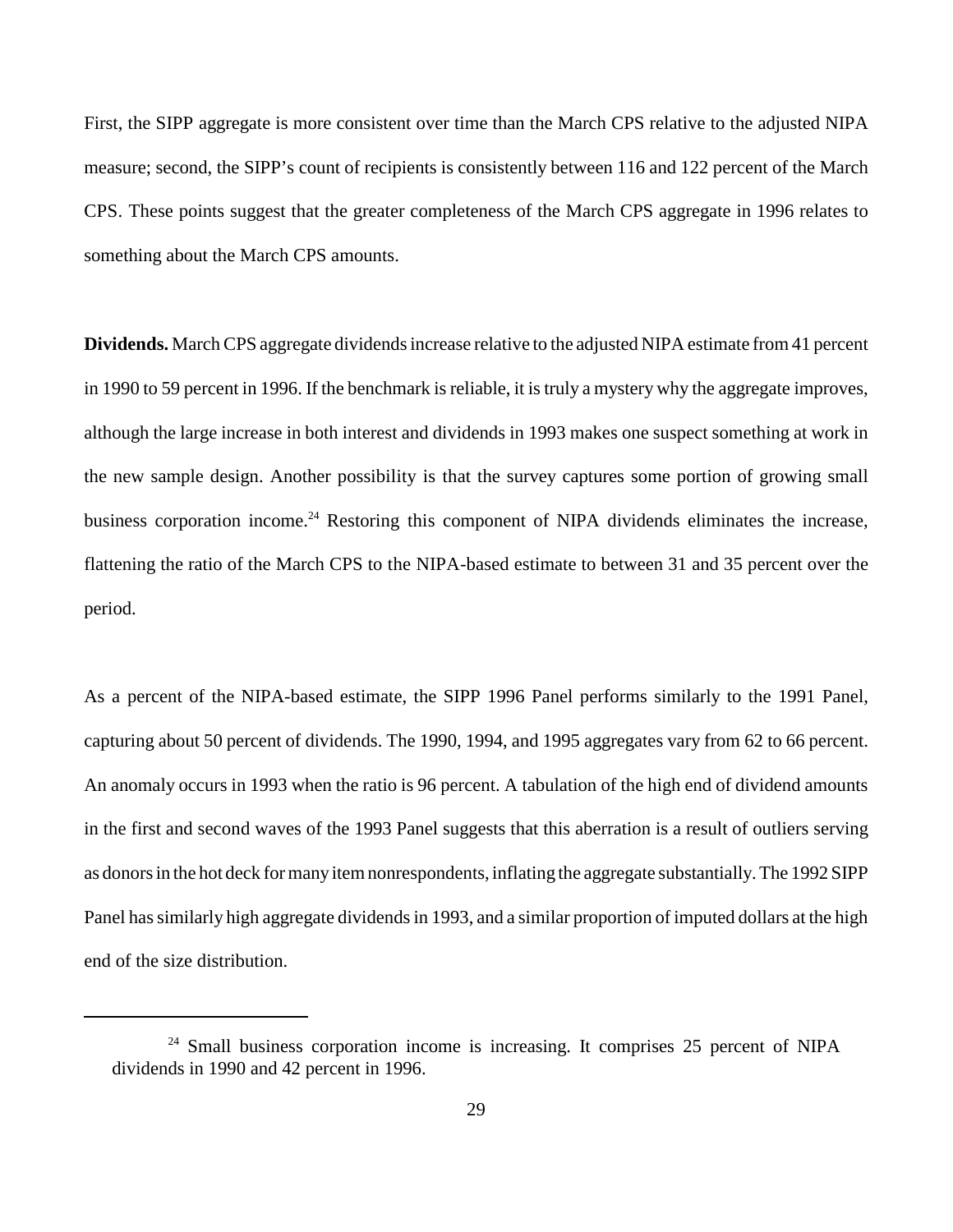**Rent and royalties.** As mentioned earlier, the NIPA estimate of rent varies widely with the annual and comprehensive revisions. Reconciling the estimate of rental income from the 1992 revision produces a "benchmark" of \$35 billion for 1990. Data from the 1998 revision results in \$45 billion for the same year. Perhaps it is unwise to make the comparisons attempted here. Nonetheless, the adjusted NIPA, March CPS, and SIPP estimates are in the same ballpark. The March CPS aggregate varies from 59 to 85 percent of the adjusted NIPA estimate. The SIPP aggregate includes mortgage interest (as does the adjusted NIPA estimate) and varies from 69 to 113 percent of the adjusted NIPA estimate over the period.

#### **Transfer Payments**

**Social Security, Railroad Retirement, and Supplemental Security Income.** Although some respondents may confuse Social Security with Supplemental Security Income (SSI), the March CPS consistently performs well against the benchmark for Social Security and Railroad Retirement, capturing around 90 percent of the independent estimate each year from 1990 to 1996. However, the ratios during 1990 through 1993 average 88 percent, and 92 percent during 1994 through 1996. Including follow-up questions in the Social Security section of the computerized instrument may have reduced the incidence of respondents excluding the medicare deduction and reporting monthly amounts as annual amounts. The ratio of Supplemental Security Income (the sum of federal and state SSI) to the benchmark remains fairly consistent, in the range of 76 to 85 percent.

In the SIPP, the Social Security and Railroad Retirement aggregate drops gradually to 88 percent of benchmark in 1996 from 97 percent in 1990. It is tempting to attribute this change to respondent difficulty distinguishing Social Security from SSI, because the SSI aggregate increases to nearly 100 percent of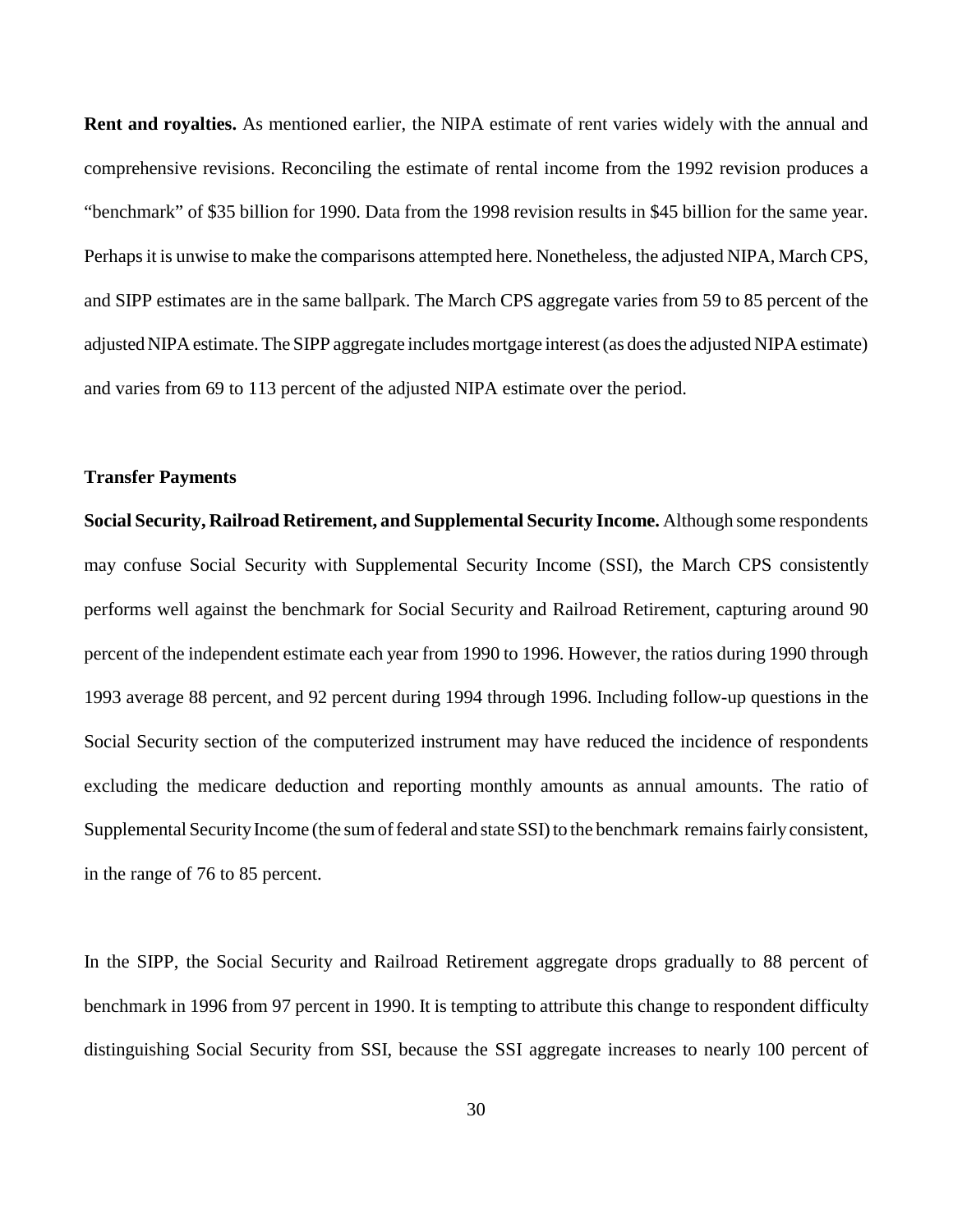benchmark in 1996 from 83 or 86 percent in previous years. However, there is no reason to expect respondents suddenly to misclassify more income in 1996 than in previous years, and it appears that there is a more general trend of poorer performance by the SIPP recently measuring Social Security and Railroad Retirement. It is likely that some level of misclassification occurs, but the increase in the SSI aggregate to 101 percent of benchmark in 1996 must be due to including more explicit questions about payments received for children in the 1996 Panel questionnaire.

**Family assistance and other cash welfare.**<sup>25</sup> The ratio of March CPS family assistance to the adjusted NIPA measure drops from 74 to 68 percent. Although the percent of benefits captured by the March CPS declines in the 1990s, the survey's measure of family assistance follows nearly the same pattern as administrative records, the aggregate and recipient count increasing until 1993 and subsequently decreasing.<sup>26</sup> The ratio of other cash welfare to benchmark varies from 78 to 105 percent. The other cash welfare aggregate should be more erratic because the estimate is based on a small number of respondents, but it generally stays in the same range as the benchmark.

One compelling explanation of the increasing shortfall of March CPS family assistance relates to declining welfare caseloads, a trend that began in 1995 according to administrative records. Respondents who do not

 $25$  The NIPA line item "family assistance" is the basis for this benchmark. It includes Aid to Families with Dependent Children (AFDC) and in 1996, programs administered under the Personal Responsibility and Work Opportunity Reconciliation Act (PRWORA). Accordingly, this paper refers to AFDC and Temporary Assistance for Needy Families (TANF) collectively as family assistance. The NIPA basis for other cash welfare is "general assistance," which encompasses state programs similar in structure to family assistance. Neither NIPA item includes any non-cash benefits.

 $26$  Caseload data (the administrative count of recipients) comes from an unpublished memo by the Office of Management and Budget (OMB).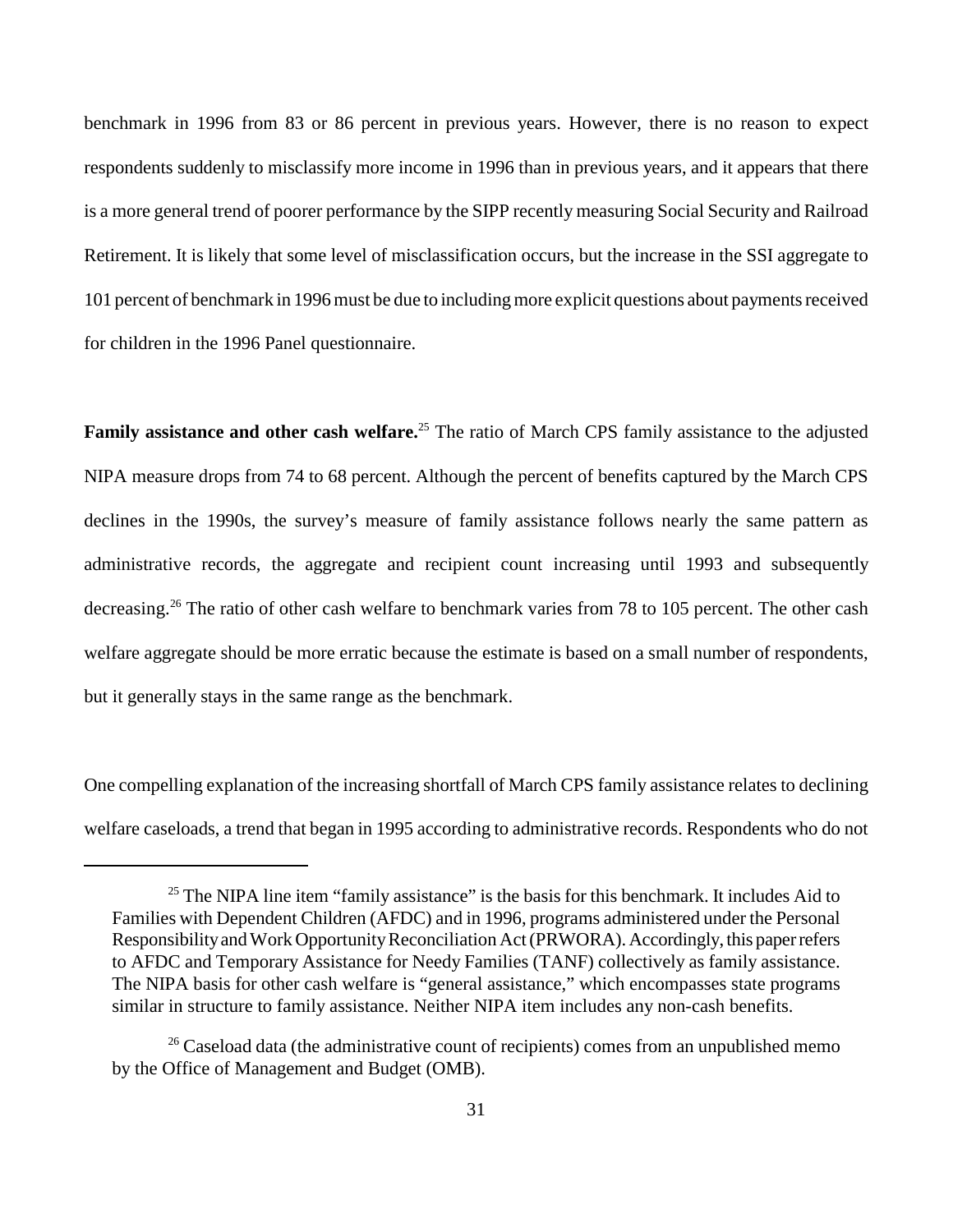currently receive benefits are less likely to remember having received them during the previous year. One can infer from this that while caseloads decline, there are a greater number of recent recipients whose benefits have ceased and faded from memory by the time of the March CPS interview. The fact that the March CPS indicates 1994 as the first year of a recipient decrease, and caseload data indicates 1995, might support the hypothesis. The March CPS-based decrease in 1994 derives from interviews that took place in 1995.

SIPP aggregate family assistance is consistent, varying moderately from a low of 70 percent of benchmark in 1992 to 76 percent in 1990, 1991, and 1996, except during 1993 through 1995 when it increases to around 88 percent. The higher ratio in 1993 through 1995 suggests a peculiarity in the 1993 SIPP Panel from which the estimates for these years derive. The lack of a parallel increase in the shortfall of the SIPP also lends support to the declining caseloads explanation of the trend in the March CPS, because the greater frequency of SIPP interviews and shorter reference period should prevent large data losses due to the failure of respondents to recall receipt. The SIPP estimate of other cash welfare is erratic relative to benchmark, as is the March CPS estimate. The overestimate in 1996, 114 percent of benchmark, suggests that some respondents may have misclassified AFDC waiver program or TANF benefits, which were not mentioned by name in the SIPP interview, as other cash welfare.

**Unemployment compensation.** Completeness of the March CPS estimates in this category varies from 73 to 91 percent complete between 1990 and 1996. Strangely, the SIPP aggregate is often smaller than that of the March CPS, amounting to only 85 percent of the March CPS estimate and 69 percent of benchmark in 1996. One would expect the SIPP to capture more unemployment income than the March CPS because the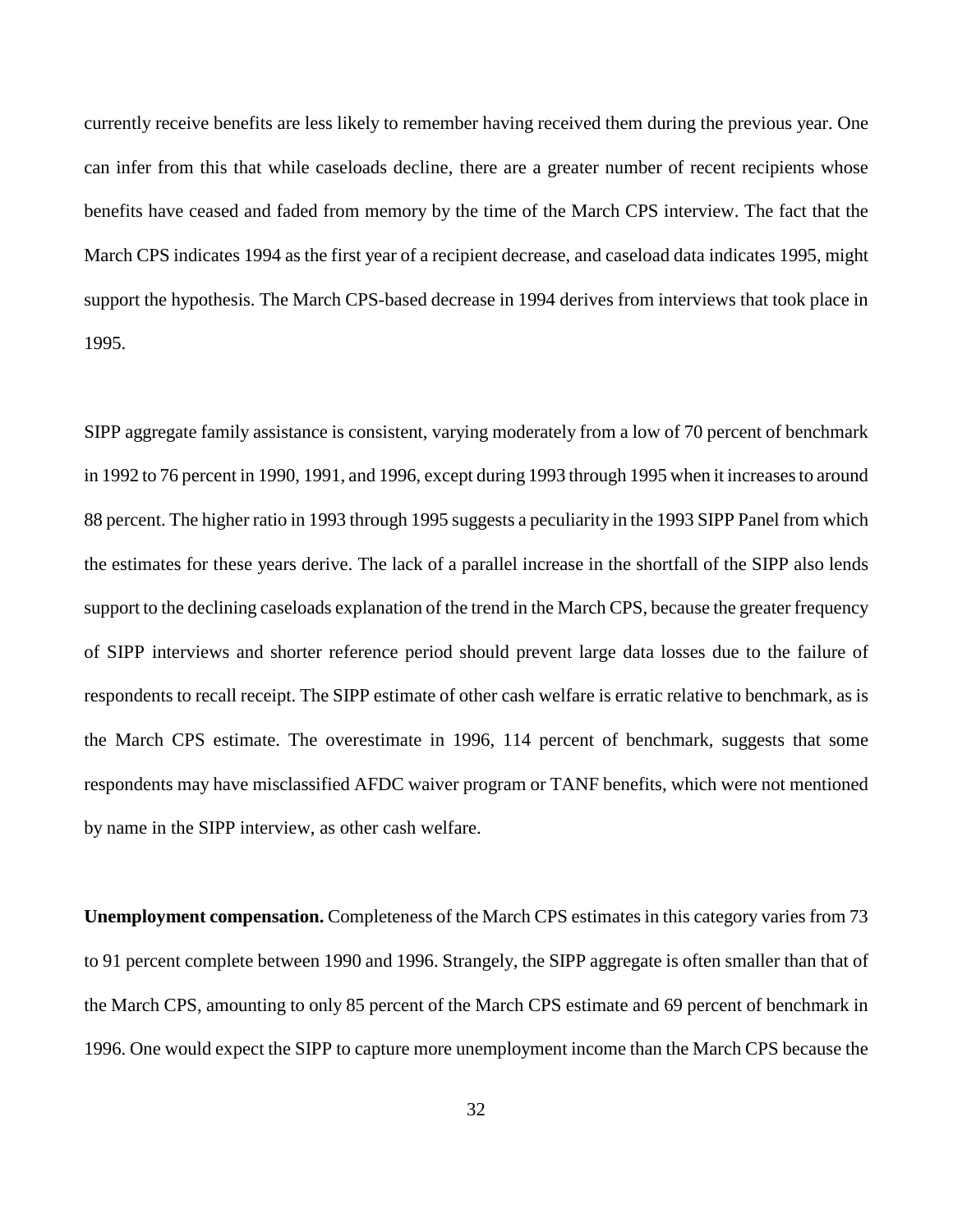SIPP should be less prone to the recall problems associated with this temporary, short-term income source. However, the SIPP does identify more recipients every year in the series.

**Worker's compensation.** The NIPAs provide estimates of worker's compensation benefits from private, state and local, and federal government sources including black lung payments. Worker's compensation benefits include only payments to workers disabled from a work-related injury or illness and to dependents of workers whose deaths resulted from such injury or illness. They exclude payments from disability insurance and other insurance not tied to employment.

The NIPA measures contain noncash and lump sum payments that are quite extensive. To the best of this author's knowledge, an accurate method of identifying the magnitude of these payments does not exist. Coder (1996) uses information from Traveler's Insurance and the Social Security Administration, but this method is not possible to replicate because the Social Security Administration discontinued its series on worker's compensation.<sup>27</sup>

Applying Coder's ratios to the NIPA figures may approximate appropriate benchmarks, but given the admittedly rough nature of his method and possible changes in the characteristics of worker's compensation payments since his investigation, they are not as robust as the benchmarks for other income sources. It would

 $27$  Coder estimates that 40.9 percent of the Social Security Administration's measure of total worker's compensation in 1990 comprises medical and hospitalization payments. To find the magnitude of lump sum payments, he tabulates the amount of cash awards and number of claims by type of benefit (death, permanent, partial, major or minor disability) with the approximate corresponding distributions of lump sums and periodic payments, estimating they comprise 22.2 percent of the total. Payments to people outside the survey universe he estimates amount to 2 percent of the cash awards.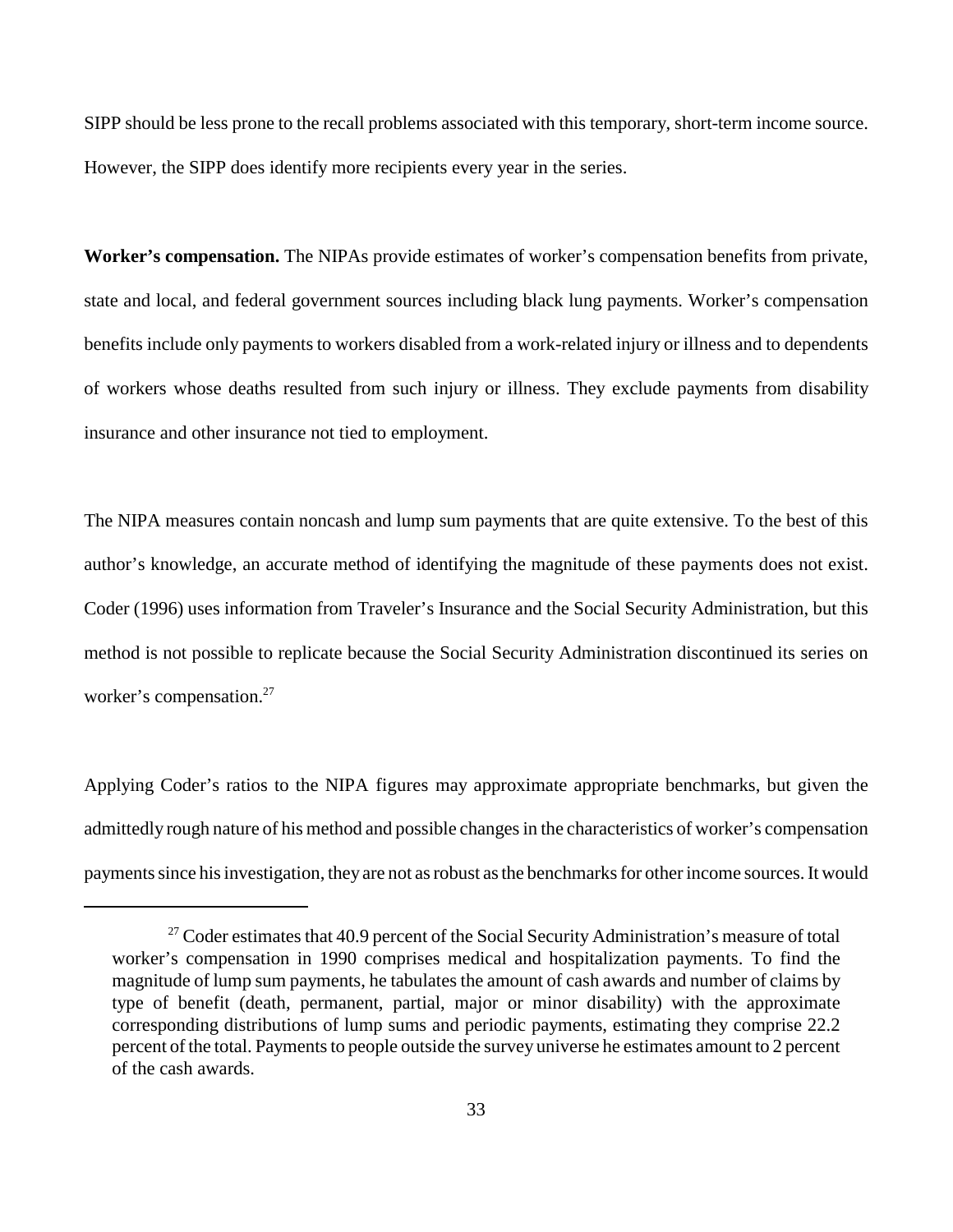behoove future research to develop a procedure to remove the noncash and lump sum worker's compensation payments in a more meaningful way.

There is a gradual decrease in the ratio of the March CPS aggregate to the NIPA-based estimate, from 90 percent in 1990 to 63 percent in 1996. Unless the characteristics of payments have changed greatly in recent years, the survey's shortfall seems to increase. The SIPP's aggregates seem to show some sensitivity to the panel from which they derive. The yearly ratios are above 60 percent in the 1990, 1991, and 1996 Panels, but consistently below 60 percent in the 1993 Panel. Noticeably, the SIPP aggregate is lower than the March CPS every year except 1996. Because lump sum worker's compensation payments comprise a large part of the total, one might speculate that the higher March CPS aggregate contains some lump sums that the detailed SIPP interview more successfully disallows.

**Veterans' payments and military retirement.** The March CPS shows an overall increase in completeness of veterans' payments (from 74 percent complete in 1990 to a high of 95 percent in 1995) and a steady decrease in completeness of military retirement (from 86 percent in 1990 to 58 percent in 1996).

Vaughan (1993) and Coder and Scoon-Rogers (1996) note respondents' tendency to confuse the two income sources. Combining the two income types into one category, one can test whether the response error of misclassification explains the trends. Indeed, the March CPS consistently captures approximately 80 percent of the combined benchmark every year from 1990 through 1995. The ratio drops to 70 percent in 1996; this results primarily from the large drop in military retirement from 71 percent of benchmark in 1995 to 58 percent in 1996.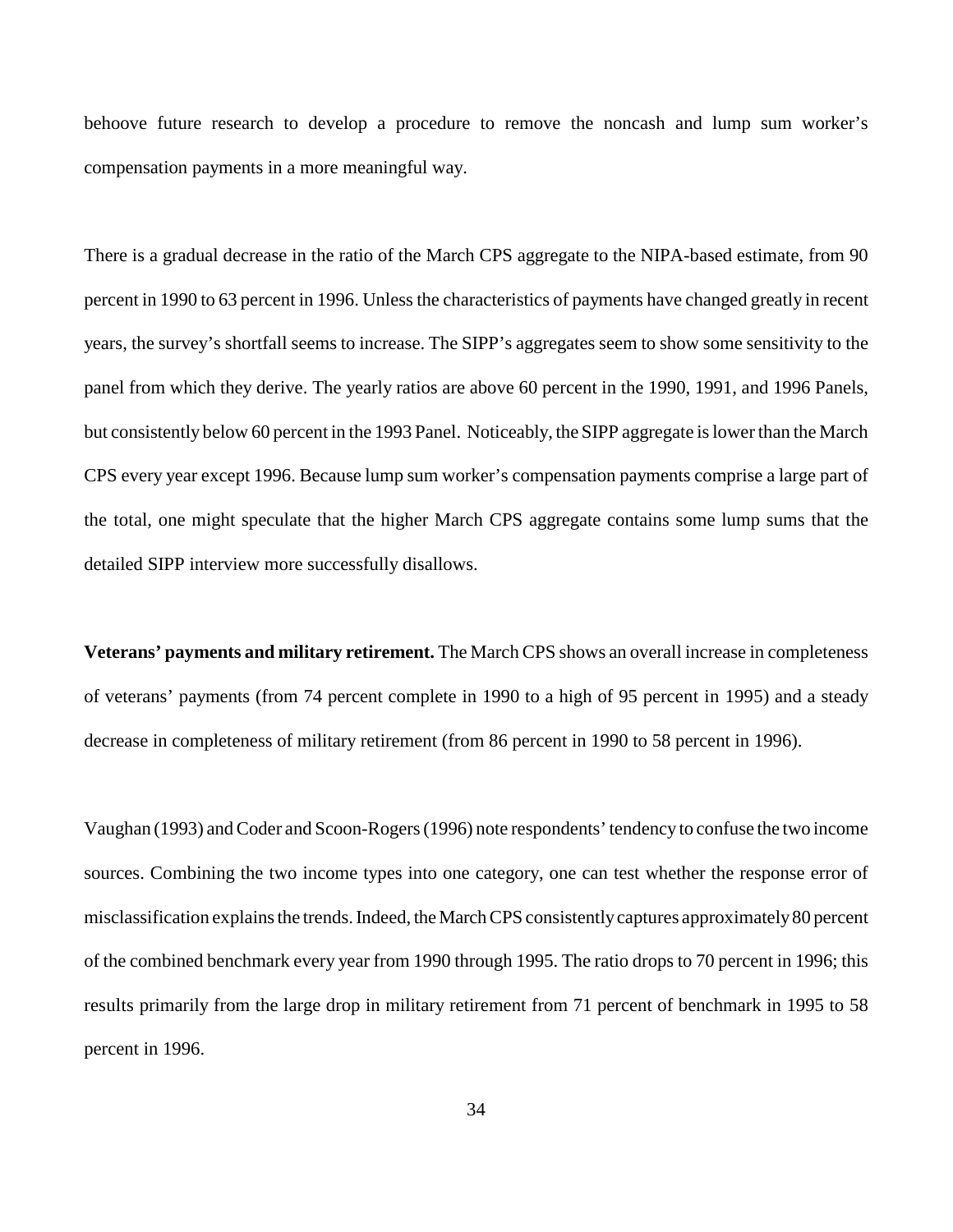Placement of the questions in the March CPS instrument may play a role here. Questions about veterans' payments appear alone, separately from other sources of income. In contrast, military retirement appears later in the questionnaire as one of several possible sources of disability, survivor's, or retirement income. Perhaps respondents tend to report income at their earliest opportunity in the interview. The increase in rounding and extrapolating of earnings discussed earlier suggests that respondents have grown less precise answering questions. Given the confusion between veterans' payments and military retirement, the placement of the questions in the survey, and the possibility that growing respondent imprecision extends to misidentifying sources of income may together may form a credible explanation of the increasing completeness of veterans' payments and decreasing completeness of military retirement.

Trends in the SIPP are dissimilar to those of the March CPS. Compared to trends in the March CPS, the SIPP's aggregates fall within a small range relative to benchmark. Veterans' payments decrease from 83 percent complete in 1990 to 73 percent in 1996, while military retirement remains between 83 and 92 percent complete during 1990 through 1995. An aberration seems to occur in 1996 when SIPP military retirement exceeds the benchmark slightly. The decrease in federal employee retirement in the same year suggests there may be confusion here with military retirement as well.

The dissimilarity in trends suggests comparing the structure of the questions in the two surveys. The SIPP establishes the respondent's veteran status before asking about veterans' payments. In the March CPS, respondents are simply asked if anyone in the household received payments. In the labor force portion of the SIPP, respondents are first asked if they ever retired from a job or business and then whether they received any retirement (including military retirement) income. In the March CPS, respondents are asked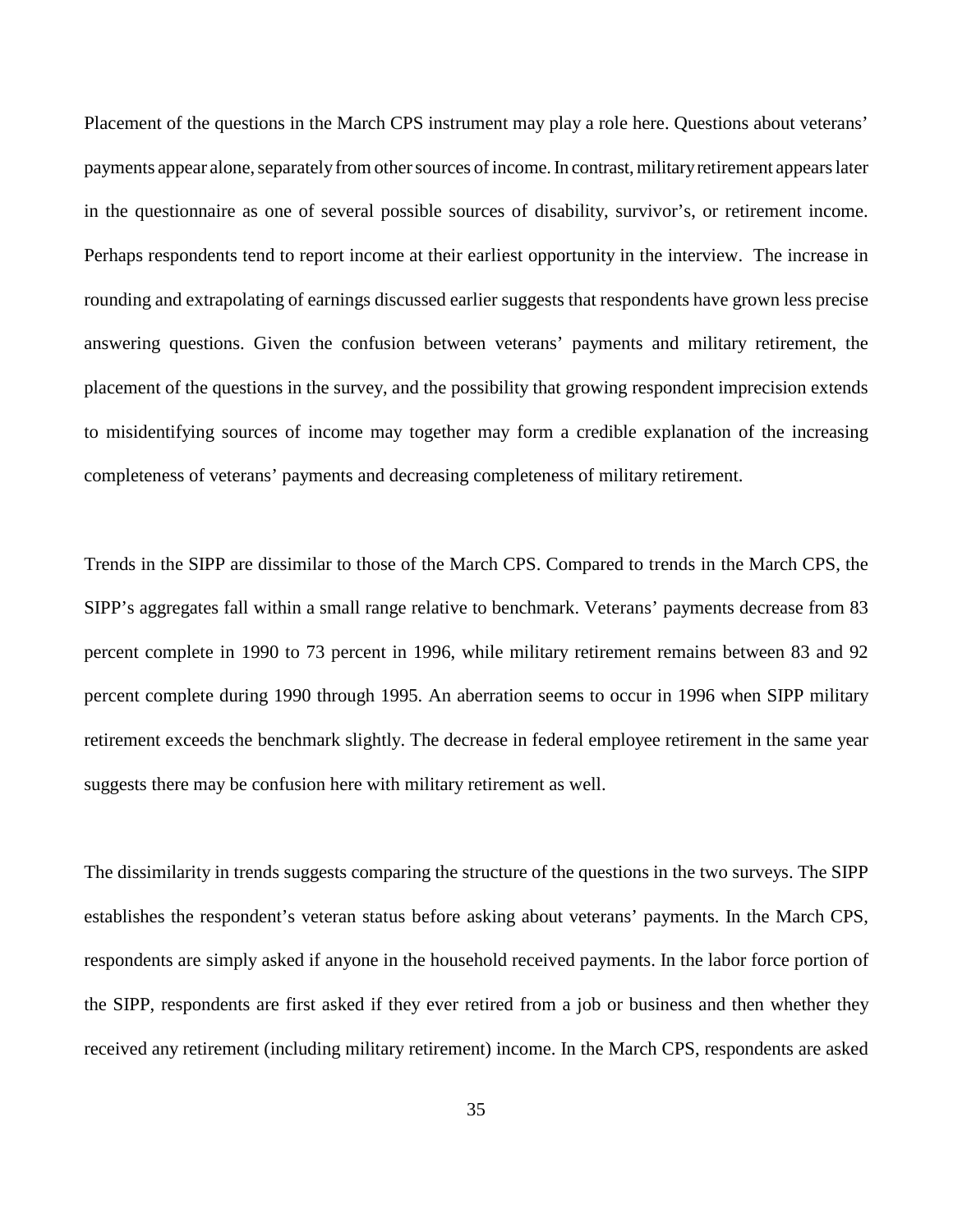directly if they received any retirement income. Judging by these facts and the greater consistency of its aggregates relative to benchmark, one might conclude that the structure of the SIPP questionnaire is superior in allowing respondents to distinguish veterans' payments and military retirement.

## **Pensions**

**Private pensions.** Private sector pension plans introduce some interesting complexities to the reconciliation. Woods (1996) presents a summary of the components of pensions and the extent to which each appears in the NIPAs and the March CPS. Both the NIPAs and the March CPS include income from defined benefit (DB) plans, employees' Keogh plans, and non-qualified employer plans. These components are more or less compatible across measures. However, defined contribution (DC) plans, business owners' Keogh plans, Individual Retirement Accounts (IRAs), Simplified Employee Pensions (SEPs), and individual annuity contracts require special consideration.

Two issues stem from defined contribution plans. First, these plans, which comprise an increasingly large portion of private pension distributions, pay benefits primarily in the form of lump sums. These payments are explicitly part of the NIPA but not the Money Income concept. Here, as in Coder and Scoon-Rogers (1996), the ratio of DC plan payments to the total of DC and DB plans (according to the most current data from the Department of Labor) estimates the magnitude of these payments. A good deal of uncertainty exists about the accuracy of this method, but it is easily replicable from year to year and helps make the benchmarking process consistent. Moreover, to derive a compatible lump-sum estimate from another source, such as tax returns, would be a large research project unto itself and might not overcome other uncertainties in this income category.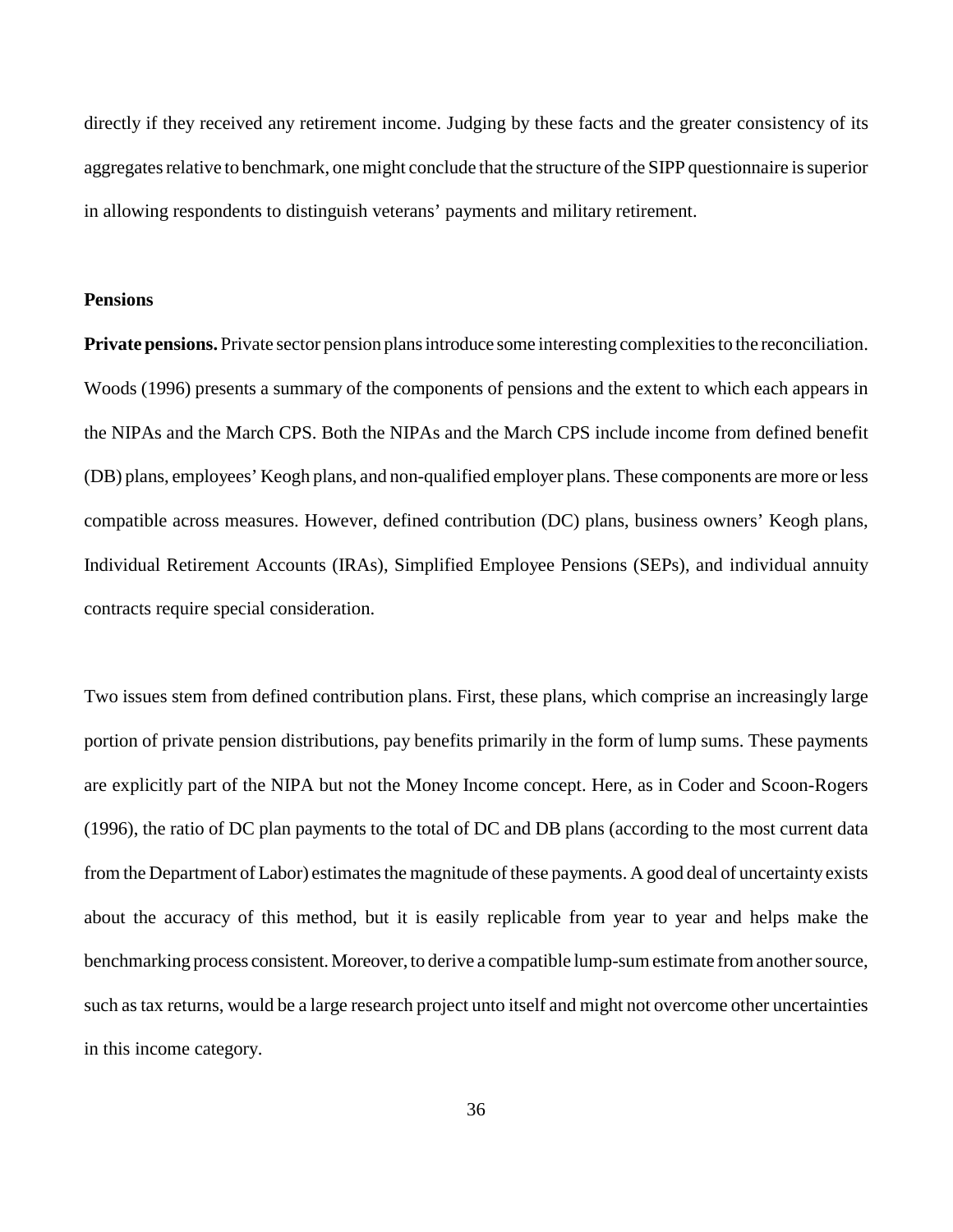Second, recipients "roll over" some lump sums into new pension plans either directly, without actual cash receipt, or indirectly by subsequent purchase or reinvestment. The BEA is unable to make the necessary distinctions in the source data that would identify these payments, and they remain in the NIPA estimate.<sup>28</sup> Including rollovers actually results in counting income a second time when the new pension plan pays benefits. This limitation biases the NIPA estimates upward to an unknown degree.

Besides defined contribution plans, the NIPAs and the March CPS also treat business owners' Keogh plans, IRAs, SEPs (408[k]s), and individual annuity contracts differently. These plans are not part of the NIPA measure of pension benefits, because they are more akin to personal savings accounts than private pension plans in that they are elective and do not require contributions from employers. For the same reason, the BEA would like to exclude 401(k)s that employees fund entirely by themselves, but is unable to do so.

In sum, the NIPA private pension estimate includes no annuities, payments from paid-up life insurance, IRAs, or SEPs, but does include employees' Keoghs and all 401(k)s. Is it possible to construct March CPS and SIPP aggregates compatible with this measure?

With the March CPS, disregarding annuities and paid-up life insurance is possible where income is classified as such, but the survey does not distinguish IRAs, Keoghs, and 401(k)s, combining them into "retirement

<sup>&</sup>lt;sup>28</sup> The source data is primarily the Department of Labor's Form 5500 and data from the American Council of Life Insurance (ACLI). The BEA defines private pension benefit payments as those related to employment and coming from funded or qualified, nonelective, deferred compensation plans or from elective deferral plans that entail employers' matching contributions. However, the BEA is not entirely able to restrict its private pension benefits series to payments that meet this definition. See Park, 1992.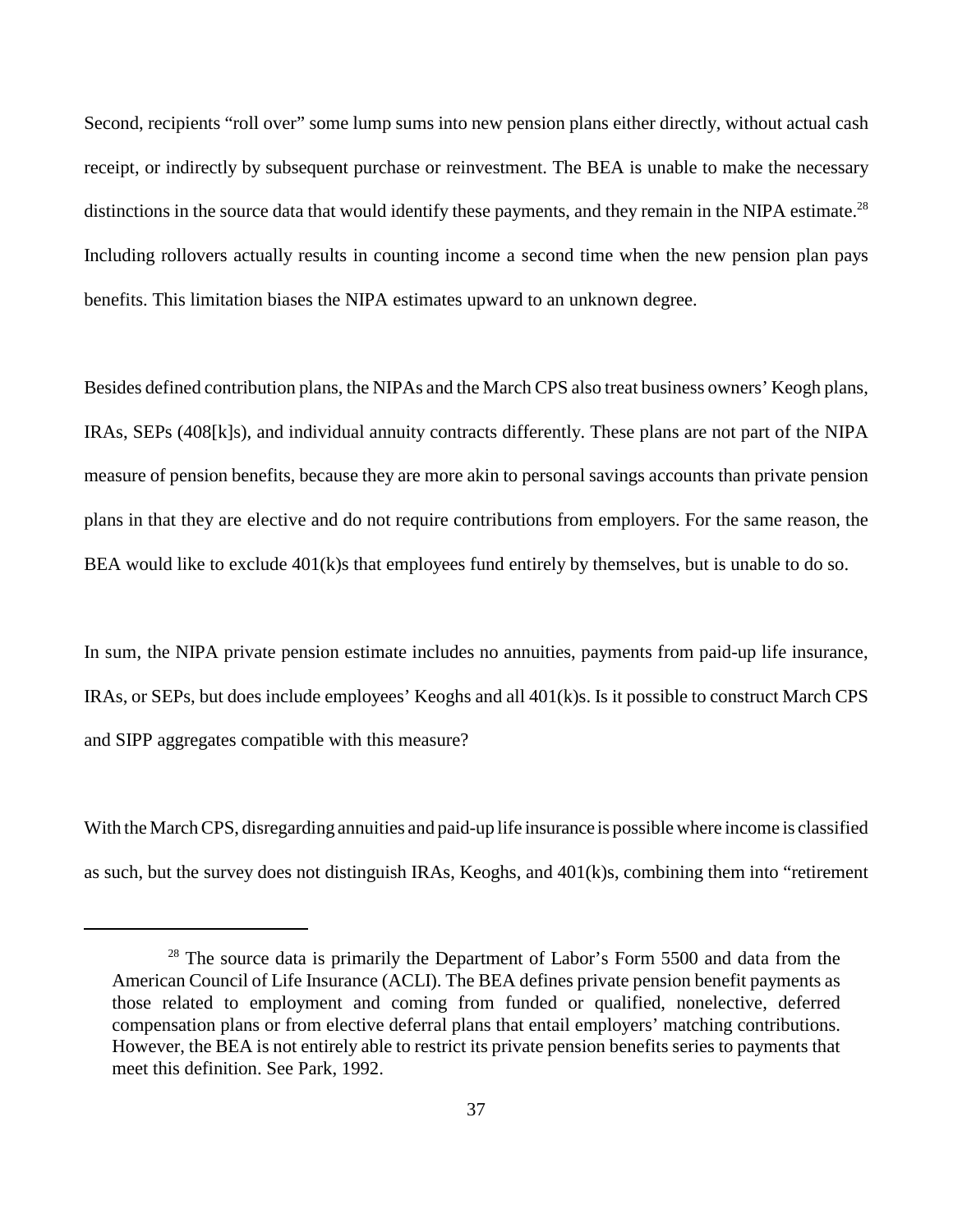income, Keogh or 401(k)" or "retirement income, IRA, Keogh, or unknown source." Income from these sources and from SEPs might also appear in "other" survivor or disability income. The limitations of the classification system appear to preclude constructing a March CPS aggregate analogous to the NIPA measure.

Perhaps a solution to this dilemma is to theorize a range of possible compatible values of the March CPS aggregate. For the low estimate, eliminate all categories except those that are most assuredly within the coverage of the NIPAs, and at the high end, aggregate all categories that could possibly fall within NIPA coverage (see Appendix II for a list of the components in each aggregate). For 1996, this strategy results in a lower bound of \$91.3 billion and a higher bound of \$103.7 billion. With the lump sum estimation method described above, these aggregates amount to 93 and 105 percent of benchmark. Tables 2 through 7 all reflect the more restrictive definition.

Similar logic for the SIPP indicates including in its private pensions aggregate only "pension from company or union," and excluding "retirement, disability, or survivor benefit," "draw from IRA/Keogh," and "income from a paid-up life insurance policy or annuity." The resulting SIPP estimates within each panel are quite consistent with the adjusted NIPA estimate, although there are moderate differences between panels. The estimate from the 1990 Panel amounts to 92 percent, the estimates from the 1991 Panel are around 86 percent, those from the 1993 Panel range around 100 percent, and the 1996 Panel captures 98 percent.

It may seem peculiar that the March CPS and SIPP measures of private pensions are at such high levels against the NIPA-based estimates, while pensions from government sources amount to only 60 or 80 percent.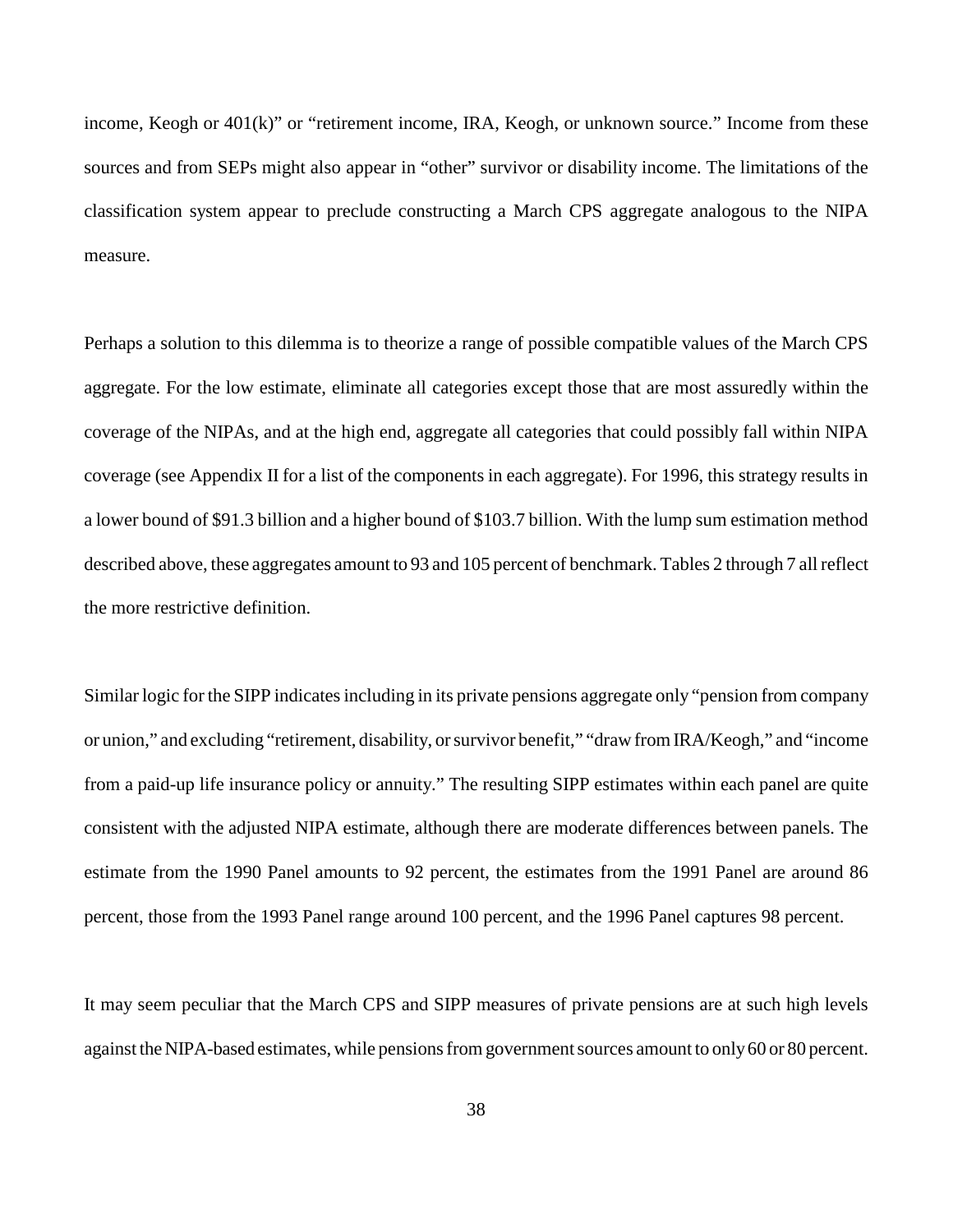There are several reasons why this might be. First, lump sums comprise a very small amount of payments from government pensions plans, and it is only the instructions to the interviewers, not the content of the questions, that disallow the large private pension lump sums from the money income concept. Therefore it is reasonable to expect some reporting of private pension lump sums despite intentions. Second, due to its rough nature, the estimation method may overstate lump sum payments. Finally, it is possible that respondents who are uncertain of the source of their retirement income misclassify it into private pension categories.

**Federal, state, and local government employee pensions.**29 The completeness of March CPS federal employee pensions remains at approximately the same level throughout the period, around 80 percent of benchmark. State and local employee pensions decrease gradually from 79 percent of benchmark in 1990 to 59 percent in 1996. It is disheartening that state and local pensions fall to such a low level relative to benchmark. One can speculate on the cause, but no compelling explanation emerges.

In the SIPP, federal employee pensions vary between 76 percent and 90 percent complete, with the 1991 and 1993 panels performing better than the 1990 and 1996 panels. SIPP state and local government employee pensions are at a low of 68 percent complete in 1996. During 1990 through 1995 the aggregate is between 74 and 84 percent of benchmark. It is peculiar that both the March CPS and SIPP suffer increasing shortfalls in state and local pensions, and there is no obvious reason why this should occur while private and federal government employee pensions remain relatively stable.

 $29$  See the section on veterans' payments for a discussion of military retirement.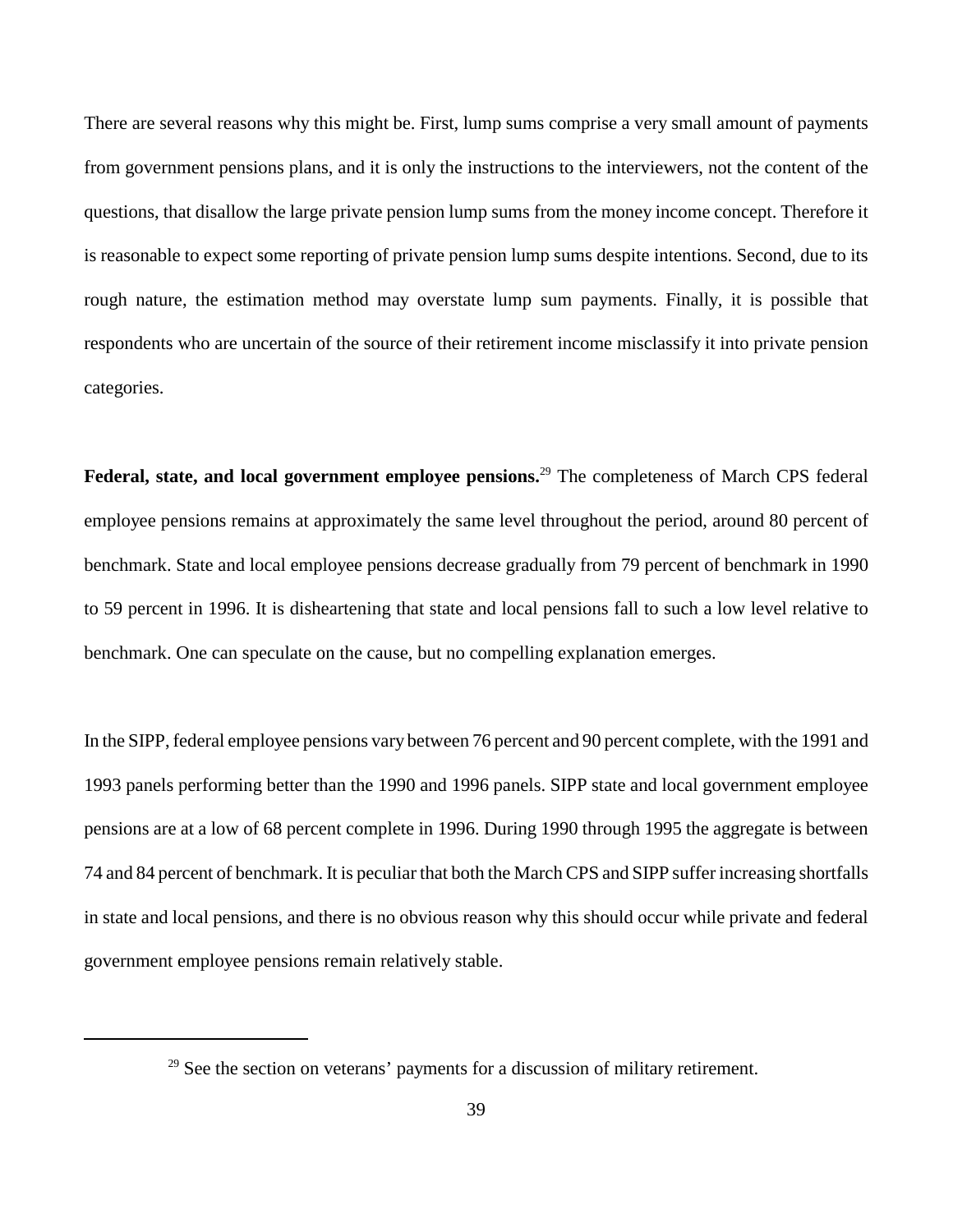### **Conclusions**

Several important conclusions follow this analysis. In the March CPS, wage and salary income exceeds the benchmark measure since 1994, and although the automated questionnaire and sample design are strong explanatory candidates, the exact cause remains unclear. Respondents extrapolating last year's wages from current wages does not appear to contribute to overestimation. Interest and dividends in the March CPS also rise relative to independent estimates, but the survey seems to have increasing difficulty with family assistance, military retirement, and state and local pensions.

Redesigning the SIPP for the 1996 Panel does not seem to improve its income estimates. Although the survey continues to identify a greater number of recipients than the March CPS in many income categories, SIPP wages remain at the same level next to benchmark, while interest, dividends, and Social Security fall relative to independent estimates during the period ending in 1996. In some categories of income, SIPP estimates are less consistent than those of the March CPS and even contain occasional aberrations, effects one would expect from the SIPP's smaller sample size. The persistence of the SIPP's pattern of showing higher numbers of recipients and lower income aggregates poses a real challenge to income measurement in the United States, and may indicate that there are trade-offs inherent in using a shorter recall period, more numerous and detailed questions, and a longitudinal design.

Analysis of tax returns exactly matched to the March CPS reveals that both over-reporting and underreporting occur in the survey, and suggests that comparing aggregate income to benchmarks may be an overly simplistic method of measuring the quality of the data. Use of matched administrative data such as earnings records of the Social Security Administration promises to address some of the questions the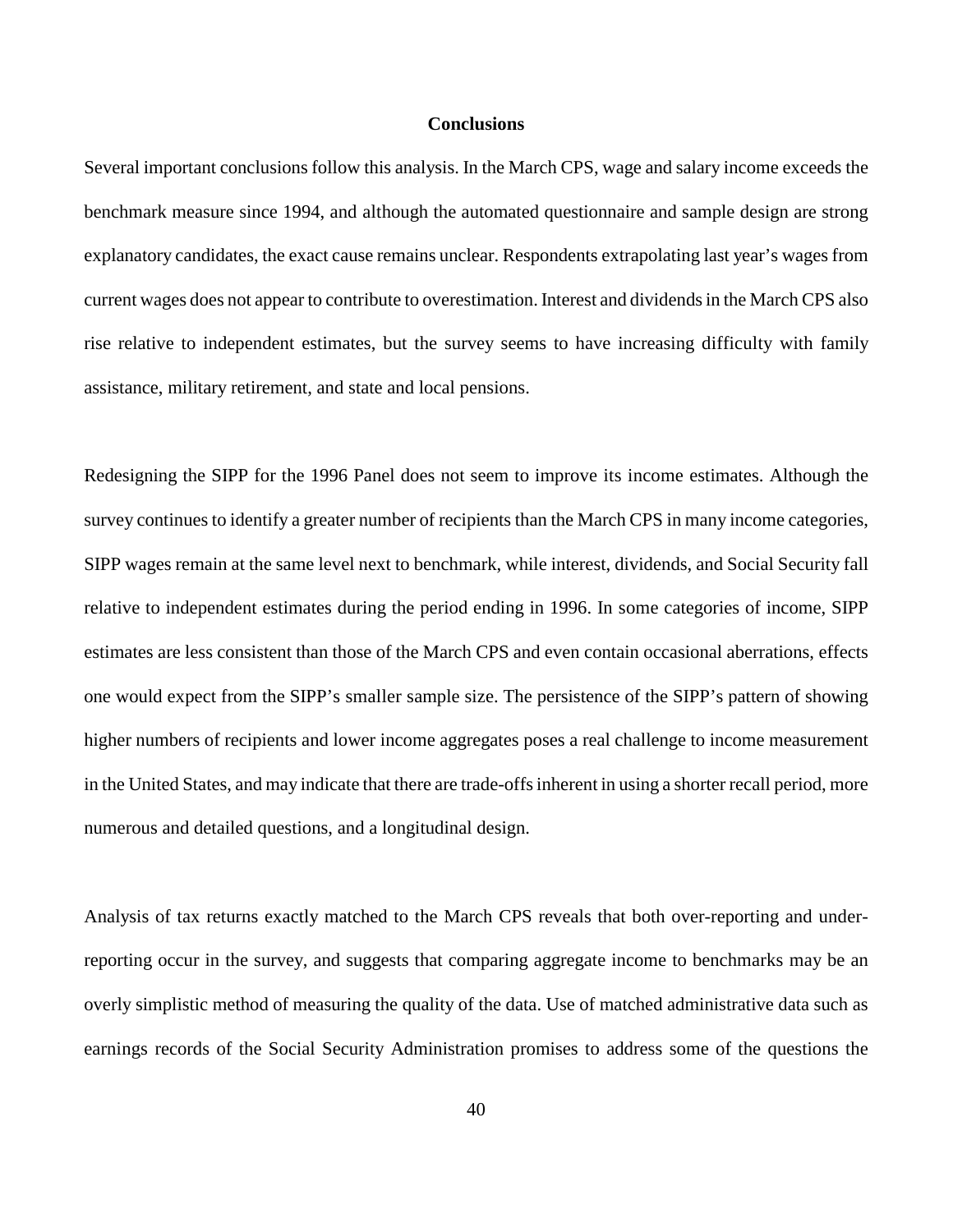benchmark comparisons raise. In particular, the concerns that SIPP respondents may report take-home pay instead of gross pay and that there may be differential selection of respondents into the surveys further motivate checking survey responses against administrative records.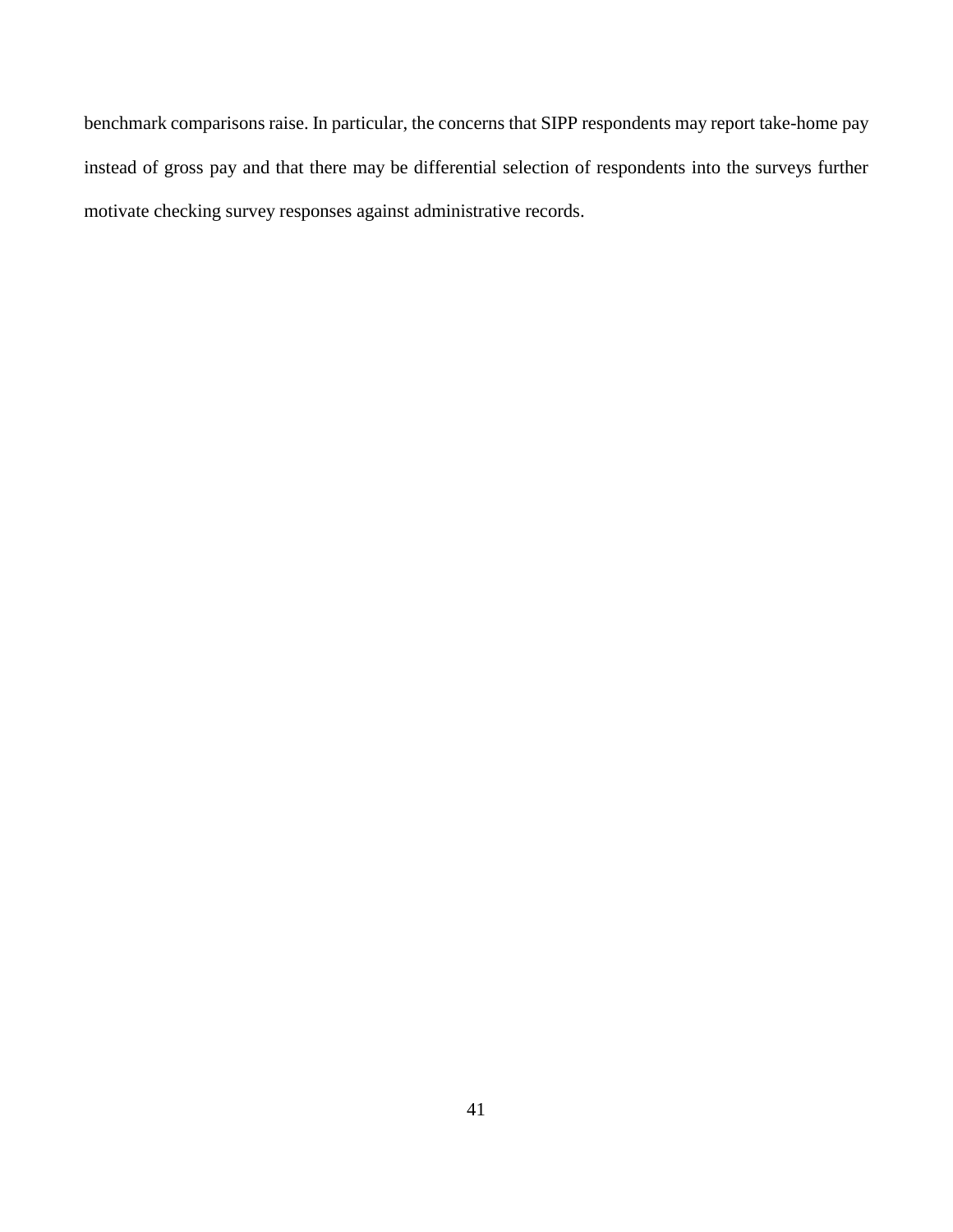## **Table 1. Overview of Income Concepts: National Income and Product Accounts Personal Income and Household Survey Money Income**

| <b>Sources of Income In Both</b><br>Personal Income and Money Income but not Money Income | In Personal Income                                                                                                                                                                                                                                                        | <b>In Money Income</b><br>but not Personal Income                           |
|-------------------------------------------------------------------------------------------|---------------------------------------------------------------------------------------------------------------------------------------------------------------------------------------------------------------------------------------------------------------------------|-----------------------------------------------------------------------------|
| 1 Wages                                                                                   | employer-provided food and lodging                                                                                                                                                                                                                                        |                                                                             |
| 2 Farm and nonfarm<br>self-employment                                                     | capital consumption adjustments<br>inventory valuation adjustment<br>construction adjustment<br>defaulter's gain and bad debt expense<br>income of cooperatives<br>farm products consumed on farm<br>change in farm inventories<br>interest received by farm corporations | patronage dividends from<br>farm cooperatives                               |
| 3 Interest                                                                                | interest on life insurance<br>interest on private pension plans<br>value of free financial services<br>interest received by fiduciaries and nonprofits<br>unredeemed interest on US savings bonds                                                                         |                                                                             |
| 4 Dividends                                                                               | IRA and Keogh dividends<br>dividends received by fiduciaries and nonprofits<br>small business corporation income                                                                                                                                                          |                                                                             |
| 5 Rent and royalties                                                                      | rental value of owner-occupied housing<br>rent received by fiduciaries and nonprofits<br>capital consumption adjustment                                                                                                                                                   |                                                                             |
| 6 Social Security and Railroad<br>Retirement                                              |                                                                                                                                                                                                                                                                           |                                                                             |
| 7 Federal and state Supplemental<br>Security Income                                       |                                                                                                                                                                                                                                                                           |                                                                             |
| 8 Family assistance                                                                       | adoption assistance                                                                                                                                                                                                                                                       |                                                                             |
| 9 Other cash welfare                                                                      |                                                                                                                                                                                                                                                                           |                                                                             |
| 10 Federal and state unemployment<br>compensation                                         | employer contributions to private supplemental<br>unemployment compensation funds                                                                                                                                                                                         | benefits from private<br>supplemental unemployment<br>compensation funds /2 |
| 11 Federal and state worker's<br>compensation                                             | employer contributions to private worker's<br>compensation funds                                                                                                                                                                                                          | benefits from private worker's<br>compensation funds /2                     |
| 12 Veterans' benefits                                                                     |                                                                                                                                                                                                                                                                           |                                                                             |
| 13 [Private pensions] /1                                                                  | employer contributions to private pension and<br>profit-sharing funds                                                                                                                                                                                                     | benefits from private pension<br>and profit-sharing funds /2                |
| 14 Federal employee pensions                                                              |                                                                                                                                                                                                                                                                           |                                                                             |
| 15 Military retirement                                                                    |                                                                                                                                                                                                                                                                           |                                                                             |
| 16 State and local government<br>employee pensions                                        |                                                                                                                                                                                                                                                                           |                                                                             |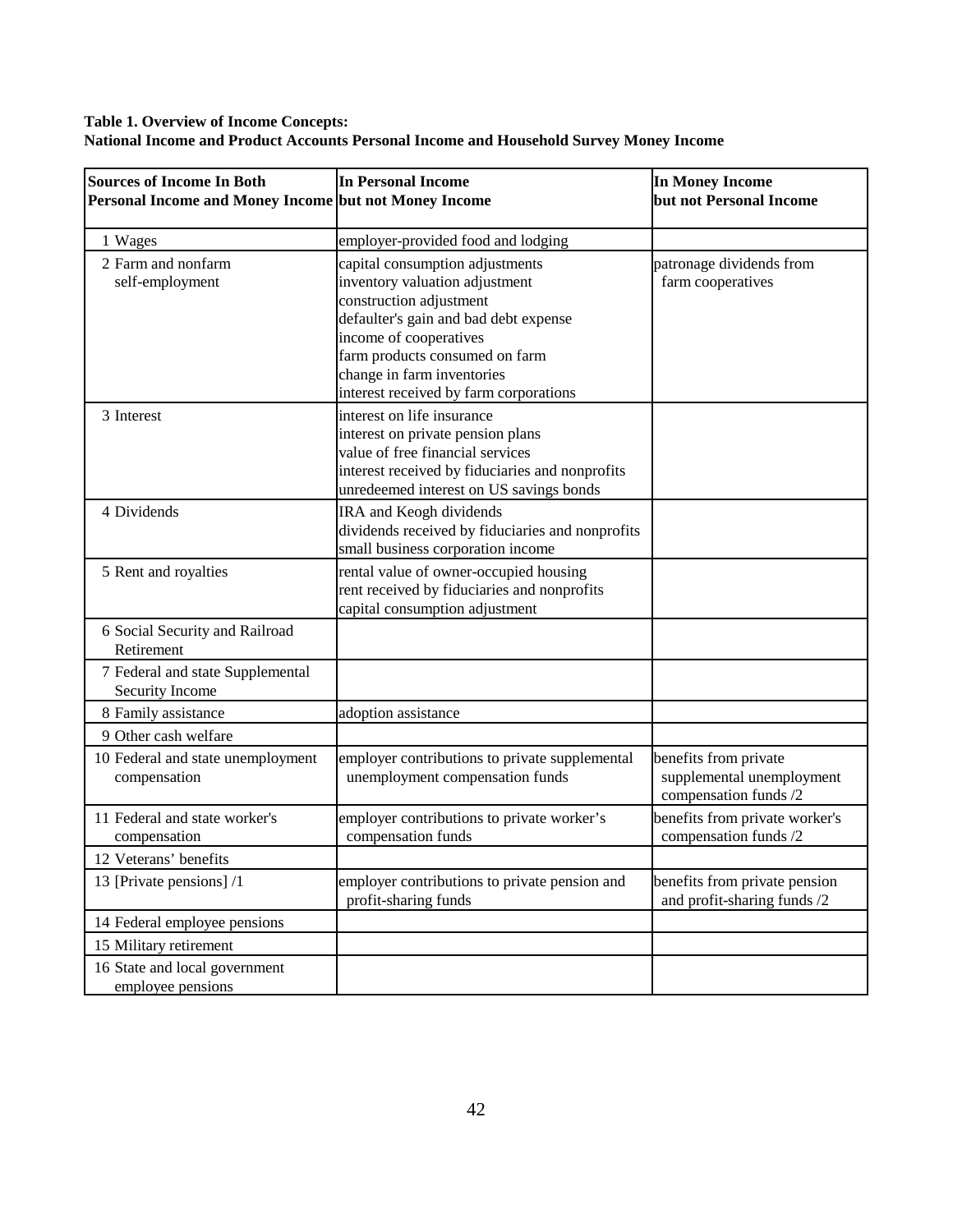| Estates and trusts                                                                          |                                                                                                           |                                                              |  |  |
|---------------------------------------------------------------------------------------------|-----------------------------------------------------------------------------------------------------------|--------------------------------------------------------------|--|--|
| <b>Education</b> assistance                                                                 |                                                                                                           |                                                              |  |  |
| Foster child care payments                                                                  |                                                                                                           |                                                              |  |  |
|                                                                                             | federal hospital and medical insurance benefits                                                           | cash benefits from accident and<br>disability insurance      |  |  |
|                                                                                             | state public assistance medical care                                                                      | state temporary sickness or<br>disability insurance payments |  |  |
|                                                                                             | pension benefit guaranty                                                                                  | payments from annuities<br>and paid-up life insurance        |  |  |
|                                                                                             | food stamps                                                                                               | draw or regular payments from<br>IRA or Keogh                |  |  |
|                                                                                             | direct relief                                                                                             | child support                                                |  |  |
|                                                                                             | earned income tax credit                                                                                  | alimony                                                      |  |  |
|                                                                                             | energy assistance                                                                                         | assistance from friends<br>and relatives                     |  |  |
|                                                                                             | business transfer payments to persons                                                                     | other cash income                                            |  |  |
|                                                                                             | lump sum payments                                                                                         | personal contributions to social<br>insurance                |  |  |
| <b>Populations Covered in Both</b><br>Personal Income and Money Income but not Money Income | <b>In Personal Income</b>                                                                                 | <b>In Money Income</b><br>but not Personal Income            |  |  |
| Civilian noninstitutionalized                                                               | institutionalized<br>decedents<br>overseas<br>military on US post without family<br>children<br>emigrants | foreign professional<br>and migratory workers                |  |  |

/1 The Personal Income and Money Income concepts of private pensions are mutually exclusive. The same is true of government pensions following the 1999 comprehensive revision of the NIPAs.

/2 These items are not part of Personal Income but do appear elsewhere in the NIPAs.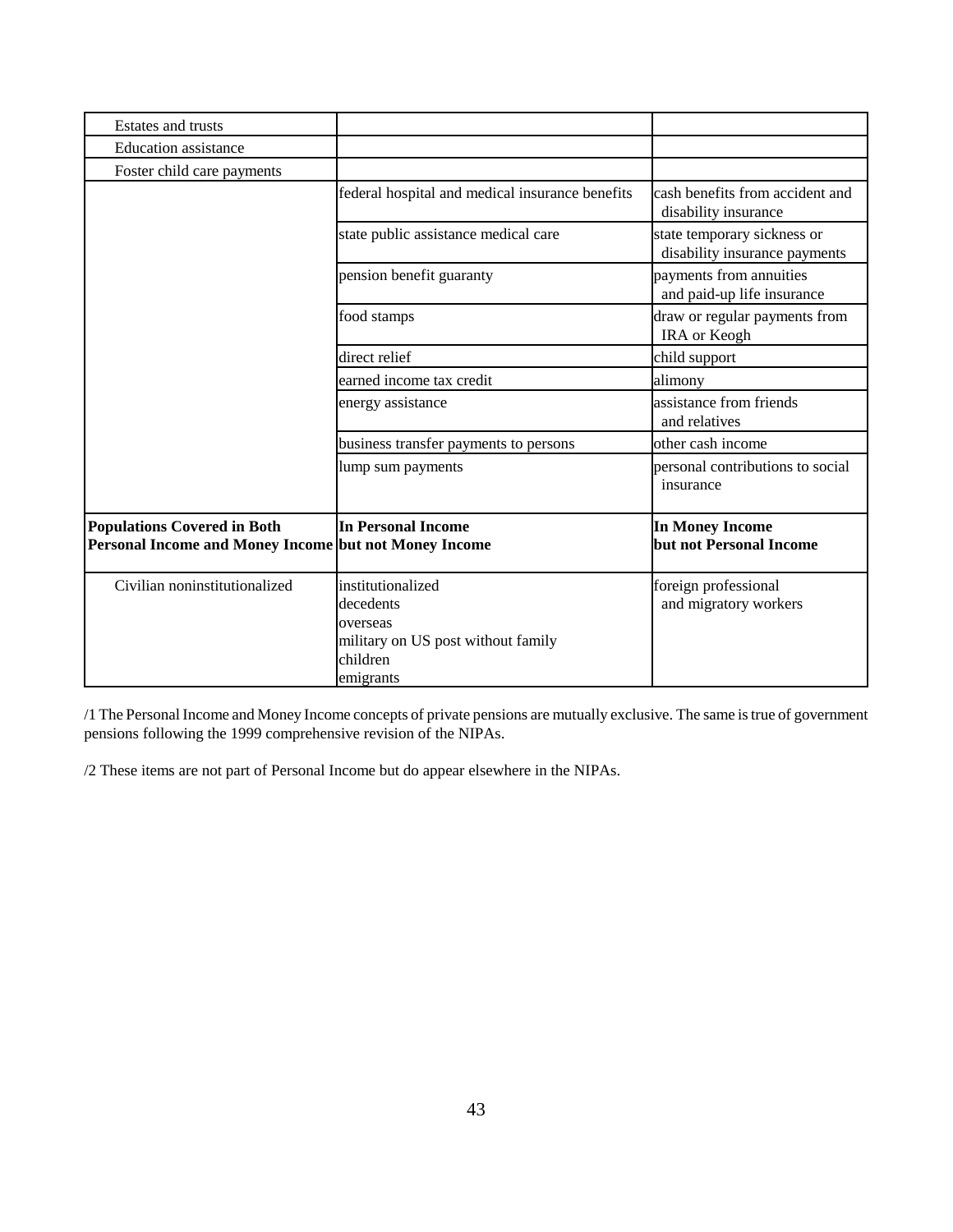# **Table 2a. March CPS Aggregates (millions of dollars)**

|                                      | 1990      | 1991      | 1992      | 1993      | 1994      | 1995      | 1996      |
|--------------------------------------|-----------|-----------|-----------|-----------|-----------|-----------|-----------|
| Wages and Salary                     | 2,613,925 | 2,692,855 | 2,820,390 | 3,044,329 | 3,266,527 | 3,435,741 | 3,657,265 |
| Self-Employment                      | 228,195   | 224,580   | 224,379   | 246,336   | 233,929   | 222,729   | 250,162   |
| <b>Earnings</b>                      | 2,842,120 | 2,917,435 | 3,044,769 | 3,290,665 | 3,500,456 | 3,658,470 | 3,907,427 |
| Interest                             | 172,743   | 157,355   | 132,135   | 133,014   | 128,044   | 154,926   | 156,114   |
| Dividends                            | 39,459    | 43,470    | 43,363    | 48,227    | 54,305    | 62,722    | 76,658    |
| Rent and Royalties                   | 38,676    | 36,339    | 37,994    | 37,767    | 41,093    | 41,298    | 44,515    |
| <b>Property</b>                      | 250,878   | 237,164   | 213,492   | 219,008   | 223,442   | 258,946   | 277,287   |
| Social Security and Railroad         |           |           |           |           |           |           |           |
| Retirement                           | 214,337   | 226,700   | 237,325   | 252,772   | 278,330   | 290,813   | 302,224   |
| <b>Supplemental Security</b>         |           |           |           |           |           |           |           |
| Income                               | 12,050    | 14,397    | 15,415    | 18,949    | 18,562    | 19,550    | 22,261    |
| <b>Family Assistance</b>             | 14,038    | 15,510    | 15,963    | 17,198    | 16,548    | 15,187    | 13,368    |
| Other Cash Welfare                   | 2,478     | 2,169     | 2,600     | 3,228     | 3,453     | 3,144     | 2,720     |
| Unemployment<br>Compensation         | 14,258    | 21,808    | 27,934    | 26,009    | 20,955    | 19,266    | 17,624    |
| <b>Worker's Compensation</b>         | 13,784    | 14,998    | 14,279    | 13,969    | 13,941    | 12,106    | 10,668    |
| Veterans' Payments                   | 10,704    | 12,313    | 11,887    | 13,712    | 13,896    | 16,181    | 15,854    |
| <b>Transfers</b>                     | 281,649   | 307,895   | 325,403   | 345,837   | 365,685   | 376,247   | 384,719   |
| <b>Private Pensions</b>              | 66,900    | 71,185    | 74,865    | 76,614    | 81,258    | 83,847    | 91,329    |
| <b>Federal Employee Pensions</b>     | 25,082    | 26,546    | 27,558    | 28,154    | 28,712    | 29,042    | 31,111    |
| <b>Military Retirement</b>           | 18,245    | 19,404    | 17,987    | 18,045    | 19,888    | 19,122    | 16,388    |
| State and Local Employee<br>Pensions | 28,865    | 27,708    | 29,089    | 33,542    | 32,812    | 36,192    | 37,649    |
| <b>Pensions</b>                      | 139,092   | 144,843   | 149,499   | 156,355   | 162,670   | 168,203   | 176,477   |
| <b>Total</b>                         | 3,513,739 | 3,607,337 | 3,733,163 | 4,011,865 | 4,252,253 | 4,461,866 | 4,745,910 |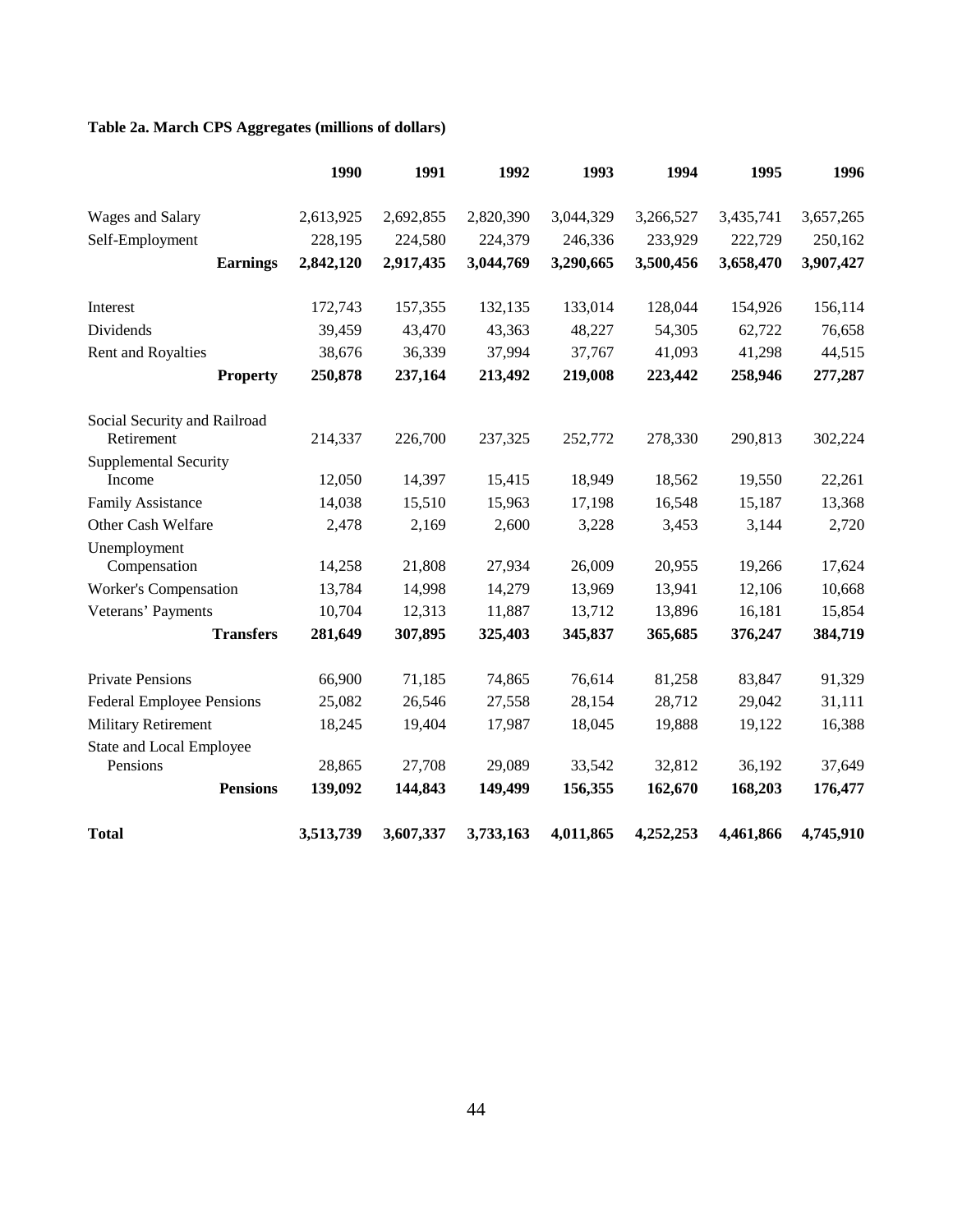## **Table 2b. March CPS as a Percent of Benchmark**

|                                        | 1990 | 1991 | 1992 | 1993  | 1994  | 1995  | 1996  |
|----------------------------------------|------|------|------|-------|-------|-------|-------|
| Wages and Salary                       | 95.9 | 96.4 | 95.6 | 99.7  | 101.9 | 101.4 | 101.9 |
| Self-Employment                        | 68.5 | 65.3 | 58.6 | 58.9  | 54.8  | 48.5  | 52.6  |
| <b>Earnings</b>                        | 93.0 | 93.0 | 91.3 | 94.8  | 96.4  | 95.1  | 96.1  |
| Interest                               | 67.1 | 68.3 | 67.6 | 79.7  | 72.3  | 83.9  | 83.8  |
| Dividends                              | 40.9 | 45.7 | 49.2 | 54.3  | 54.6  | 62.6  | 59.4  |
| Rent and Royalties                     | 85.0 | 74.1 | 69.8 | 65.2  | 64.8  | 58.7  | 58.6  |
| <b>Property</b>                        | 62.8 | 63.3 | 63.2 | 69.8  | 65.7  | 72.9  | 70.9  |
| Social Security and Railroad           |      | 88.6 |      |       |       |       |       |
| Retirement                             | 90.6 |      | 87.1 | 87.8  | 92.3  | 92.0  | 91.7  |
| <b>Supplemental Security</b><br>Income | 78.9 | 84.6 | 75.5 | 84.2  | 78.0  | 77.1  | 84.2  |
| <b>Family Assistance</b>               | 74.4 | 74.4 | 72.2 | 76.4  | 73.1  | 70.5  | 67.7  |
| Other Cash Welfare                     | 85.6 | 77.5 | 81.6 | 101.3 | 105.2 | 95.8  | 80.5  |
| Unemployment                           |      |      |      |       |       |       |       |
| Compensation                           | 79.9 | 82.5 | 72.8 | 77.6  | 90.0  | 91.3  | 81.6  |
| <b>Worker's Compensation</b>           | 89.5 | 89.1 | 82.5 | 77.0  | 77.7  | 69.3  | 62.7  |
| Veterans' Payments                     | 73.9 | 82.9 | 77.7 | 85.5  | 84.7  | 94.9  | 89.6  |
| <b>Transfers</b>                       | 87.6 | 86.8 | 83.6 | 85.6  | 89.5  | 89.2  | 88.3  |
| <b>Private Pensions</b>                | 98.3 | 96.3 | 96.4 | 98.8  | 102.7 | 93.9  | 93.1  |
| <b>Federal Employee Pensions</b>       | 82.7 | 82.6 | 84.5 | 82.7  | 80.9  | 77.9  | 80.8  |
| <b>Military Retirement</b>             | 85.6 | 84.6 | 74.3 | 71.7  | 76.4  | 70.6  | 58.2  |
| State and Local Employee               |      |      |      |       |       |       |       |
| Pensions                               | 78.7 | 68.5 | 64.2 | 66.7  | 59.6  | 59.0  | 57.3  |
| <b>Pensions</b>                        | 88.9 | 85.5 | 83.1 | 83.6  | 83.1  | 78.2  | 76.6  |
| <b>Total</b>                           | 89.3 | 89.4 | 88.0 | 91.7  | 92.9  | 92.2  | 92.6  |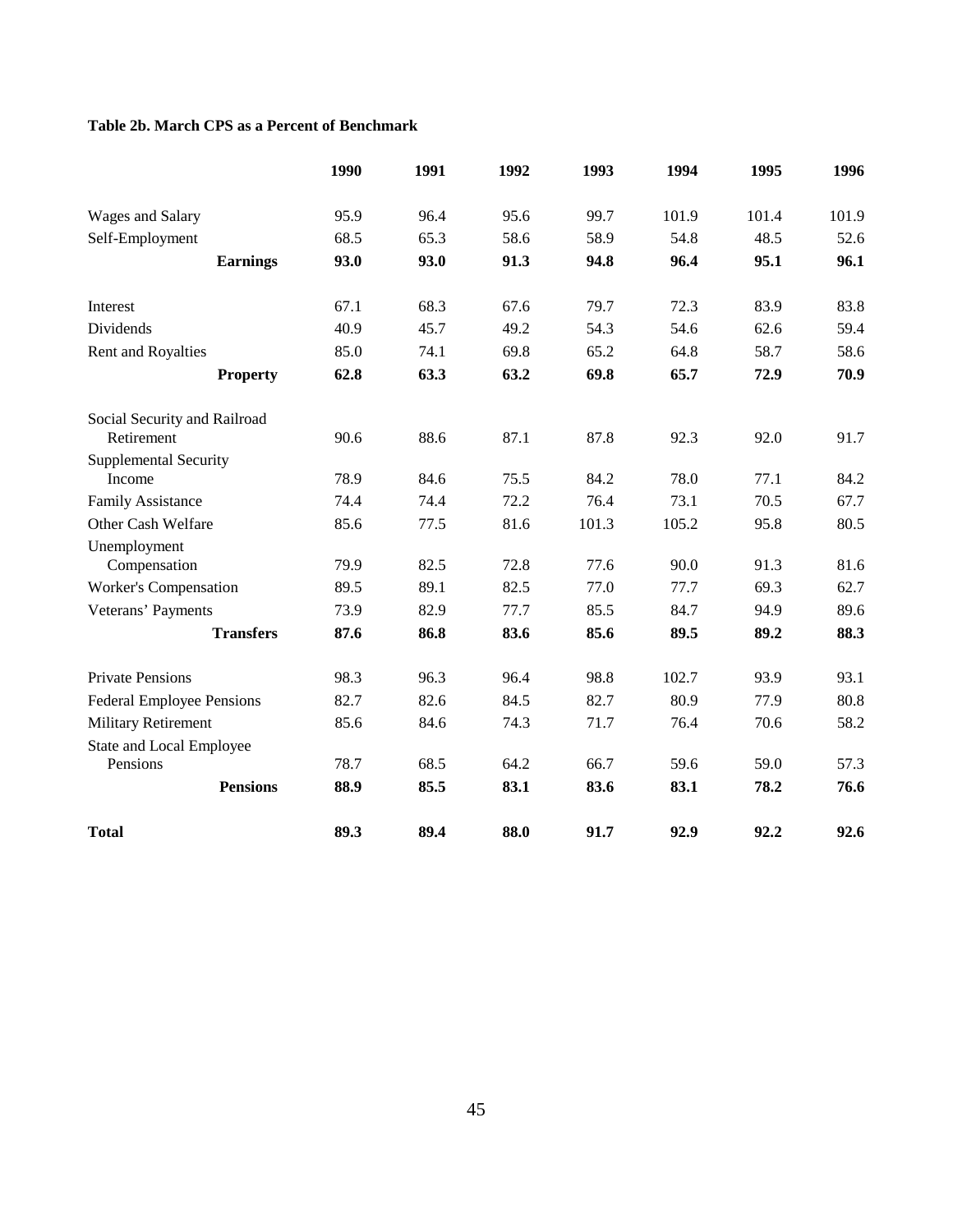# **Table 3a. SIPP Aggregates (3-Wave, millions of dollars)**

|                                            | 1990      | 1991      | 1992      | 1993      | 1994      | 1995      | 1996      |
|--------------------------------------------|-----------|-----------|-----------|-----------|-----------|-----------|-----------|
| Wages and Salary                           | 2,459,496 | 2,531,953 | 2,602,744 | 2,721,095 | 2,840,761 | 2,996,143 | 3,271,929 |
| Self-Employment                            | 284,183   | 325,785   | 298,059   | 319,399   | 301,850   | 345,118   | 329,117   |
| <b>Earnings</b>                            | 2,743,679 | 2,857,738 | 2,900,803 | 3,040,494 | 3,142,611 | 3,341,261 | 3,601,046 |
| Interest                                   | 147,139   | 131,409   | 111,385   | 104,537   | 91,662    | 95,413    | 94,319    |
| Dividends                                  | 63,892    | 51,016    | 44,807    | 85,713    | 62,585    | 66,391    | 66,167    |
| Rent and Royalties                         | 51,729    | 44,745    | 49,656    | 53,097    | 51,613    | 48,914    | 62,682    |
| <b>Property</b>                            | 262,760   | 227,170   | 205,848   | 243,347   | 205,861   | 210,718   | 223,168   |
| Social Security and Railroad<br>Retirement | 233,277   | 246,592   | 259,003   | 271,025   | 277,857   | 291,520   | 294,317   |
| <b>Supplemental Security</b>               |           |           |           |           |           |           |           |
| Income                                     | 12,769    | 15,161    | 17,412    | 18,756    | 20,583    | 21,979    | 26,969    |
| <b>Family Assistance</b>                   | 14,290    | 15,944    | 15,458    | 20,087    | 19,797    | 18,500    | 15,086    |
| Other Cash Welfare                         | 2,376     | 2,829     | 2,595     | 3,082     | 2,604     | 2,166     | 3,857     |
| Unemployment                               |           |           |           |           |           |           |           |
| Compensation                               | 13,848    | 22,079    | 31,639    | 28,985    | 19,643    | 16,008    | 15,015    |
| <b>Worker's Compensation</b>               | 10,444    | 10,358    | 11,870    | 10,748    | 10,374    | 8,941     | 12,206    |
| Veterans' Payments                         | 12,133    | 11,805    | 12,277    | 12,535    | 12,506    | 12,502    | 13,000    |
| <b>Transfers</b>                           | 299,138   | 324,768   | 350,254   | 365,219   | 363,363   | 371,615   | 380,450   |
| <b>Private Pensions</b>                    | 63,233    | 64,113    | 68,150    | 75,983    | 83,121    | 89,928    | 97,422    |
| <b>Federal Employee Pensions</b>           | 23,329    | 29,244    | 27,965    | 29,766    | 31,985    | 33,449    | 29,502    |
| <b>Military Retirement</b>                 | 18,779    | 21,290    | 20,350    | 22,156    | 22,869    | 23,329    | 28,847    |
| <b>State and Local Employee</b>            |           |           |           |           |           |           |           |
| Pensions                                   | 28,474    | 34,433    | 36,721    | 38,885    | 42,858    | 46,113    | 45,001    |
| <b>Pensions</b>                            | 133,815   | 149,080   | 153,186   | 166,789   | 180,833   | 192,819   | 200,772   |
| <b>Total</b>                               | 3,439,392 | 3,558,755 | 3,610,090 | 3,815,850 | 3,892,667 | 4,116,414 | 4,405,435 |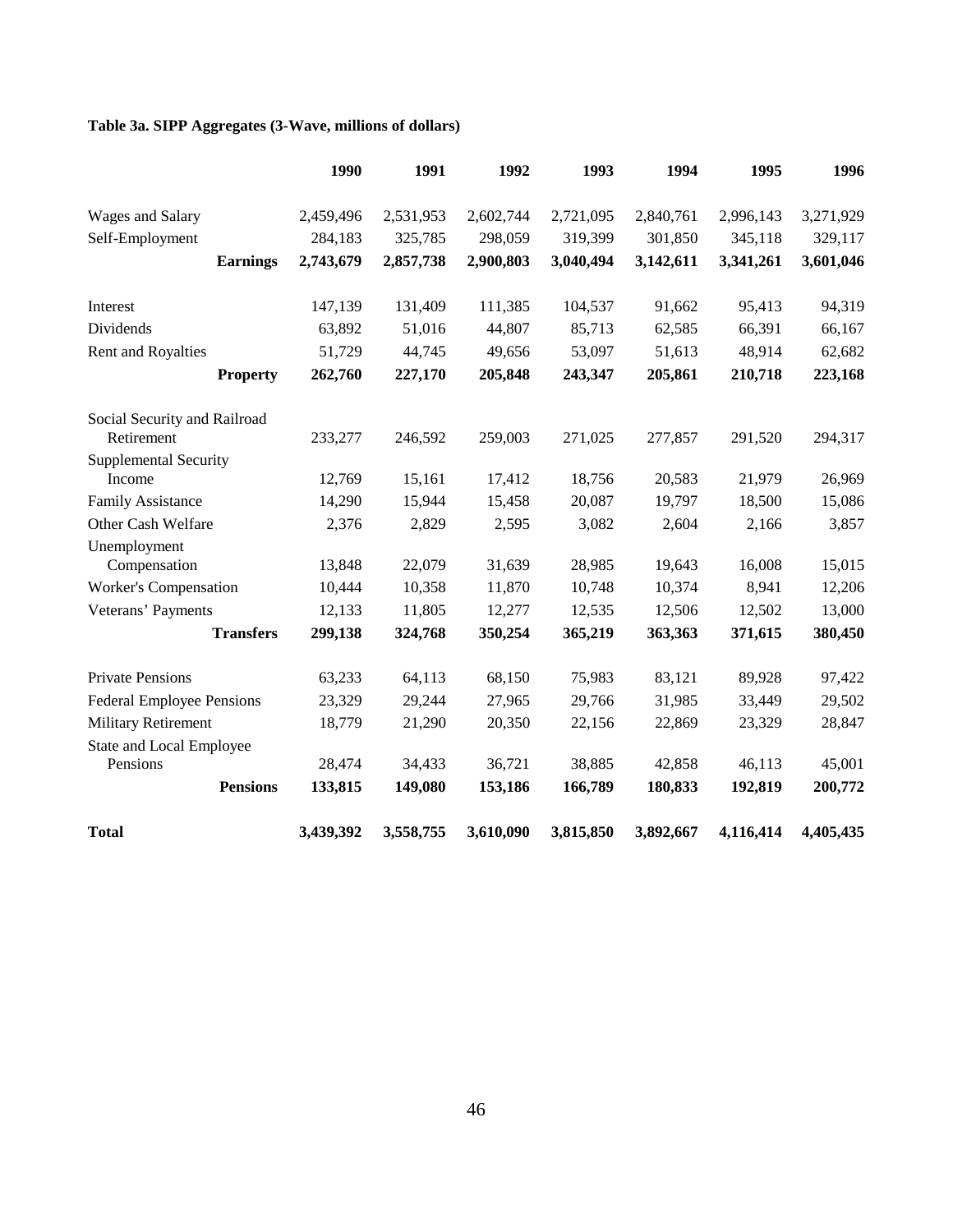## **Table 3b. SIPP as a Percent of Benchmark**

|                                  | 1990  | 1991  | 1992 | 1993 | 1994  | 1995 | 1996  |
|----------------------------------|-------|-------|------|------|-------|------|-------|
| Wages and Salary                 | 90.1  | 90.5  | 88.1 | 89.0 | 88.5  | 88.3 | 91.0  |
| Self-Employment                  | 85.1  | 94.6  | 77.7 | 76.2 | 70.5  | 75.0 | 69.1  |
| <b>Earnings</b>                  | 89.6  | 90.9  | 86.9 | 87.4 | 86.4  | 86.7 | 88.4  |
| Interest                         | 56.7  | 56.6  | 56.5 | 62.1 | 51.3  | 51.3 | 50.2  |
| <b>Dividends</b>                 | 65.8  | 53.3  | 50.5 | 95.9 | 62.5  | 65.8 | 51.0  |
| Rent and Royalties               | 113.1 | 90.7  | 90.8 | 91.2 | 81.0  | 69.2 | 82.0  |
| <b>Property</b>                  | 65.3  | 60.2  | 60.5 | 77.0 | 60.1  | 58.9 | 56.6  |
| Social Security and Railroad     |       |       |      |      |       |      |       |
| Retirement                       | 97.1  | 95.0  | 93.6 | 92.7 | 90.8  | 90.9 | 87.9  |
| <b>Supplemental Security</b>     |       |       |      |      |       |      |       |
| Income                           | 83.1  | 88.6  | 84.9 | 82.9 | 86.0  | 86.2 | 101.4 |
| <b>Family Assistance</b>         | 75.6  | 76.4  | 69.9 | 89.1 | 87.3  | 85.8 | 76.3  |
| Other Cash Welfare               | 81.9  | 100.9 | 81.3 | 96.6 | 79.2  | 65.9 | 114.0 |
| Unemployment                     |       |       |      |      |       |      |       |
| Compensation                     | 77.5  | 83.5  | 82.4 | 86.3 | 84.3  | 75.7 | 69.4  |
| <b>Worker's Compensation</b>     | 67.8  | 61.5  | 68.6 | 59.2 | 57.8  | 51.2 | 71.7  |
| Veterans' Payments               | 83.1  | 78.8  | 79.5 | 77.5 | 75.6  | 72.7 | 72.9  |
| <b>Transfers</b>                 | 92.0  | 90.5  | 89.0 | 89.4 | 87.8  | 87.0 | 86.3  |
| <b>Private Pensions</b>          | 91.8  | 85.7  | 86.7 | 96.9 | 103.8 | 99.5 | 98.1  |
| <b>Federal Employee Pensions</b> | 75.9  | 89.8  | 84.6 | 86.3 | 89.0  | 88.5 | 75.6  |
| <b>Military Retirement</b>       | 87.4  | 92.0  | 83.4 | 87.3 | 87.1  | 85.4 | 101.6 |
| <b>State and Local Employee</b>  |       |       |      |      |       |      |       |
| Pensions                         | 76.8  | 84.2  | 80.1 | 76.6 | 77.0  | 74.3 | 67.8  |
| <b>Pensions</b>                  | 84.6  | 87.0  | 84.2 | 88.2 | 91.4  | 88.6 | 86.1  |
| <b>Total</b>                     | 87.1  | 87.9  | 84.9 | 86.9 | 84.8  | 84.8 | 85.7  |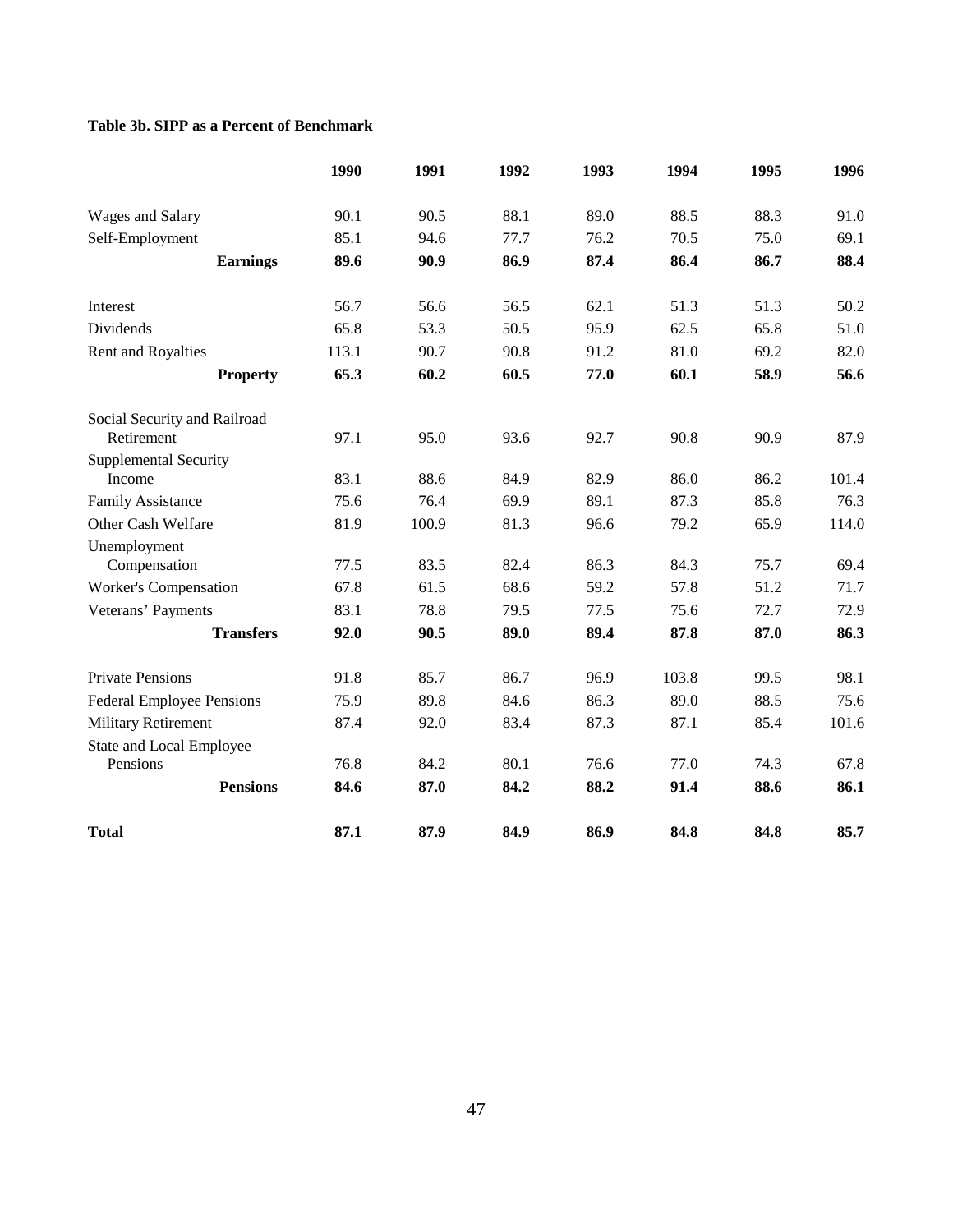# **Table 4. March CPS Recipients (thousands)**

|                                        | 1990    | 1991    | 1992    | 1993    | 1994    | 1995    | 1996    |
|----------------------------------------|---------|---------|---------|---------|---------|---------|---------|
| Wages and Salary                       | 124,601 | 124,676 | 126,086 | 127,383 | 129,890 | 132,569 | 135,168 |
| Self-Employment                        | 13,075  | 12,623  | 12,737  | 12,410  | 12,777  | 11,849  | 11,726  |
| Interest                               | 108,508 | 107,256 | 105,575 | 105,926 | 108,817 | 107,881 | 103,420 |
| Dividends                              | 23,281  | 23,601  | 24,814  | 27,445  | 28,282  | 29,700  | 30,787  |
| Rent and Royalties                     | 11,398  | 10,731  | 10,732  | 11,027  | 11,554  | 11,817  | 11,593  |
| Social Security and Railroad           |         |         |         |         |         |         |         |
| Retirement                             | 35,982  | 36,051  | 36,791  | 36,650  | 37,263  | 37,849  | 37,832  |
| <b>Supplemental Security</b><br>Income | 4,042   | 4,406   | 4,689   | 4,928   | 4,801   | 4,808   | 5,203   |
| <b>Family Assistance</b>               | 3,951   | 4,327   | 4,518   | 4,649   | 4,224   | 3,806   | 3,634   |
| Other Cash Welfare                     | 1,183   | 1,186   | 1,220   | 1,239   | 1,223   | 1,200   | 1,024   |
| Unemployment                           |         |         |         |         |         |         |         |
| Compensation                           | 7,627   | 9,197   | 9,765   | 8,896   | 7,755   | 7,064   | 6,570   |
| Worker's Compensation                  | 2,882   | 2,869   | 2,704   | 2,819   | 2,688   | 2,203   | 2,223   |
| Veterans' Payments                     | 2,622   | 2,658   | 2,503   | 2,606   | 2,689   | 2,549   | 2,356   |
| <b>Private Pensions</b>                | 10,274  | 10,615  | 10,795  | 10,540  | 10,469  | 10,230  | 10,446  |
| <b>Federal Employee Pensions</b>       | 1,934   | 1,843   | 1,822   | 1,896   | 1,807   | 1,722   | 1,701   |
| <b>Military Retirement</b>             | 1,457   | 1,454   | 1,338   | 1,196   | 1,328   | 1,159   | 1,071   |
| State and Local Employee<br>Pensions   | 3,183   | 3,031   | 3,101   | 3,139   | 2,980   | 3,065   | 2,928   |
|                                        |         |         |         |         |         |         |         |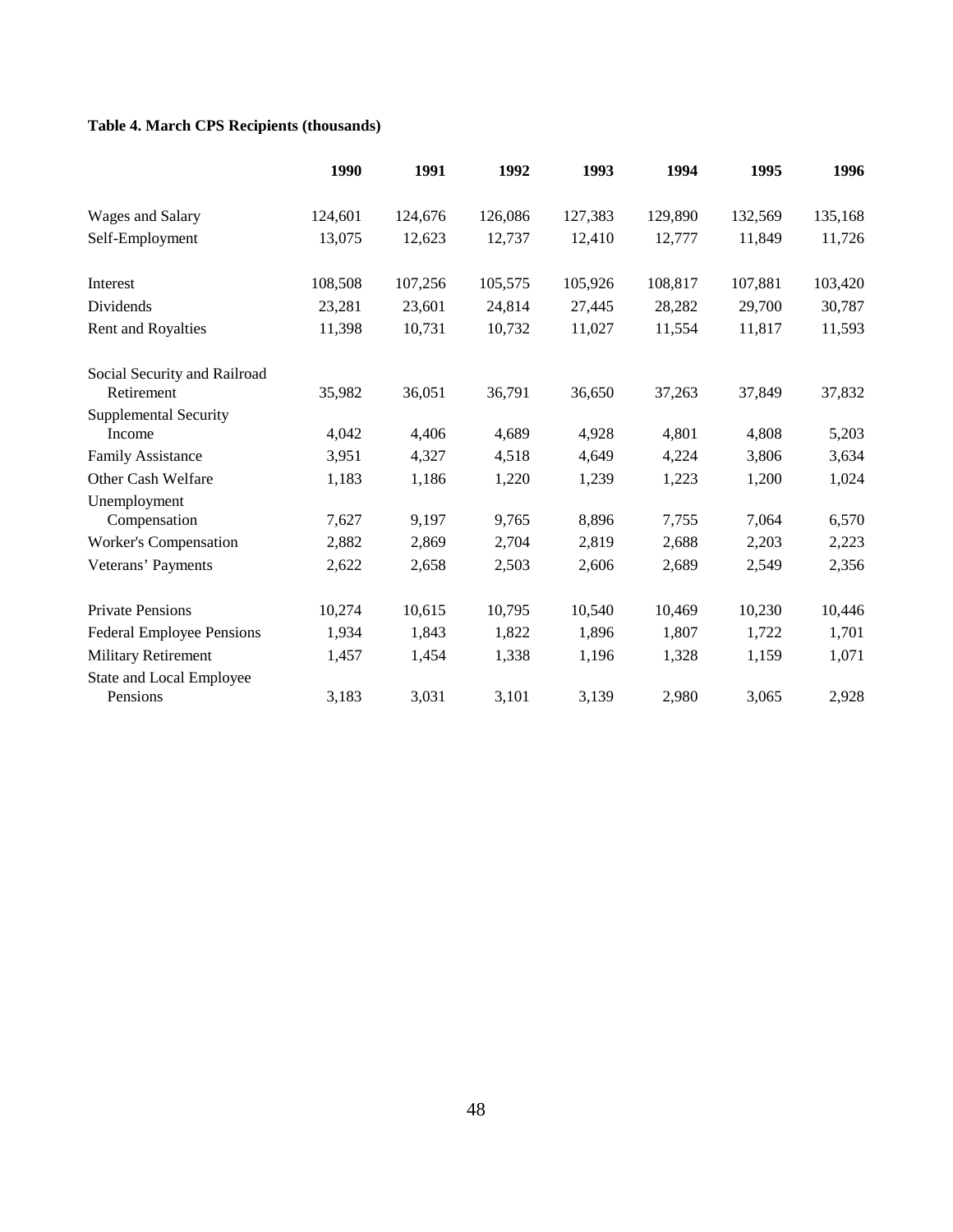# **Table 5. SIPP Recipients (thousands)**

|                                            | 1990    | 1991    | 1992    | 1993    | 1994    | 1995    | 1996    |
|--------------------------------------------|---------|---------|---------|---------|---------|---------|---------|
| Wages and Salary                           | 131,760 | 131,068 | 132,346 | 134,561 | 135,331 | 137,318 | 137,508 |
| Self-Employment                            | 14,596  | 14,832  | 14,263  | 14,822  | 14,613  | 14,247  | 16,624  |
| Interest                                   | 130,643 | 127,291 | 127,564 | 126,551 | 126,695 | 128,556 | 125,613 |
| Dividends                                  | 30,637  | 30,057  | 30,128  | 33,016  | 32,126  | 32,005  | 38,063  |
| Rent and Royalties                         | 18,863  | 18,613  | 17,622  | 18,773  | 17,609  | 16,906  | 15,251  |
| Social Security and Railroad<br>Retirement | 38,030  | 37,835  | 37,876  | 38,301  | 39,099  | 39,555  | 41,012  |
| <b>Supplemental Security</b><br>Income     | 4,488   | 5,242   | 5,602   | 5,604   | 5,916   | 6,098   | 7,686   |
| <b>Family Assistance</b>                   | 3,939   | 4,298   | 4,414   | 5,188   | 5,350   | 4,985   | 4,996   |
| Other Cash Welfare                         | 1,347   | 1,725   | 1,575   | 1,652   | 1,512   | 1,278   | 2,135   |
| Unemployment<br>Compensation               | 8,178   | 10,053  | 11,801  | 10,454  | 8,671   | 7,303   | 7,256   |
| Worker's Compensation                      | 2,606   | 3,125   | 2,613   | 2,485   | 2,340   | 2,002   | 2,139   |
| Veterans' Payments                         | 3,461   | 3,623   | 3,606   | 3,358   | 3,367   | 3,159   | 2,846   |
| <b>Private Pensions</b>                    | 11,283  | 10,914  | 10,666  | 11,460  | 11,934  | 12,254  | 14,490  |
| <b>Federal Employee Pensions</b>           | 1,805   | 2,085   | 2,087   | 2,054   | 2,145   | 2,271   | 2,239   |
| <b>Military Retirement</b>                 | 1,581   | 1,664   | 1,642   | 1,639   | 1,808   | 1,636   | 2,369   |
| State and Local Employee<br>Pensions       | 3,260   | 3,790   | 4,065   | 3,997   | 4,120   | 4,302   | 4,132   |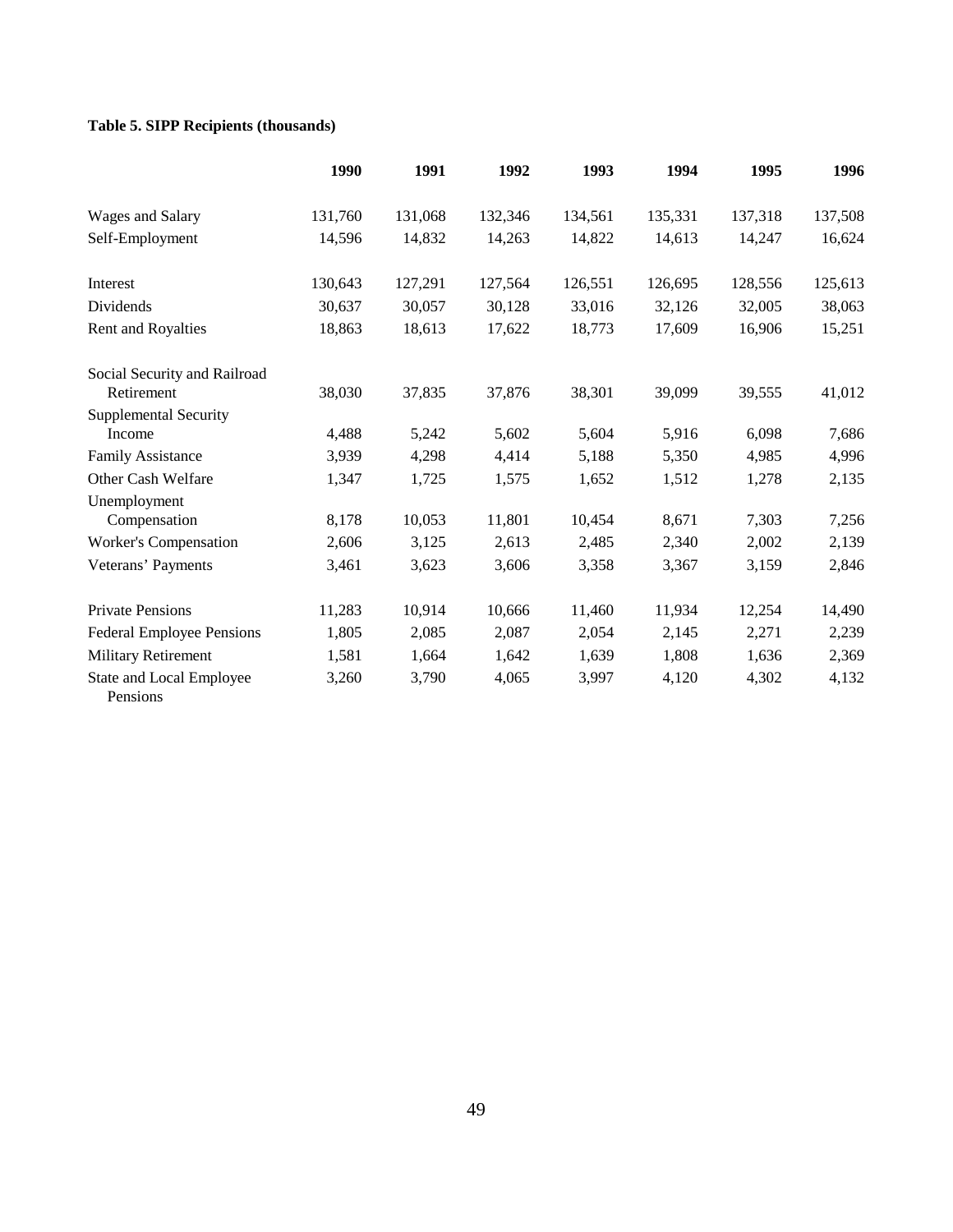## **Table 6. SIPP as a Percent of March CPS Income**

|                                            | 1990  | 1991  | 1992  | 1993  | 1994  | 1995  | 1996  |
|--------------------------------------------|-------|-------|-------|-------|-------|-------|-------|
| Wages and Salary                           | 94.1  | 94.0  | 92.3  | 89.4  | 87.0  | 87.2  | 89.5  |
| Self-Employment                            | 124.5 | 145.1 | 132.8 | 129.7 | 129.0 | 155.0 | 131.6 |
| <b>Earnings</b>                            | 96.5  | 98.0  | 95.3  | 92.4  | 89.8  | 91.3  | 92.2  |
| Interest                                   | 85.2  | 83.5  | 84.3  | 78.6  | 71.6  | 61.6  | 60.4  |
| Dividends                                  | 161.9 | 117.4 | 103.3 | 177.7 | 115.2 | 105.9 | 86.3  |
| Rent and Royalties                         | 133.8 | 123.1 | 130.7 | 140.6 | 125.6 | 118.4 | 140.8 |
| <b>Property</b>                            | 104.7 | 95.8  | 96.4  | 111.1 | 92.1  | 81.4  | 80.5  |
| Social Security and Railroad<br>Retirement | 108.8 | 108.8 | 109.1 | 107.2 | 99.8  | 100.2 | 97.4  |
| <b>Supplemental Security</b>               |       |       |       |       |       |       |       |
| Income                                     | 106.0 | 105.3 | 113.0 | 99.0  | 110.9 | 112.4 | 121.1 |
| <b>Family Assistance</b>                   | 101.8 | 102.8 | 96.8  | 116.8 | 119.6 | 121.8 | 112.8 |
| Other Cash Welfare                         | 95.9  | 130.4 | 99.8  | 95.5  | 75.4  | 68.9  | 141.8 |
| Unemployment                               |       |       |       |       |       |       |       |
| Compensation                               | 97.1  | 101.2 | 113.3 | 111.4 | 93.7  | 83.1  | 85.2  |
| <b>Worker's Compensation</b>               | 75.8  | 69.1  | 83.1  | 76.9  | 74.4  | 73.9  | 114.4 |
| Veterans' Payments                         | 113.4 | 95.9  | 103.3 | 91.4  | 90.0  | 77.3  | 82.0  |
| <b>Transfers</b>                           | 106.2 | 105.5 | 107.6 | 105.6 | 99.4  | 98.8  | 98.9  |
| <b>Private Pensions</b>                    | 94.5  | 90.1  | 91.0  | 99.2  | 102.3 | 107.3 | 106.7 |
| <b>Federal Employee Pensions</b>           | 93.0  | 110.2 | 101.5 | 105.7 | 111.4 | 115.2 | 94.8  |
| <b>Military Retirement</b>                 | 102.9 | 109.7 | 113.1 | 122.8 | 115.0 | 122.0 | 176.0 |
| State and Local Employee                   |       |       |       |       |       |       |       |
| Pensions                                   | 98.6  | 124.3 | 126.2 | 115.9 | 130.6 | 127.4 | 119.5 |
| <b>Pensions</b>                            | 96.2  | 102.9 | 102.5 | 106.7 | 111.2 | 114.6 | 113.8 |
| <b>Total</b>                               | 97.9  | 98.7  | 96.7  | 95.1  | 91.5  | 92.3  | 92.8  |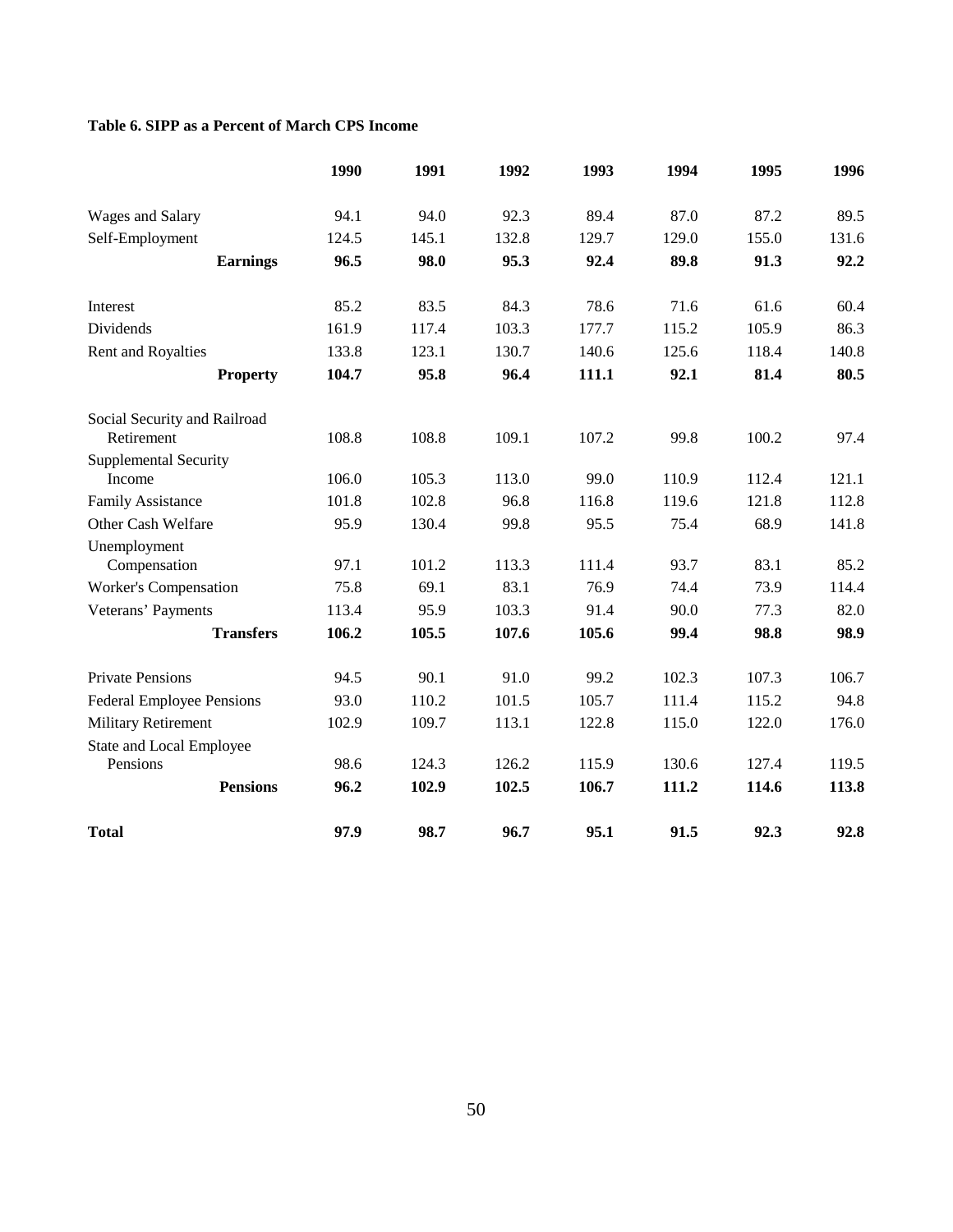# **Table 7. SIPP as a Percent of March CPS Recipients**

|                                  | 1990  | 1991  | 1992  | 1993  | 1994  | 1995  | 1996  |
|----------------------------------|-------|-------|-------|-------|-------|-------|-------|
| Wages and Salary                 | 105.7 | 105.1 | 105.0 | 105.6 | 104.2 | 103.6 | 101.7 |
| Self-Employment                  | 111.6 | 117.5 | 112.0 | 119.4 | 114.4 | 120.2 | 141.8 |
| <b>Interest</b>                  | 120.4 | 118.7 | 120.8 | 119.5 | 116.4 | 119.2 | 121.5 |
| Dividends                        | 131.6 | 127.4 | 121.4 | 120.3 | 113.6 | 107.8 | 123.6 |
| Rent and Royalties               | 165.5 | 173.5 | 164.2 | 170.2 | 152.4 | 143.1 | 131.6 |
| Social Security and Railroad     |       |       |       |       |       |       |       |
| Retirement                       | 105.7 | 104.9 | 102.9 | 104.5 | 104.9 | 104.5 | 108.4 |
| <b>Supplemental Security</b>     |       |       |       |       |       |       |       |
| Income                           | 111.0 | 119.0 | 119.5 | 113.7 | 123.2 | 126.8 | 147.7 |
| <b>Family Assistance</b>         | 99.7  | 99.3  | 97.7  | 111.6 | 126.7 | 131.0 | 137.5 |
| Other Cash Welfare               | 113.9 | 145.4 | 129.1 | 133.3 | 123.7 | 106.5 | 208.5 |
| Unemployment                     |       |       |       |       |       |       |       |
| Compensation                     | 107.2 | 109.3 | 120.9 | 117.5 | 111.8 | 103.4 | 110.4 |
| Worker's Compensation            | 90.4  | 108.9 | 96.6  | 88.1  | 87.0  | 90.9  | 96.2  |
| Veterans' Payments               | 132.0 | 136.3 | 144.1 | 128.9 | 125.2 | 123.9 | 120.8 |
| <b>Private Pensions</b>          | 109.8 | 102.8 | 98.8  | 108.7 | 114.0 | 119.8 | 138.7 |
| <b>Federal Employee Pensions</b> | 93.3  | 113.1 | 114.5 | 108.3 | 118.7 | 131.9 | 131.6 |
| <b>Military Retirement</b>       | 108.5 | 114.4 | 122.7 | 137.1 | 136.1 | 141.1 | 221.2 |
| State and Local Employee         |       |       |       |       |       |       |       |
| Pensions                         | 102.4 | 125.0 | 131.1 | 127.3 | 138.2 | 140.4 | 141.1 |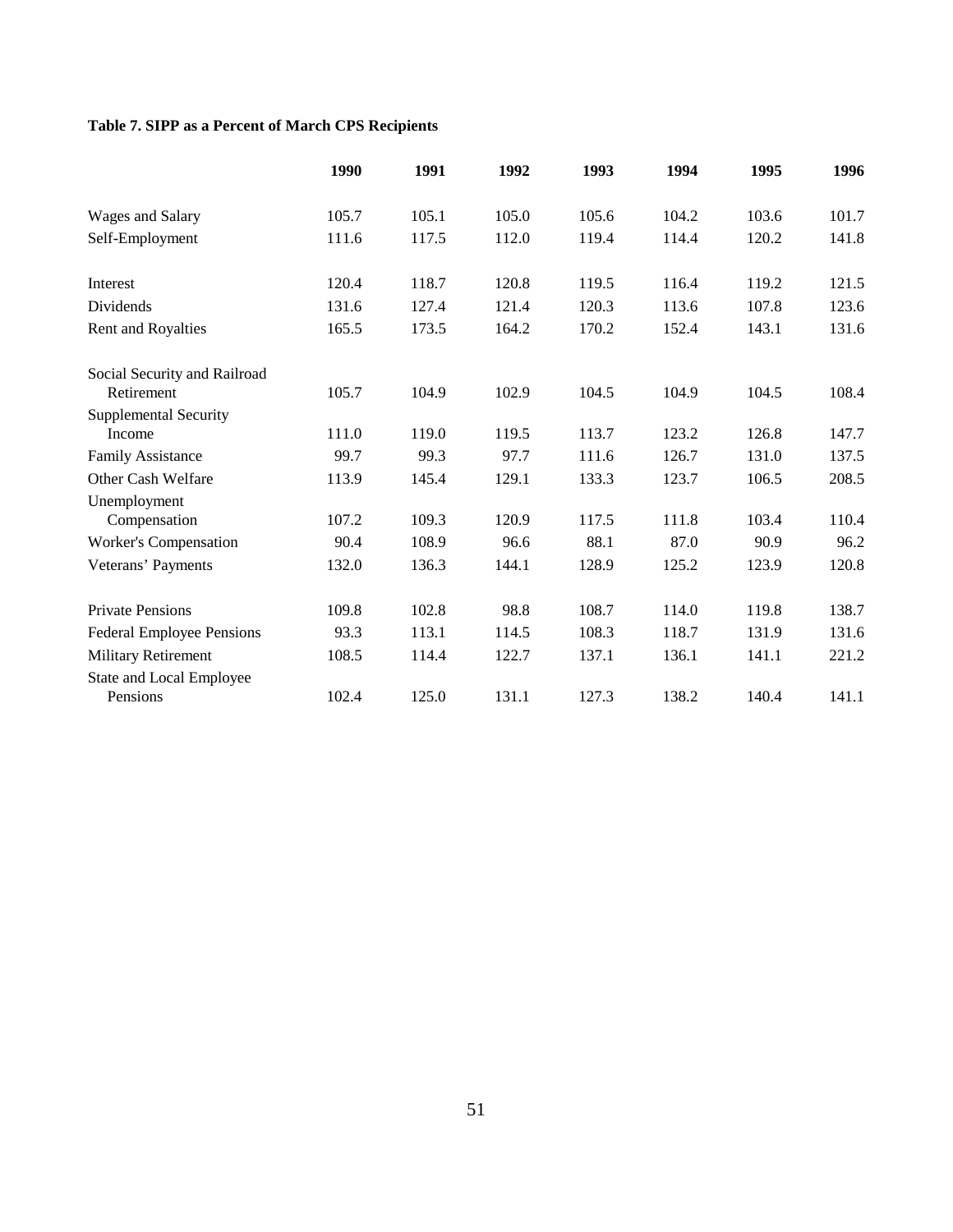



**Figure 2. Discrepancy Between March CPS Wages and Tax Return Wages**

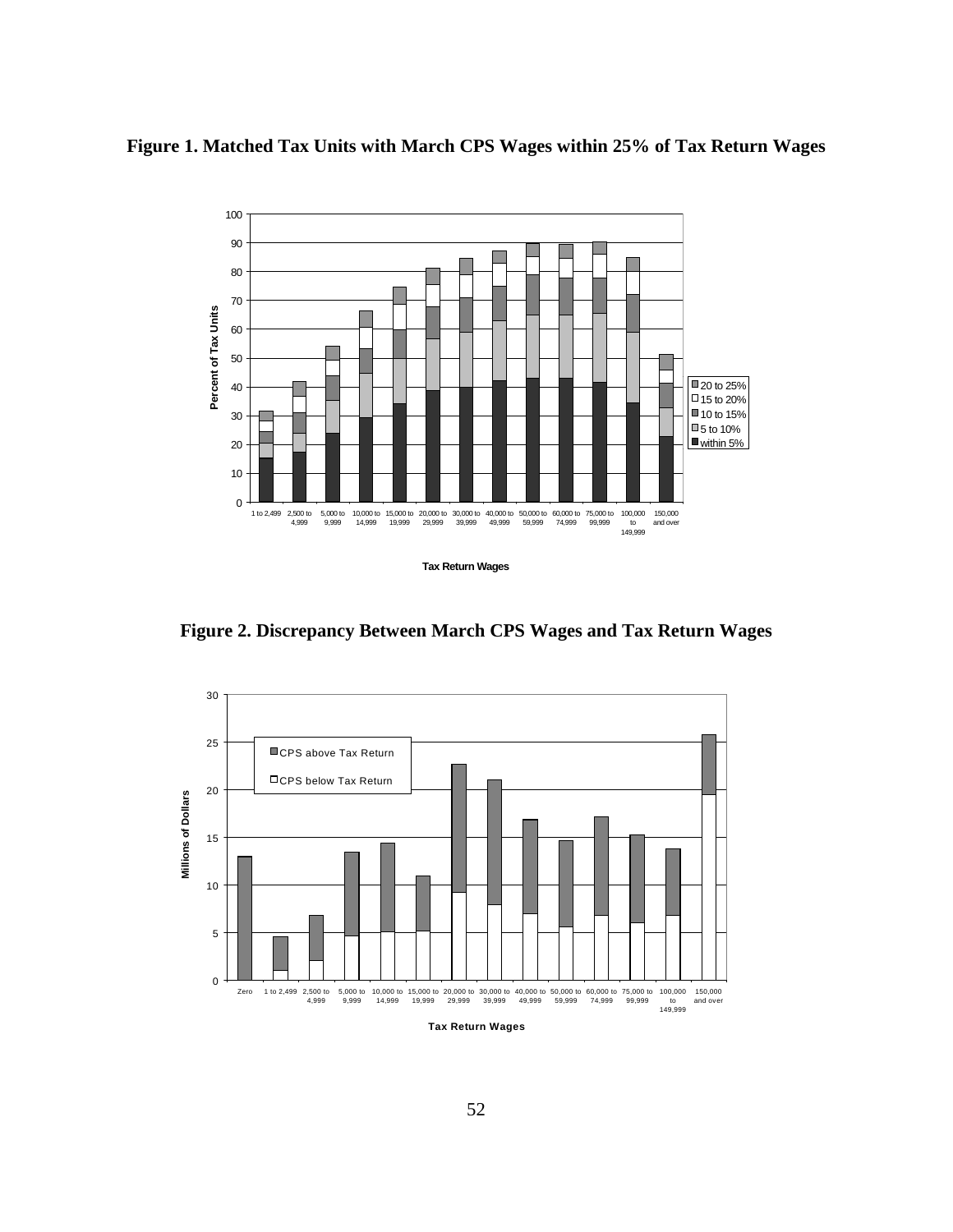

**Figure 3. Size Distribution of Wage Amounts Collected in the March CPS and SIPP, 1990-1996 Total**

**Figure 4. Self-employment Income: Adjusted NIPA, March CPS, SIPP, and IRS Aggregates**

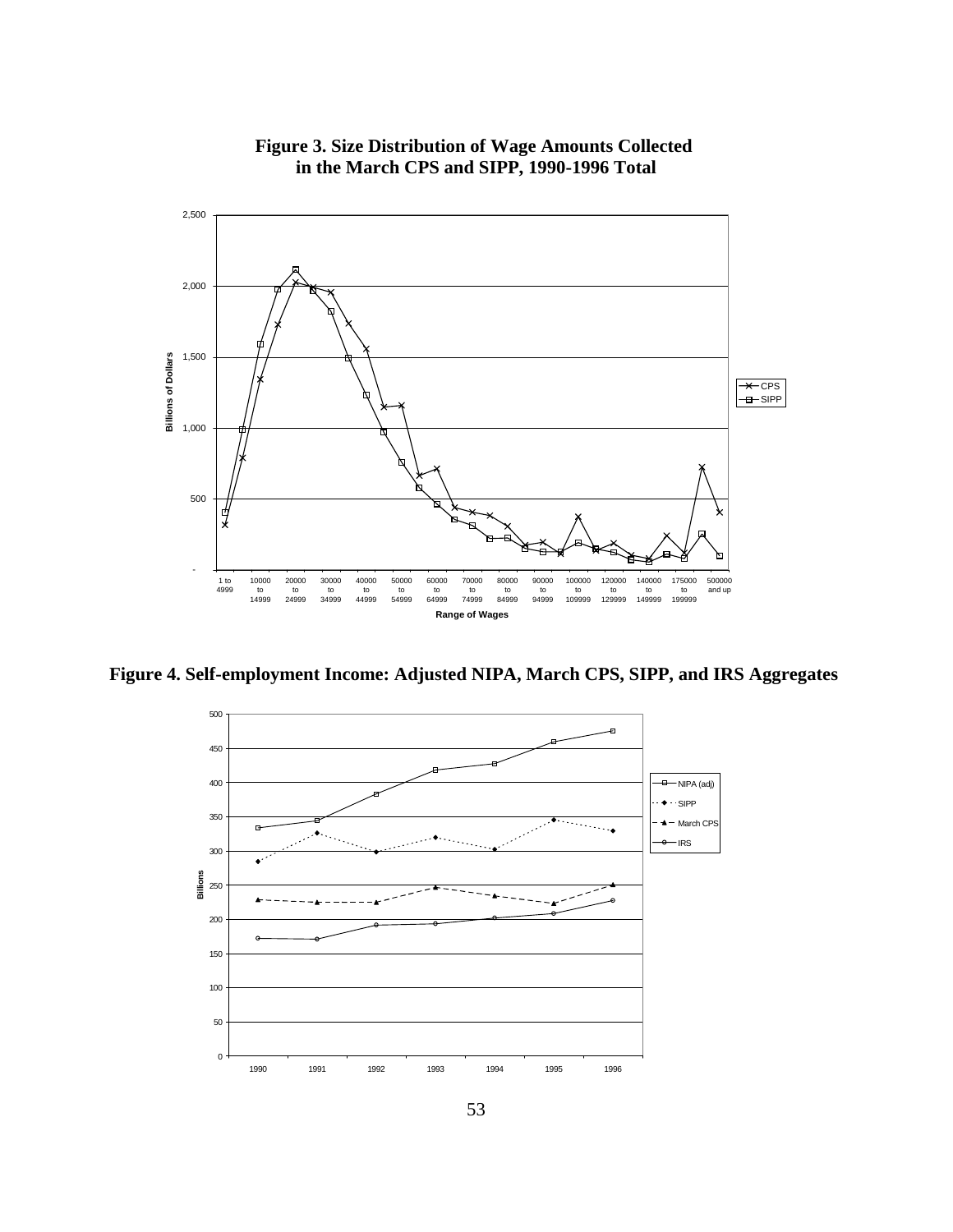# **Appendix I: Derivation of Benchmarks (millions of dollars)**

|            | Table A. Wages and Salary                              | 1990   | 1991   | 1992   | 1993   | 1994                                                                  | 1995   | 1996   |
|------------|--------------------------------------------------------|--------|--------|--------|--------|-----------------------------------------------------------------------|--------|--------|
| /1, 2      | Wage and salary (NIPA)                                 |        |        |        |        | 2,757,500 2,827,600 2,986,400 3,089,600 3,240,700 3,428,500 3,631,085 |        |        |
|            | LESS:                                                  |        |        |        |        |                                                                       |        |        |
| $\sqrt{1}$ | Imputed food and lodging                               | 8,300  | 8,600  | 8,900  | 9,100  | 9,500                                                                 | 10,100 | 10,500 |
|            | PLUS:                                                  |        |        |        |        |                                                                       |        |        |
| $\sqrt{1}$ | Director's, judicial, and marriage fees                | 4,464  | 4,593  | 4,777  | 4,975  | 5,099                                                                 | 5,268  | 5,490  |
| $\sqrt{1}$ | Wages of foreign professional and<br>migratory workers | 1,177  | 1,206  | 1,241  | 3,319  | 3,719                                                                 | 3,986  | 4,020  |
|            |                                                        |        |        |        |        | 2,754,841 2,824,799 2,983,518 3,088,794 3,240,018 3,427,654 3,630,095 |        |        |
|            | LESS:                                                  |        |        |        |        |                                                                       |        |        |
|            | Not in sample universe                                 | 30,426 | 31,199 | 32,952 | 34,114 | 35,785                                                                | 37,857 | 40,093 |
| /3         | Institutionalized                                      | 7,714  | 7,909  | 8,354  | 8,649  | 9,072                                                                 | 9,597  | 10,164 |
| /4         | Decedents (March CPS)                                  | 8,265  | 8,474  | 8,951  | 9,266  | 9,720                                                                 | 10,283 | 10,890 |
| /5         | Overseas                                               | 7,285  | 7,470  | 7,890  | 8,168  | 8,568                                                                 | 9,065  | 9,600  |
| /3         | Military on US post without family                     | 7,163  | 7,344  | 7,757  | 8,031  | 8,424                                                                 | 8,912  | 9,438  |
|            | Benchmark                                              |        |        |        |        |                                                                       |        |        |
|            | for March CPS                                          |        |        |        |        | 2,724,415 2,793,600 2,950,566 3,054,680 3,204,233 3,389,797 3,590,002 |        |        |
| /6         | for SIPP                                               |        |        |        |        | 2,728,350 2,797,636 2,954,829 3,059,092 3,208,862 3,394,694 3,595,188 |        |        |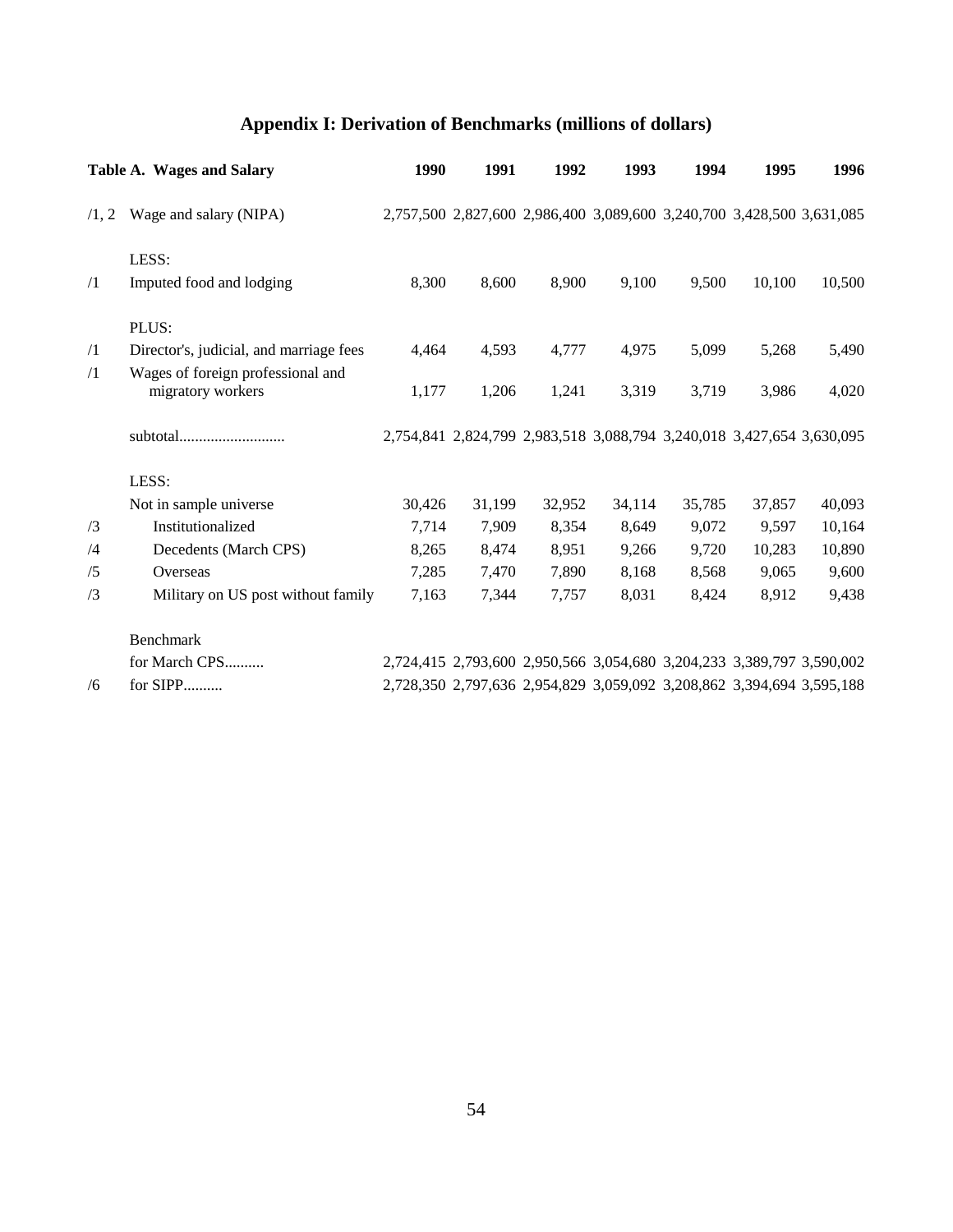| income     | Table B. Nonfarm self-employment                                                                                    | 1990         | 1991     | 1992           | 1993           | 1994     | 1995           | 1996     |
|------------|---------------------------------------------------------------------------------------------------------------------|--------------|----------|----------------|----------------|----------|----------------|----------|
| /1, 2      | Proprietor's income with inventory<br>valuation adjustment and capital<br>consumption adjustment, nonfarm<br>(NIPA) | 338,600      | 347,200  | 386,700        | 418,400        | 434,700  | 465,600        | 488,769  |
|            | LESS:                                                                                                               |              |          |                |                |          |                |          |
| $\sqrt{1}$ | Inventory valuation adjustment                                                                                      | (1,200)      | (100)    | (700)          | (1,100)        | (600)    | (1,600)        | (600)    |
| $\sqrt{1}$ | Capital consumption adjustment                                                                                      | 27,700       | 23,000   | 25,000         | 27,500         | 21,000   | 25,400         | 28,600   |
| $\sqrt{1}$ | Proprietorship and partnership income<br>paid to fiduciaries                                                        | 900          | 900      | 1,000          | 1,000          | 1,100    | 1,100          | 1,100    |
| $\sqrt{1}$ | Defaulter's gain/Bad debt expense                                                                                   | 4,500        | 3,800    | 3,900          | 3,700          | 3,600    | 4,600          | 6,076    |
| /7         | Construction adjustment                                                                                             | 4,290        | 4,399    | 4,900          | 5,301          | 5,508    | 5,899          | 6,193    |
| /7         | Rural telephone cooperatives                                                                                        | 204          | 210      | 233            | 253            | 262      | 281            | 295      |
| /7         | Rural electric cooperatives                                                                                         | 599          | 614      | 684            | 740            | 769      | 824            | 865      |
|            | subtotal                                                                                                            | 301,606      | 314,377  | 351,683        | 381,006        | 403,060  | 429,096        | 446,240  |
|            | LESS:                                                                                                               |              |          |                |                |          |                |          |
|            | Not in sample universe                                                                                              | 2,533        | 2,641    | 2,954          | 3,200          | 3,386    | 3,604          | 3,748    |
| /3         | Institutionalized                                                                                                   | 1,056        | 1,100    | 1,231          | 1,334          | 1,411    | 1,502          | 1,562    |
| /4         | Decedents (March CPS)                                                                                               | 1,418        | 1,478    | 1,653          | 1,791          | 1,894    | 2,017          | 2,097    |
|            | Overseas                                                                                                            | $\mathbf{0}$ | $\Omega$ | $\overline{0}$ | $\overline{0}$ | $\theta$ | $\overline{0}$ | $\Omega$ |
| /3         | Military on US post without family                                                                                  | 60           | 63       | 70             | 76             | 81       | 86             | 89       |
|            | Benchmark                                                                                                           |              |          |                |                |          |                |          |
|            | for March CPS                                                                                                       | 299,073      | 311,736  | 348,728        | 377,805        | 399,675  | 425,491        | 442,492  |
| /6         | for SIPP                                                                                                            | 299,748      | 312,440  | 349,515        | 378,658        | 400,577  | 426,452        | 443,490  |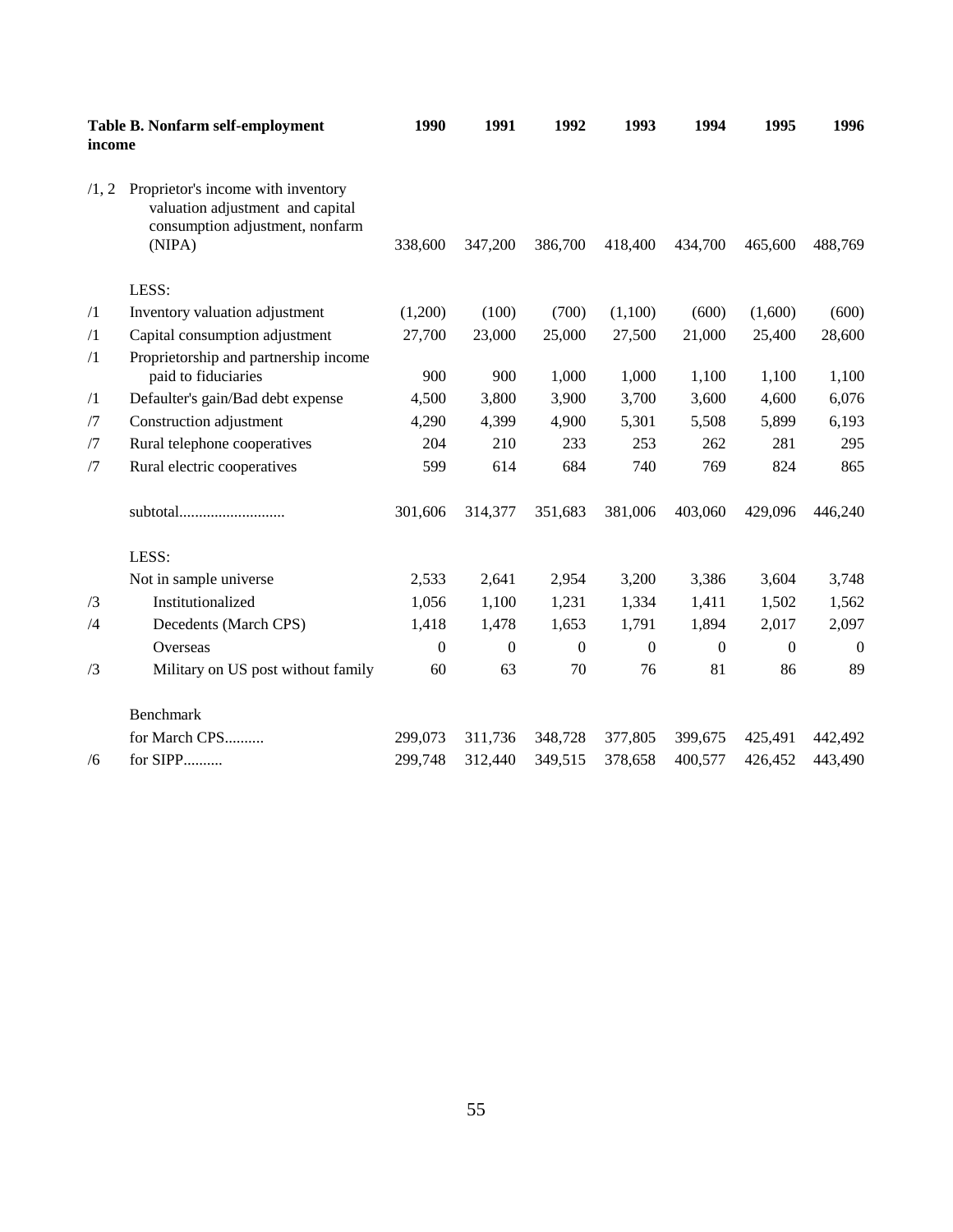|            | Table C. Farm self-employment income                                                                             | 1990             | 1991     | 1992             | 1993             | 1994             | 1995             | 1996             |
|------------|------------------------------------------------------------------------------------------------------------------|------------------|----------|------------------|------------------|------------------|------------------|------------------|
| /1, 2      | Proprietor's income with inventory<br>valuation adjustment and capital<br>consumption adjustment, farm<br>(NIPA) | 35,400           | 29,300   | 37,100           | 32,400           | 36,900           | 22,400           | 38,917           |
|            | LESS:                                                                                                            |                  |          |                  |                  |                  |                  |                  |
| $\sqrt{1}$ | Capital consumption adjustment                                                                                   | (7,800)          | (7,900)  | (8,100)          | (8,000)          | (7,900)          | (7,900)          | (7,800)          |
| $\sqrt{1}$ | Farm housing rent                                                                                                | 5,100            | 5,200    | 5,300            | 5,500            | 5,800            | 5,900            | 6,100            |
| $\sqrt{1}$ | Farm products consumed on farm                                                                                   | 700              | 600      | 600              | 500              | 500              | 500              | 400              |
| $\sqrt{1}$ | Change in farm inventories                                                                                       | 2,600            | (1,100)  | 5,000            | (6,200)          | 10,800           | (9,300)          | 7,600            |
| $\sqrt{1}$ | Monetary interest received by<br>corporations                                                                    | 700              | 600      | 500              | 500              | 600              | 700              | 800              |
| $\sqrt{1}$ | Valuation adjustment, Commodity<br><b>Credit Corporation loans</b>                                               | (100)            | (100)    | (400)            | (100)            | (400)            | (900)            | (600)            |
|            | PLUS:                                                                                                            |                  |          |                  |                  |                  |                  |                  |
| $\sqrt{1}$ | Patronage dividends received from<br>cooperatives                                                                | 400              | 400      | 400              | 500              | 400              | 600              | 700              |
|            | subtotal                                                                                                         | 34,600           | 32,400   | 34,600           | 40,700           | 27,900           | 34,000           | 33,117           |
|            | LESS:                                                                                                            |                  |          |                  |                  |                  |                  |                  |
|            | Not in sample universe                                                                                           | 429              | 382      | 408              | 480              | 329              | 401              | 391              |
| /3         | Institutionalized                                                                                                | 246              | 230      | 246              | 289              | 198              | 241              | 235              |
| /4         | Decedents (March CPS)                                                                                            | 163              | 133      | 142              | 167              | 114              | 139              | 136              |
|            | Overseas                                                                                                         | $\boldsymbol{0}$ | $\Omega$ | $\boldsymbol{0}$ | $\boldsymbol{0}$ | $\boldsymbol{0}$ | $\boldsymbol{0}$ | $\boldsymbol{0}$ |
| /3         | Military on US post without family                                                                               | 21               | 19       | 21               | 24               | 17               | 20               | 20               |
|            | Benchmark                                                                                                        |                  |          |                  |                  |                  |                  |                  |
|            | for March CPS                                                                                                    | 34,171           | 32,018   | 34,192           | 40,220           | 27,571           | 33,599           | 32,726           |
| /6         | for SIPP                                                                                                         | 34,248           | 32,081   | 34,259           | 40,299           | 27,625           | 33,665           | 32,791           |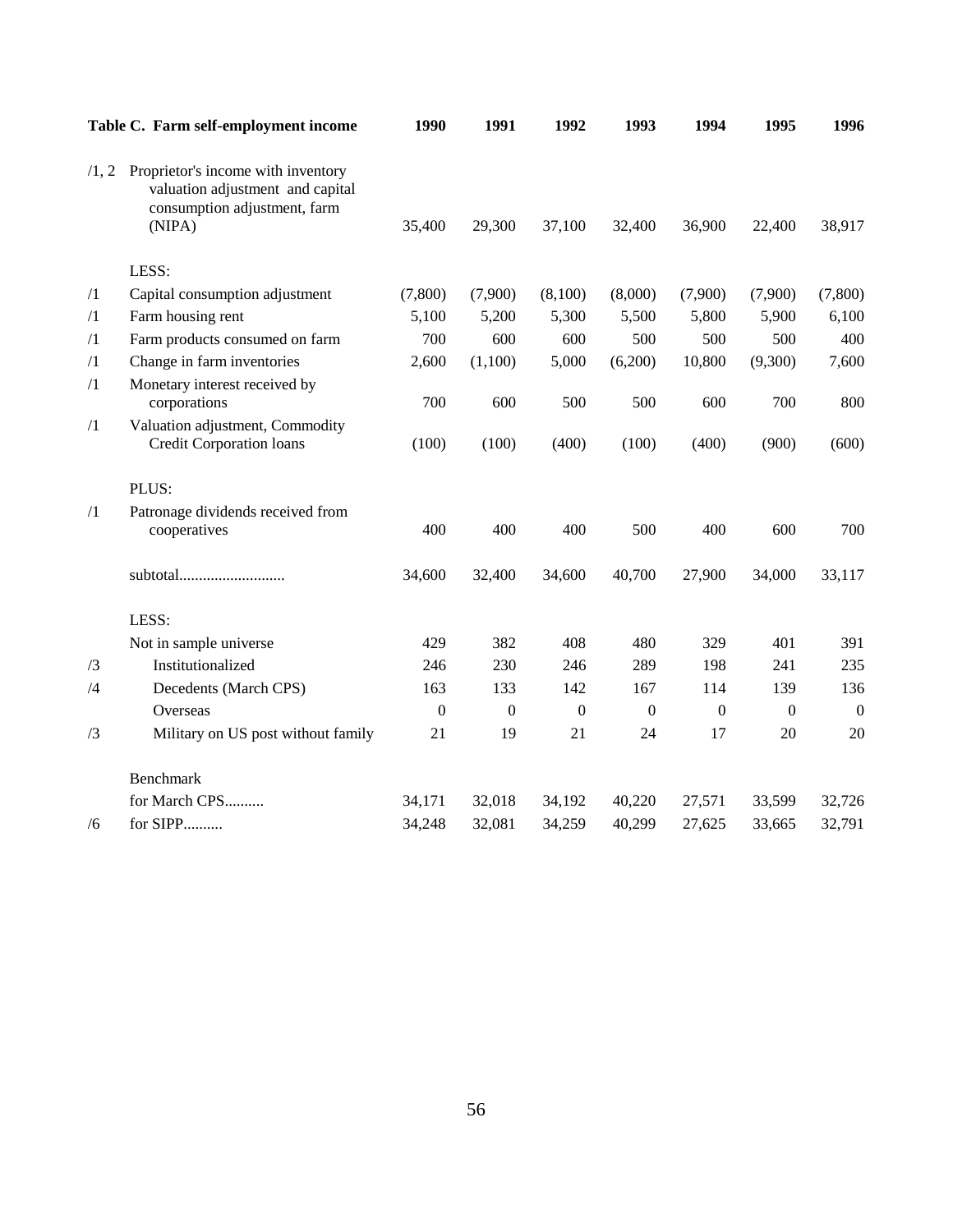|            | Table D. Interest                                    | 1990    | 1991    | 1992    | 1993    | 1994    | 1995    | 1996    |
|------------|------------------------------------------------------|---------|---------|---------|---------|---------|---------|---------|
|            | $/1, 2$ Personal interest income (NIPA)              | 704,400 | 699,200 | 667,200 | 651,000 | 668,100 | 704,900 | 719,423 |
|            | LESS:                                                |         |         |         |         |         |         |         |
| /2         | Interest received by nonprofits                      | 22,911  | 22,251  | 20,214  | 21,316  | 21,675  | 20,074  | 17,322  |
| /2         | Interest received by fiduciaries                     | 11,713  | 11,314  | 9,374   | 8,205   | 7,580   | 8,949   | 9,398   |
| $\sqrt{1}$ | Imputed interest income                              | 310,800 | 333,000 | 343,100 | 358,800 | 358,100 | 386,700 | 397,500 |
| /2         | Unredeemed interest on US savings<br>bonds           | 5,309   | 7,210   | 6,858   | 4,058   | 3,711   | 2,901   | 3,357   |
| /2         | IRA-Keogh                                            | 30,966  | 26,367  | 21,374  | 20,296  | 23,138  | 28,079  | 33,471  |
| /2         | Tax-exempt interest                                  | 38,763  | 43,237  | 45,140  | 44,895  | 45,250  | 45,420  | 45,394  |
| /8         | Interest on assets of mutual funds (to<br>dividends) | 18,041  | 17,958  | 19,397  | 21,127  | 25,771  | 22,129  | 20,718  |
|            | subtotal                                             | 265,897 | 237,863 | 201,743 | 172,303 | 182,875 | 190,648 | 192,263 |
|            | LESS:                                                |         |         |         |         |         |         |         |
|            | Not in sample universe                               | 8,349   | 7,469   | 6,335   | 5,410   | 5,742   | 5,986   | 6,037   |
| /3         | Institutionalized                                    | 3,776   | 3,378   | 2,865   | 2,447   | 2,597   | 2,707   | 2,730   |
| /4         | Decedents (March CPS)                                | 4,361   | 3,901   | 3,309   | 2,826   | 2,999   | 3,127   | 3,153   |
| /9         | Overseas                                             | 106     | 95      | 81      | 69      | 73      | 76      | 77      |
| /3         | Military on US post without family                   | 106     | 95      | 81      | 69      | 73      | 76      | 77      |
|            | <b>Benchmark</b>                                     |         |         |         |         |         |         |         |
|            | for March CPS                                        | 257,548 | 230,394 | 195,408 | 166,893 | 177,133 | 184,662 | 186,226 |
| /6         | for SIPP                                             | 259,624 | 232,251 | 196,983 | 168,238 | 178,561 | 186,150 | 187,728 |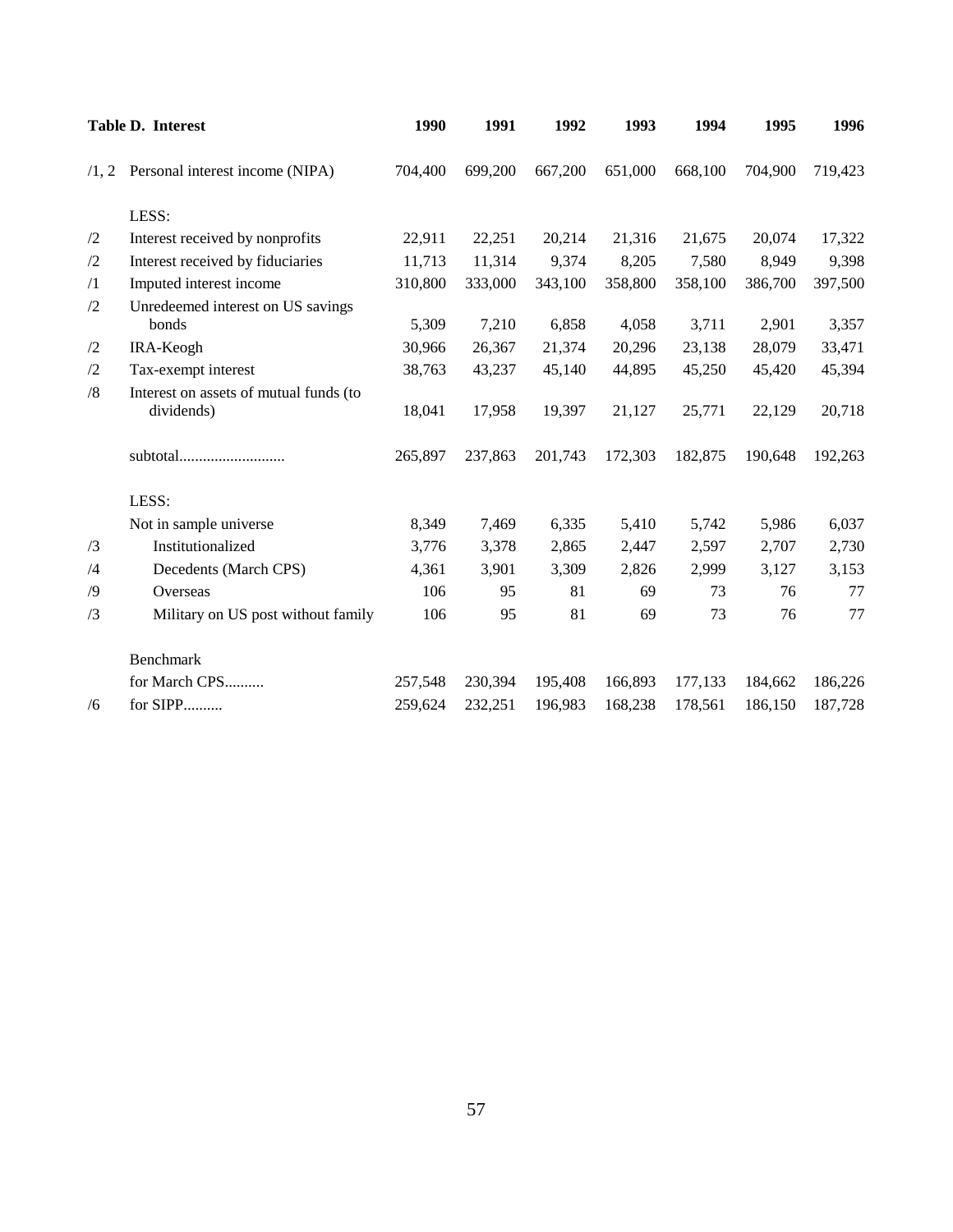|    | <b>Table E. Dividends</b>               | 1990    | 1991    | 1992    | 1993    | 1994    | 1995    | 1996    |
|----|-----------------------------------------|---------|---------|---------|---------|---------|---------|---------|
|    | $/1, 2$ Personal dividend income (NIPA) | 134,900 | 137,700 | 137,900 | 147,100 | 171,000 | 192,800 | 248,200 |
|    | LESS:                                   |         |         |         |         |         |         |         |
| /2 | Dividends received by nonprofits        | 8,348   | 9,372   | 9,372   | 9,614   | 9,583   | 12,082  | 11,382  |
| /2 | Dividends received by fiduciaries       | 5,247   | 5,077   | 5,103   | 5,229   | 5,343   | 5,867   | 6,283   |
| /2 | IRA-Keogh                               | 6,747   | 8,763   | 10,644  | 12,353  | 12,805  | 14,120  | 15,047  |
| /2 | Small business corporation income       | 33,332  | 34,649  | 41,531  | 49,664  | 66,608  | 79,758  | 103,459 |
|    | PLUS:                                   |         |         |         |         |         |         |         |
|    | Interest on assets of mutual funds      | 18,041  | 17,958  | 19,397  | 21,127  | 25,771  | 22,129  | 20,718  |
|    |                                         | 99,267  | 97,797  | 90,647  | 91,367  | 102,432 | 103,102 | 132,747 |
|    | LESS:                                   |         |         |         |         |         |         |         |
|    | Not in sample universe                  | 2,799   | 2,758   | 2,556   | 2,577   | 2,889   | 2,907   | 3,743   |
| /3 | Institutionalized                       | 1,410   | 1,389   | 1,287   | 1,297   | 1,455   | 1,464   | 1,885   |
| /4 | Decedents (March CPS)                   | 1,310   | 1,291   | 1,197   | 1,206   | 1,352   | 1,361   | 1,752   |
| /9 | Overseas                                | 40      | 39      | 36      | 37      | 41      | 41      | 53      |
| /3 | Military on US post without family      | 40      | 39      | 36      | 37      | 41      | 41      | 53      |
|    | <b>Benchmark</b>                        |         |         |         |         |         |         |         |
|    | for March CPS                           | 96,468  | 95,039  | 88,091  | 88,790  | 99,543  | 100,195 | 129,003 |
| /6 | for SIPP                                | 97,092  | 95,654  | 88,661  | 89,365  | 100,187 | 100,843 | 129,838 |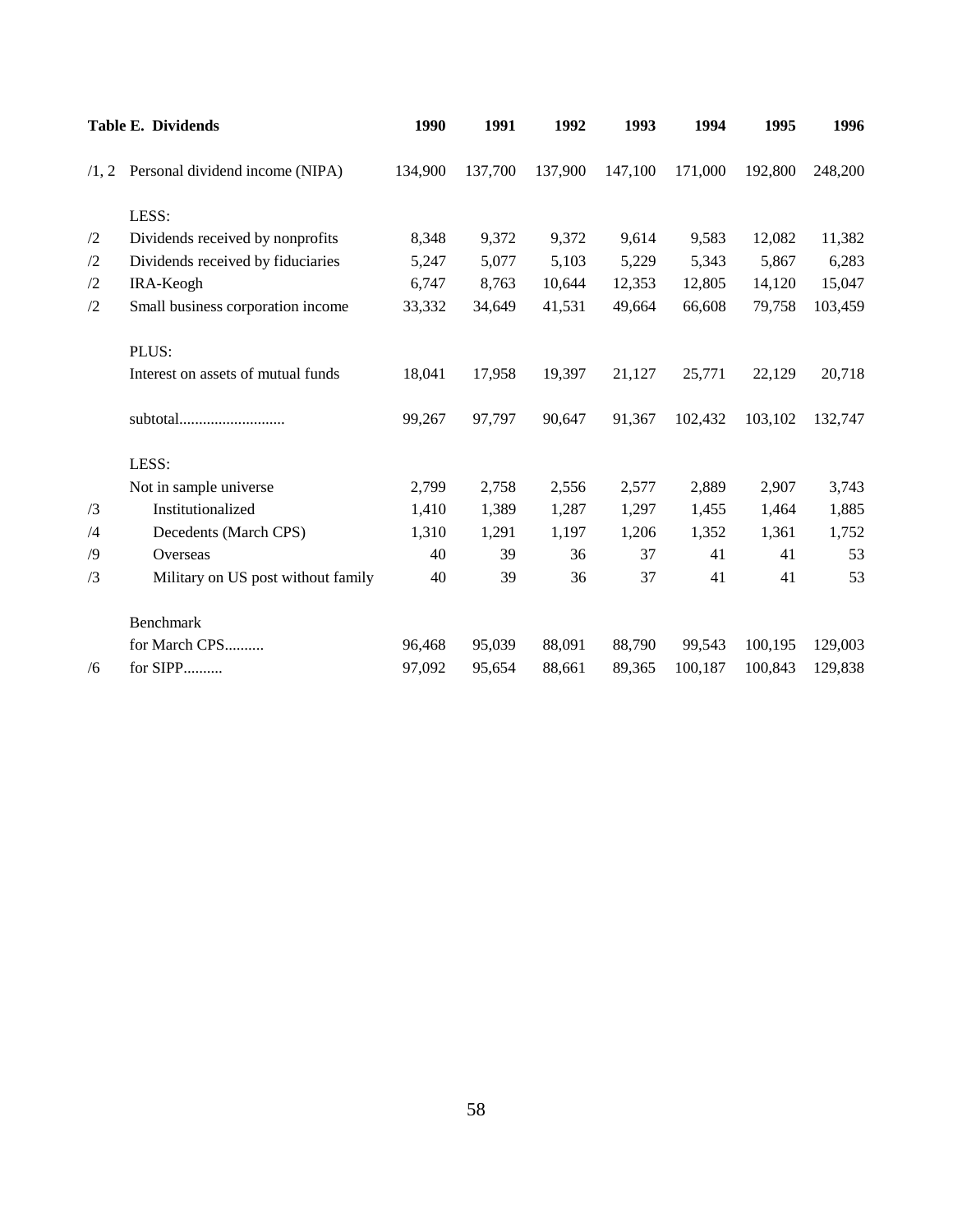|            | Table F. Rent                         | 1990      | 1991     | 1992     | 1993      | 1994     | 1995     | 1996     |
|------------|---------------------------------------|-----------|----------|----------|-----------|----------|----------|----------|
| /1, 2      | Rental income with capital            |           |          |          |           |          |          |          |
|            | consumption adjustment (NIPA)         | 61,000    | 67,900   | 79,400   | 105,700   | 124,400  | 133,700  | 150,221  |
|            | LESS:                                 |           |          |          |           |          |          |          |
| $\sqrt{2}$ | Rental income received by fiduciaries | 2,367     | 2,545    | 3,037    | 2,630     | 3,019    | 3,466    | 3,933    |
| /2         | Rental income received by nonprofits  | 1,113     | 1,155    | 2,983    | 1,369     | 1,578    | 1,881    | 2,048    |
| $\sqrt{1}$ | Imputed rent of owner-occupied        |           |          |          |           |          |          |          |
|            | dwellings                             | 48,900    | 53,400   | 65,600   | 85,000    | 102,300  | 104,100  | 114,300  |
| $\sqrt{1}$ | Capital consumption adjustment        | (38, 100) | (39,600) | (48,100) | (42, 800) | (47,600) | (48,000) | (48,100) |
| $\sqrt{1}$ | Royalties                             | 7,800     | 8,300    | 8,000    | 7,900     | 7,900    | 8,000    | 8,400    |
|            | subtotal                              | 38,920    | 42,100   | 47,880   | 51,601    | 57,203   | 64,253   | 69,640   |
|            | LESS:                                 |           |          |          |           |          |          |          |
|            | Not in sample universe                | 1,031     | 1,116    | 1,269    | 1,367     | 1,516    | 1,703    | 1,845    |
| /3         | Institutionalized                     | 553       | 598      | 680      | 733       | 812      | 912      | 989      |
| /4         | Decedents (March CPS)                 | 448       | 484      | 551      | 593       | 658      | 739      | 801      |
| /9         | Overseas                              | 16        | 17       | 19       | 21        | 23       | 26       | 28       |
| /3         | Military on US post without family    | 16        | 17       | 19       | 21        | 23       | 26       | 28       |
|            | Benchmark                             |           |          |          |           |          |          |          |
|            | for March CPS                         | 37,889    | 40,984   | 46,611   | 50,234    | 55,687   | 62,550   | 67,795   |
| /6         | for SIPP                              | 38,102    | 41,215   | 46,873   | 50,516    | 56,000   | 62,902   | 68,176   |
|            | <b>Table G. Royalties</b>             | 1990      | 1991     | 1992     | 1993      | 1994     | 1995     | 1996     |
| $\sqrt{1}$ | Royalties (NIPA)                      | 7,800     | 8,300    | 8,000    | 7,900     | 7,900    | 8,000    | 8,400    |
|            | LESS:                                 |           |          |          |           |          |          |          |
|            | Not in sample universe                | 207       | 220      | 212      | 209       | 209      | 212      | 223      |
| /3         | Institutionalized                     | 111       | 118      | 114      | 112       | 112      | 114      | 119      |
| /4         | Decedents (March CPS)                 | 90        | 95       | 92       | 91        | 91       | 92       | 97       |
| /9         | Overseas                              | 3         | 3        | 3        | 3         | 3        | 3        | 3        |
| /3         | Military on US post without family    | 3         | 3        | 3        | 3         | 3        | 3        | 3        |
|            | Benchmark                             |           |          |          |           |          |          |          |
|            | for March CPS                         | 7,593     | 8,080    | 7,788    | 7,691     | 7,691    | 7,788    | 8,177    |
| /6         | for SIPP                              | 7,636     | 8,126    | 7,832    | 7,734     | 7,734    | 7,832    | 8,223    |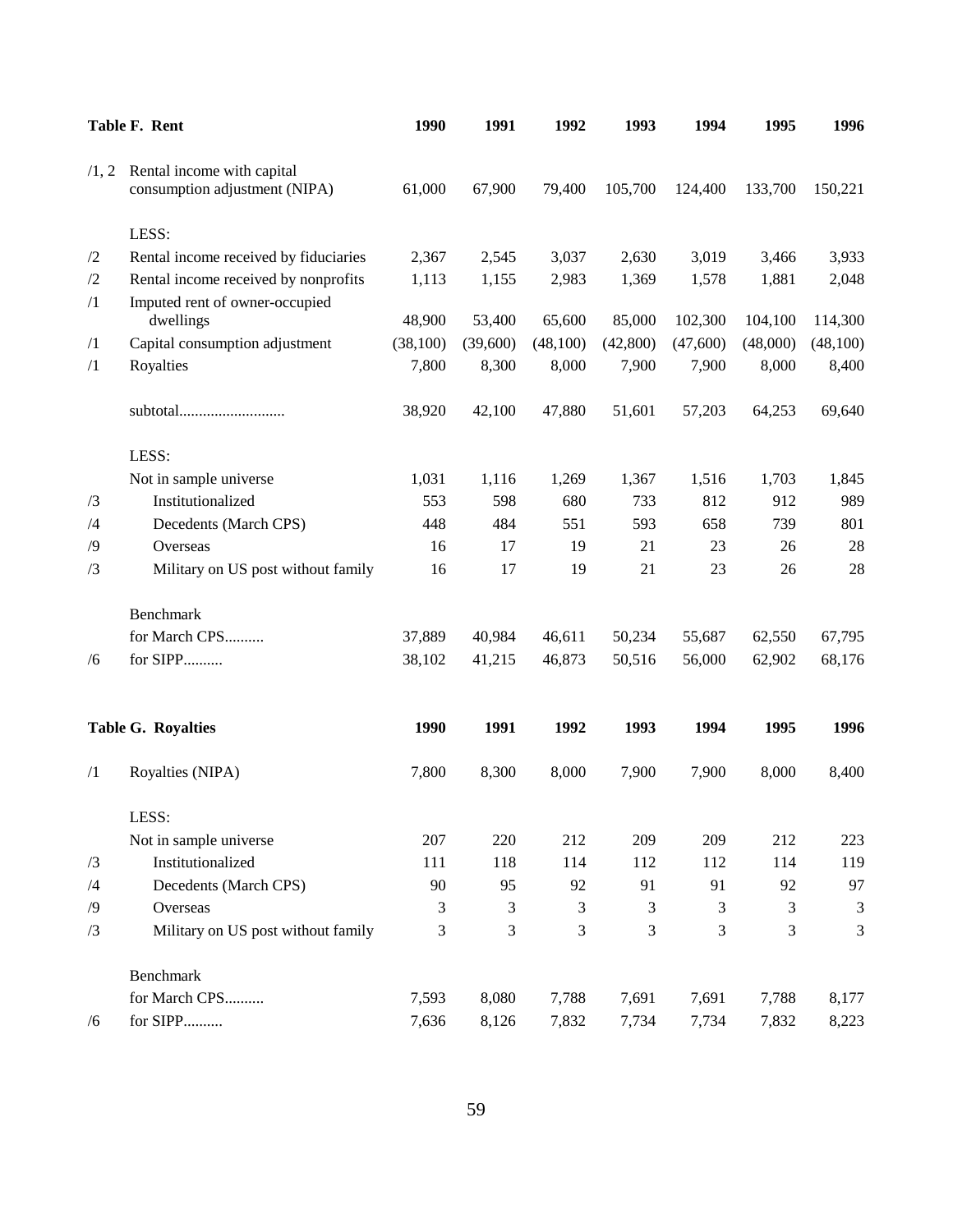|            | <b>Table H. Social Security</b>                         | 1990             | 1991             | 1992             | 1993             | 1994             | 1995             | 1996             |
|------------|---------------------------------------------------------|------------------|------------------|------------------|------------------|------------------|------------------|------------------|
| $\sqrt{1}$ | Old age, survivor's, and disability<br>insurance (NIPA) | 244,100          | 264,100          | 281,800          | 297,900          | 312,100          | 327,600          | 342,000          |
|            | LESS:                                                   |                  |                  |                  |                  |                  |                  |                  |
| /10        | Lump sum payments                                       | 143              | 154              | 165              | 174              | 183              | 192              | 200              |
|            | subtotal                                                | 243,957          | 263,946          | 281,635          | 297,726          | 311,917          | 327,408          | 341,800          |
|            | LESS:                                                   |                  |                  |                  |                  |                  |                  |                  |
|            | Not in sample universe                                  | 14,052           | 15,203           | 16,222           | 17,149           | 17,966           | 18,859           | 19,688           |
| /3         | Institutionalized                                       | 6,733            | 7,285            | 7,773            | 8,217            | 8,609            | 9,036            | 9,434            |
| /4         | Decedents (March CPS)                                   | 7,319            | 7,918            | 8,449            | 8,932            | 9,358            | 9,822            | 10,254           |
|            | Overseas                                                | $\boldsymbol{0}$ | $\mathbf{0}$     | $\overline{0}$   | $\boldsymbol{0}$ | $\boldsymbol{0}$ | $\overline{0}$   | $\mathbf{0}$     |
|            | Military on US post without family                      | $\boldsymbol{0}$ | $\overline{0}$   | $\boldsymbol{0}$ | $\boldsymbol{0}$ | $\mathbf{0}$     | $\mathbf{0}$     | $\mathbf{0}$     |
|            | Benchmark                                               |                  |                  |                  |                  |                  |                  |                  |
|            | for March CPS                                           | 229,905          | 248,742          | 265,413          | 280,577          | 293,951          | 308,550          | 322,112          |
| /6         | for SIPP                                                | 233,390          | 252,513          | 269,436          | 284,830          | 298,407          | 313,227          | 326,995          |
|            | <b>Table I. Railroad Retirement</b>                     | 1990             | 1991             | 1992             | 1993             | 1994             | 1995             | 1996             |
| $\sqrt{1}$ | Railroad retirement (NIPA)                              | 7,200            | 7,500            | 7,700            | 7,800            | 8,000            | 8,000            | 8,100            |
|            | LESS:                                                   |                  |                  |                  |                  |                  |                  |                  |
| /11        | Lump sum payments                                       | 7                | $8\phantom{1}$   | 8                | 8                | $\,8\,$          | 8                | 8                |
|            |                                                         | 7,193            | 7,493            | 7,692            | 7,792            | 7,992            | 7,992            | 8,092            |
|            | LESS:                                                   |                  |                  |                  |                  |                  |                  |                  |
|            | Not in sample universe                                  | 450              | 469              | 482              | 488              | 500              | 500              | 507              |
| /3         | Institutionalized                                       | 199              | 207              | 212              | 215              | 221              | 221              | 223              |
| /4         | Decedents (March CPS)                                   | 252              | 262              | 269              | 273              | 280              | 280              | 283              |
|            | Overseas                                                | $\mathbf{0}$     | $\boldsymbol{0}$ | $\boldsymbol{0}$ | $\boldsymbol{0}$ | $\mathbf{0}$     | $\boldsymbol{0}$ | $\boldsymbol{0}$ |
|            | Military on US post without family                      | $\boldsymbol{0}$ | $\boldsymbol{0}$ | $\boldsymbol{0}$ | $\boldsymbol{0}$ | $\boldsymbol{0}$ | $\boldsymbol{0}$ | $\boldsymbol{0}$ |
|            | Benchmark                                               |                  |                  |                  |                  |                  |                  |                  |
|            | for March CPS                                           | 6,743            | 7,023            | 7,211            | 7,304            | 7,492            | 7,492            | 7,585            |
| /6         | for SIPP                                                | 6,862            | 7,148            | 7,339            | 7,434            | 7,625            | 7,625            | 7,720            |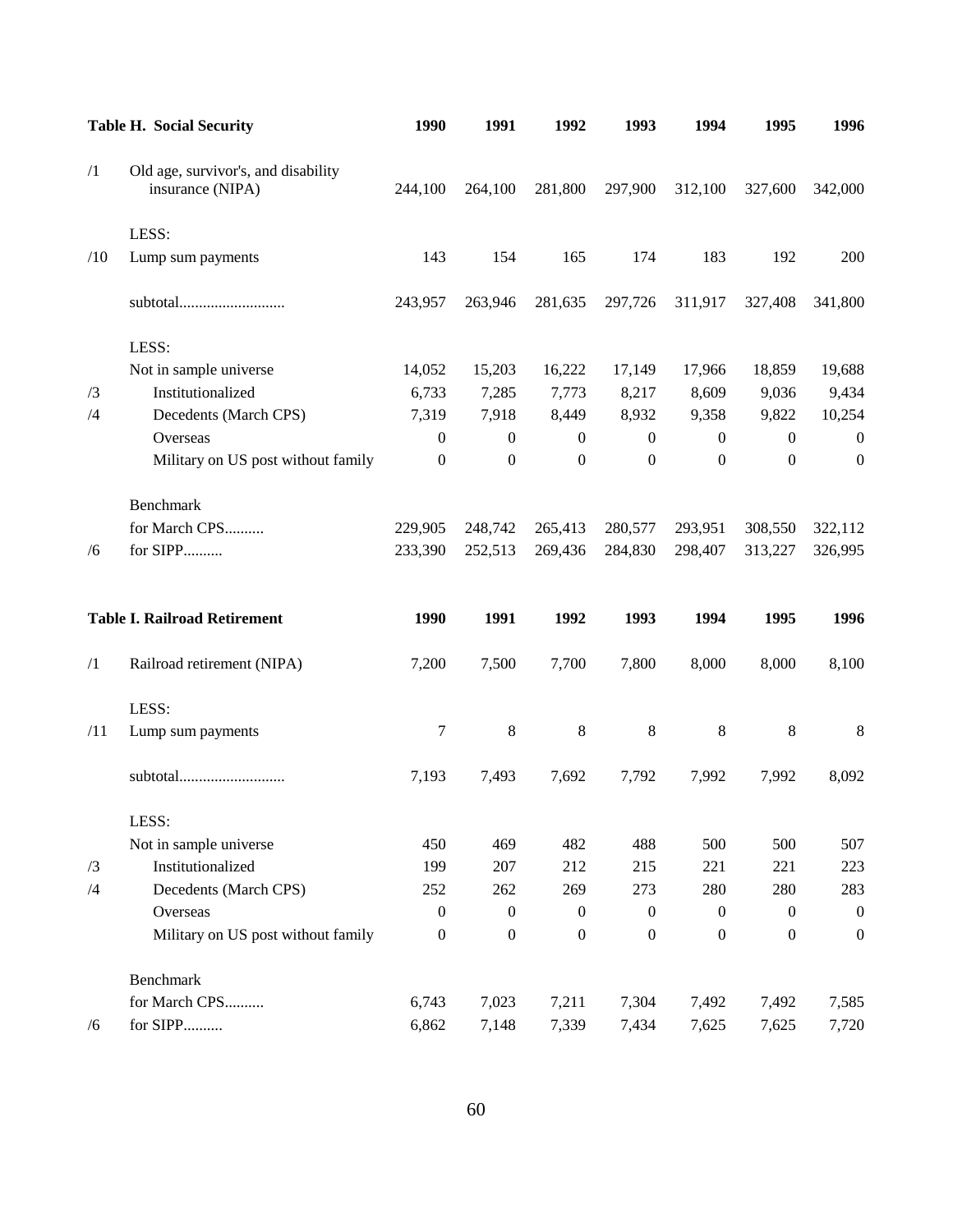|            | Table J. Federal SSI                           | 1990             | 1991             | 1992             | 1993             | 1994             | 1995             | 1996             |
|------------|------------------------------------------------|------------------|------------------|------------------|------------------|------------------|------------------|------------------|
| $\sqrt{1}$ | Federal supplemental security income<br>(NIPA) | 12,900           | 14,800           | 18,200           | 20,700           | 22,200           | 23,900           | 25,300           |
|            | LESS:                                          |                  |                  |                  |                  |                  |                  |                  |
|            | Not in sample universe                         | 1,097            | 1,258            | 1,547            | 1,760            | 1,887            | 2,032            | 2,151            |
| /3         | Institutionalized                              | 957              | 1,098            | 1,350            | 1,536            | 1,647            | 1,773            | 1,877            |
| /4         | Decedents (March CPS)                          | 139              | 160              | 197              | 224              | 240              | 258              | 273              |
|            | Overseas                                       | $\mathbf{0}$     | $\mathbf{0}$     | $\mathbf{0}$     | $\boldsymbol{0}$ | $\mathbf{0}$     | $\boldsymbol{0}$ | $\boldsymbol{0}$ |
|            | Military on US post without family             | $\boldsymbol{0}$ | $\mathbf{0}$     | $\boldsymbol{0}$ | $\boldsymbol{0}$ | $\boldsymbol{0}$ | $\boldsymbol{0}$ | $\mathbf{0}$     |
|            | Benchmark                                      |                  |                  |                  |                  |                  |                  |                  |
|            | for March CPS                                  | 11,804           | 13,542           | 16,653           | 18,941           | 20,313           | 21,869           | 23,150           |
| /6         | for SIPP                                       | 11,870           | 13,618           | 16,747           | 19,047           | 20,427           | 21,991           | 23,280           |
|            | Table K. State SSI                             | 1990             | 1991             | 1992             | 1993             | 1994             | 1995             | 1996             |
| $\sqrt{1}$ | State supplemental security income<br>(NIPA)   | 3,800            | 3,800            | 4,100            | 3,900            | 3,800            | 3,800            | 3,600            |
|            | LESS:                                          |                  |                  |                  |                  |                  |                  |                  |
|            | Not in sample universe                         | 323              | 323              | 349              | 332              | 323              | 323              | 306              |
| /3         | Institutionalized                              | 282              | 282              | 304              | 289              | 282              | 282              | 267              |
| /4         | Decedents (March CPS)                          | 41               | 41               | 44               | 42               | 41               | 41               | 39               |
|            | Overseas                                       | $\boldsymbol{0}$ | $\boldsymbol{0}$ | $\boldsymbol{0}$ | $\boldsymbol{0}$ | $\boldsymbol{0}$ | $\boldsymbol{0}$ | $\boldsymbol{0}$ |
|            | Military on US post without family             | $\boldsymbol{0}$ | $\boldsymbol{0}$ | $\boldsymbol{0}$ | $\boldsymbol{0}$ | $\boldsymbol{0}$ | $\boldsymbol{0}$ | $\mathbf{0}$     |
|            | Benchmark                                      |                  |                  |                  |                  |                  |                  |                  |
|            | for March CPS                                  | 3,477            | 3,477            | 3,752            | 3,569            | 3,477            | 3,477            | 3,294            |
| /6         | for SIPP                                       | 3,497            | 3,497            | 3,773            | 3,589            | 3,497            | 3,497            | 3,313            |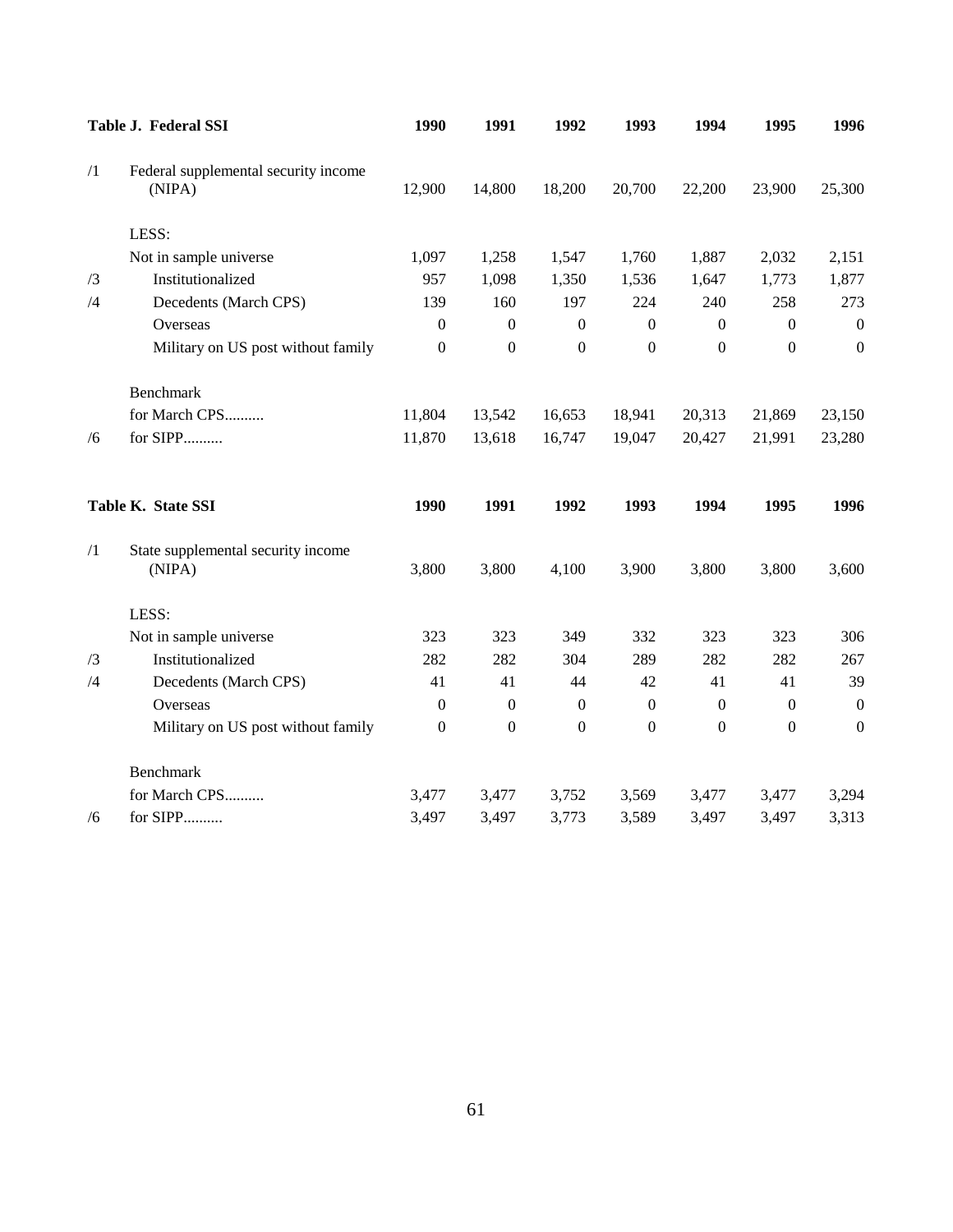|            | <b>Table L. Family Assistance</b>  | 1990             | 1991             | 1992             | 1993             | 1994             | 1995             | 1996             |
|------------|------------------------------------|------------------|------------------|------------------|------------------|------------------|------------------|------------------|
| $\sqrt{1}$ | Family assistance (NIPA)           | 19,800           | 22,000           | 23,300           | 24,000           | 24,300           | 23,300           | 21,600           |
|            | LESS:                              |                  |                  |                  |                  |                  |                  |                  |
| /12        | Foster care payments               | 798              | 1,023            | 1,038            | 1,266            | 1,387            | 1,446            | 1,433            |
| /12        | Adoption assistance                | 125              | 131              | 161              | 210              | 263              | 320              | 380              |
|            | subtotal                           | 18,877           | 20,846           | 22,101           | 22,524           | 22,650           | 21,534           | 19,787           |
|            | LESS:                              |                  |                  |                  |                  |                  |                  |                  |
|            | Not in sample universe             | $\boldsymbol{0}$ | $\boldsymbol{0}$ | $\boldsymbol{0}$ | $\boldsymbol{0}$ | $\boldsymbol{0}$ | $\boldsymbol{0}$ | 32               |
|            | Institutionalized                  | $\mathbf{0}$     | $\mathbf{0}$     | $\theta$         | $\overline{0}$   | $\mathbf{0}$     | $\overline{0}$   | $\mathbf{0}$     |
| /4         | Decedents (March CPS)              | 30               | 33               | 35               | 36               | 36               | 34               | 32               |
|            | Overseas                           | $\mathbf{0}$     | $\boldsymbol{0}$ | $\boldsymbol{0}$ | $\mathbf{0}$     | $\boldsymbol{0}$ | $\mathbf{0}$     | $\boldsymbol{0}$ |
|            | Military on US post without family | $\boldsymbol{0}$ | $\boldsymbol{0}$ | $\boldsymbol{0}$ | $\boldsymbol{0}$ | $\Omega$         | $\boldsymbol{0}$ | $\boldsymbol{0}$ |
|            | Benchmark                          |                  |                  |                  |                  |                  |                  |                  |
|            | for March CPS                      | 18,877           | 20,846           | 22,101           | 22,524           | 22,650           | 21,534           | 19,755           |
| /6         | for SIPP                           | 18,891           | 20,862           | 22,118           | 22,541           | 22,667           | 21,550           | 19,770           |
|            | Table M. Other Cash Welfare        | 1990             | 1991             | 1992             | 1993             | 1994             | 1995             | 1996             |
| $\sqrt{1}$ | General assistance (NIPA)          | 3,000            | 2,900            | 3,300            | 3,300            | 3,400            | 3,400            | 3,500            |
|            | LESS:                              |                  |                  |                  |                  |                  |                  |                  |
|            | Not in sample universe             | 104              | 101              | 115              | 115              | 118              | 118              | 122              |
| /3         | Institutionalized                  | 93               | 90               | 103              | 103              | 106              | 106              | 109              |
| /4         | Decedents (March CPS)              | 11               | 11               | 12               | 12               | 13               | 13               | 13               |
|            | Overseas                           | $\boldsymbol{0}$ | $\boldsymbol{0}$ | $\boldsymbol{0}$ | $\boldsymbol{0}$ | $\boldsymbol{0}$ | $\boldsymbol{0}$ | $\boldsymbol{0}$ |
|            | Military on US post without family | $\mathbf{0}$     | $\overline{0}$   | $\mathbf{0}$     | $\mathbf{0}$     | $\overline{0}$   | $\overline{0}$   | $\overline{0}$   |
|            | Benchmark                          |                  |                  |                  |                  |                  |                  |                  |
|            | for March CPS                      | 2,896            | 2,799            | 3,185            | 3,185            | 3,282            | 3,282            | 3,378            |
| /6         | for SIPP                           | 2,901            | 2,804            | 3,191            | 3,191            | 3,288            | 3,288            | 3,384            |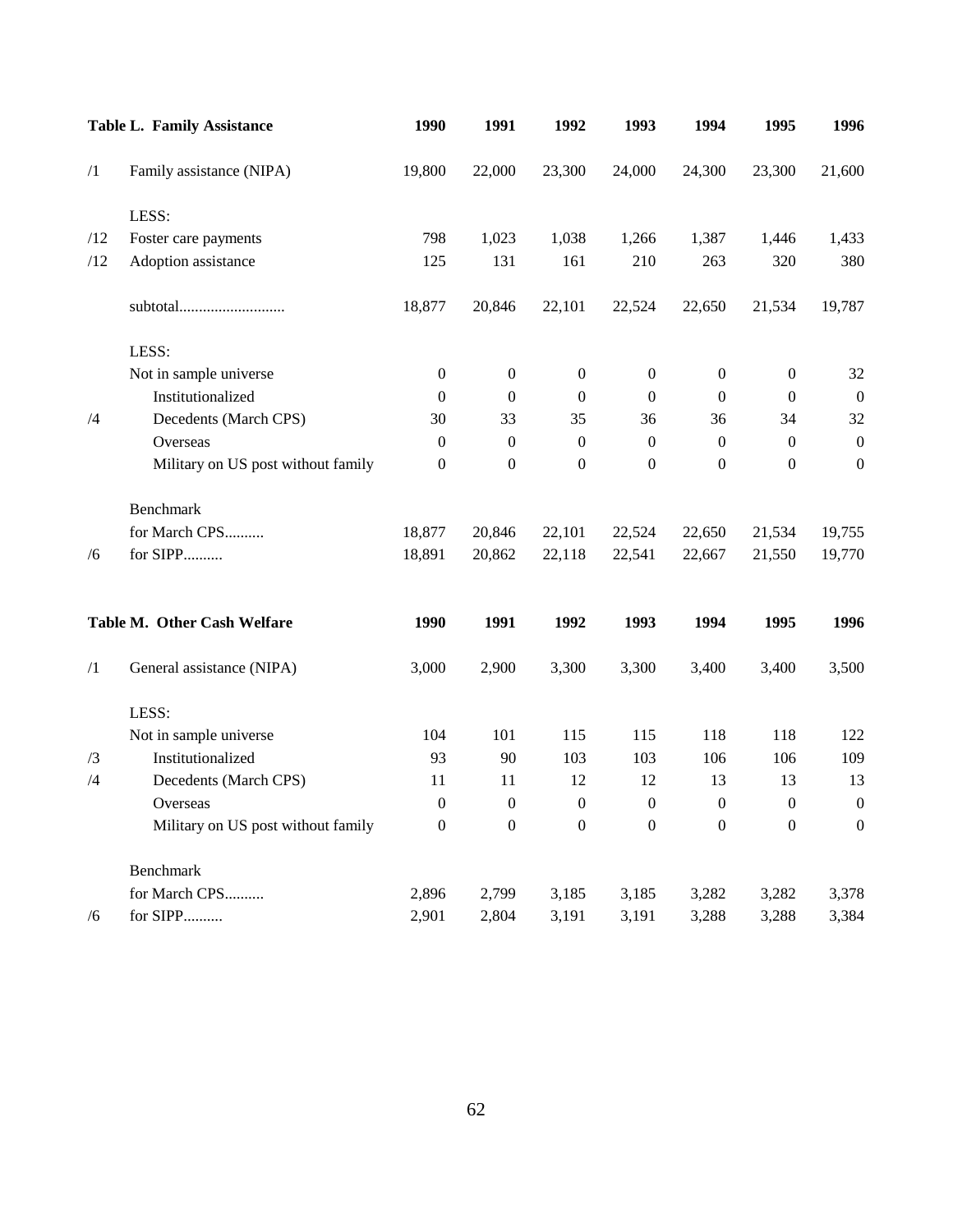|            | <b>Table N. Unemployment Compensation</b> | 1990         | 1991         | 1992             | 1993             | 1994             | 1995             | 1996             |
|------------|-------------------------------------------|--------------|--------------|------------------|------------------|------------------|------------------|------------------|
| $\sqrt{1}$ | Government unemployment insurance         |              |              |                  |                  |                  |                  |                  |
|            | benefits (NIPA)                           | 18,100       | 26,800       | 38,900           | 34,000           | 23,600           | 21,400           | 21,900           |
| $\sqrt{1}$ | Supplemental unemployment (NIPA)          | 571          | 1,020        | 607              | 443              | 219              | 208              | 187              |
|            | subtotal                                  | 18,671       | 27,820       | 39,507           | 34,443           | 23,819           | 21,608           | 22,087           |
|            | LESS:                                     |              |              |                  |                  |                  |                  | <b>LESS</b>      |
|            | Not in sample universe                    | 255          | 380          | 540              | 471              | 326              | 295              | 301              |
|            | Institutionalized                         | $\mathbf{0}$ | $\mathbf{0}$ | $\boldsymbol{0}$ | $\boldsymbol{0}$ | $\boldsymbol{0}$ | $\boldsymbol{0}$ | $\boldsymbol{0}$ |
| /4         | Decedents (March CPS)                     | 50           | 75           | 107              | 93               | 64               | 58               | 60               |
| /5         | Overseas                                  | 85           | 127          | 180              | 157              | 109              | 99               | 100              |
| /3         | Military on post without family           | 119          | 178          | 253              | 220              | 152              | 138              | 141              |
|            | Benchmark                                 |              |              |                  |                  |                  |                  |                  |
|            | for March CPS                             | 17,845       | 26,420       | 38,360           | 33,529           | 23,274           | 21,105           | 21,599           |
| /6         | for SIPP                                  | 17,869       | 26,456       | 38,411           | 33,574           | 23,305           | 21,132           | 21,627           |
|            | Table O. Worker Compensation              | 1990         | 1991         | 1992             | 1993             | 1994             | 1995             | 1996             |
| $\sqrt{1}$ | Worker compensation (NIPA)                | 38,821       | 42,803       | 44,100           | 46,417           | 46,147           | 45,104           | 43,843           |
|            | federal                                   | 1,500        | 1,600        | 1,800            | 1,800            | 1,900            | 1,900            | 1,900            |
|            | state and local                           | 6,900        | 7,600        | 8,400            | 8,900            | 8,600            | 8,700            | 8,900            |
|            | private                                   | 30,421       | 33,603       | 33,900           | 35,717           | 35,647           | 34,504           | 33,043           |
|            | LESS:                                     |              |              |                  |                  |                  |                  |                  |
| /13        | Noncash payments                          | 15,886       | 17,515       | 18,046           | 18,994           | 18,883           | 18,457           | 17,941           |
| /13        | Lump sum payments                         | 8,622        | 9,507        | 9,795            | 10,309           | 10,249           | 10,018           | 9,738            |
|            | PLUS:                                     |              |              |                  |                  |                  |                  |                  |
| $\sqrt{1}$ | <b>Black lung payments</b>                | 1,400        | 1,400        | 1,400            | 1,400            | 1,300            | 1,200            | 1,200            |
|            | subtotal                                  | 15,713       | 17,181       | 17,660           | 18,514           | 18,314           | 17,830           | 17,365           |
|            | LESS:                                     |              |              |                  |                  |                  |                  |                  |
| /13        | Not in sample universe                    | 314          | 344          | 353              | 370              | 366              | 357              | 347              |
|            | Benchmark                                 |              |              |                  |                  |                  |                  |                  |
|            | for March CPS                             | 15,399       | 16,838       | 17,306           | 18,144           | 17,948           | 17,473           | 17,018           |
|            | for SIPP                                  | 15,399       | 16,838       | 17,306           | 18,144           | 17,948           | 17,473           | 17,018           |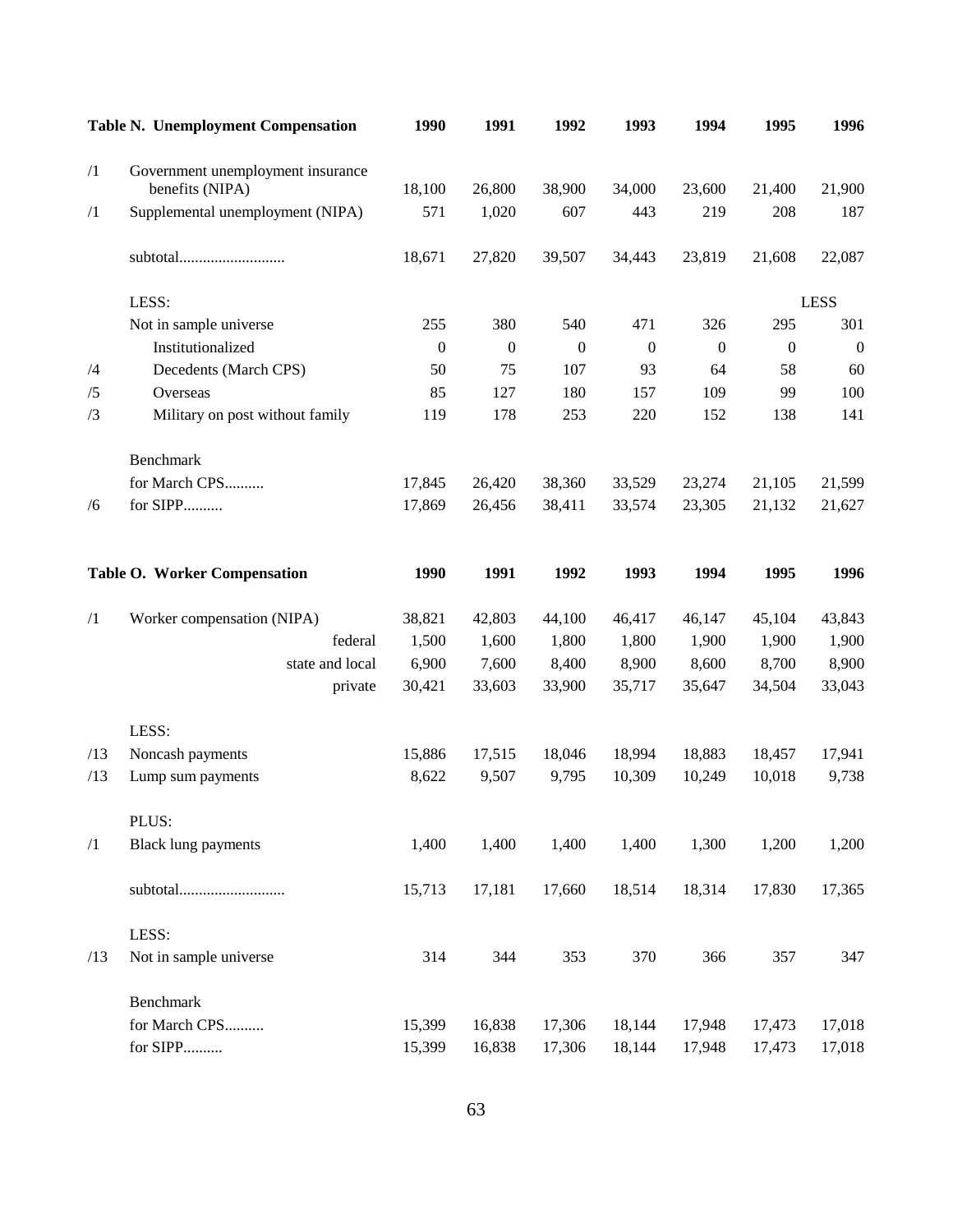|            | <b>Table P. Veterans' Payments</b>                              | 1990             | 1991             | 1992             | 1993             | 1994             | 1995             | 1996             |
|------------|-----------------------------------------------------------------|------------------|------------------|------------------|------------------|------------------|------------------|------------------|
| $\sqrt{1}$ | Veterans benefits (NIPA)                                        | 15,800           | 16,200           | 16,700           | 17,500           | 17,900           | 18,600           | 19,300           |
|            | LESS:                                                           |                  |                  |                  |                  |                  |                  |                  |
| /10        | Lump sum payments                                               | 125              | 128              | 132              | 138              | 141              | 147              | 152              |
|            | subtotal                                                        | 15,675           | 16,072           | 16,568           | 17,362           | 17,759           | 18,453           | 19,148           |
|            | LESS:                                                           |                  |                  |                  |                  |                  |                  |                  |
|            | Not in sample universe                                          | 1,198            | 1,228            | 1,266            | 1,326            | 1,357            | 1,410            | 1,463            |
| /3         | Institutionalized                                               | 923              | 947              | 976              | 1,023            | 1,046            | 1,087            | 1,128            |
| /4         | Decedents (March CPS)                                           | 274              | 281              | 290              | 304              | 311              | 323              | 335              |
|            | Overseas                                                        | $\boldsymbol{0}$ | $\boldsymbol{0}$ | $\boldsymbol{0}$ | $\boldsymbol{0}$ | $\mathbf{0}$     | $\boldsymbol{0}$ | $\boldsymbol{0}$ |
|            | Military on US post without family                              | $\boldsymbol{0}$ | $\boldsymbol{0}$ | $\boldsymbol{0}$ | $\boldsymbol{0}$ | $\boldsymbol{0}$ | $\boldsymbol{0}$ | $\boldsymbol{0}$ |
|            | Benchmark                                                       |                  |                  |                  |                  |                  |                  |                  |
|            | for March CPS                                                   | 14,478           | 14,844           | 15,302           | 16,035           | 16,402           | 17,043           | 17,685           |
| /6         | for SIPP                                                        | 14,608           | 14,978           | 15,440           | 16,180           | 16,550           | 17,197           | 17,844           |
|            |                                                                 |                  |                  |                  |                  |                  |                  |                  |
|            | <b>Table Q. Private Pensions</b>                                | 1990             | 1991             | 1992             | 1993             | 1994             | 1995             | 1996             |
| $\sqrt{1}$ | Pension and profit-sharing benefits<br>(NIPA)                   | 139,852          | 147,576          | 160,165          |                  |                  |                  | 205,099          |
|            |                                                                 |                  |                  |                  | 161,351          | 165,434          | 186,729          |                  |
|            | LESS:                                                           |                  |                  |                  |                  |                  |                  |                  |
| /14        | Lump sum payments (benefits from<br>defined contribution plans) | 68,131           | 69,729           | 78,367           | 79,705           | 82,055           | 92,618           | 101,729          |
|            | subtotal                                                        | 71,721           | 77,847           | 81,798           | 81,646           | 83,379           | 94,111           | 103,370          |
|            | LESS:                                                           |                  |                  |                  |                  |                  |                  |                  |
|            | Not in sample universe                                          | 3,636            | 3,947            | 4,147            | 4,139            | 4,227            | 4,771            | 5,241            |
| /3         | Institutionalized                                               | 853              | 926              | 973              | 972              | 992              | 1,120            | 1,230            |
| /4         | Decedents (March CPS)                                           | 1,714            | 1,861            | 1,955            | 1,951            | 1,993            | 2,249            | 2,471            |
| /15        | Overseas                                                        | 1,069            | 1,160            | 1,219            | 1,217            | 1,242            | 1,402            | 1,540            |
|            | Military on US post without family                              | $\boldsymbol{0}$ | $\boldsymbol{0}$ | $\mathbf{0}$     | $\boldsymbol{0}$ | $\mathbf{0}$     | $\boldsymbol{0}$ | $\overline{0}$   |
|            | Benchmark                                                       |                  |                  |                  |                  |                  |                  |                  |
|            | for March CPS                                                   | 68,084           | 73,900           | 77,651           | 77,507           | 79,151           | 89,340           | 98,129           |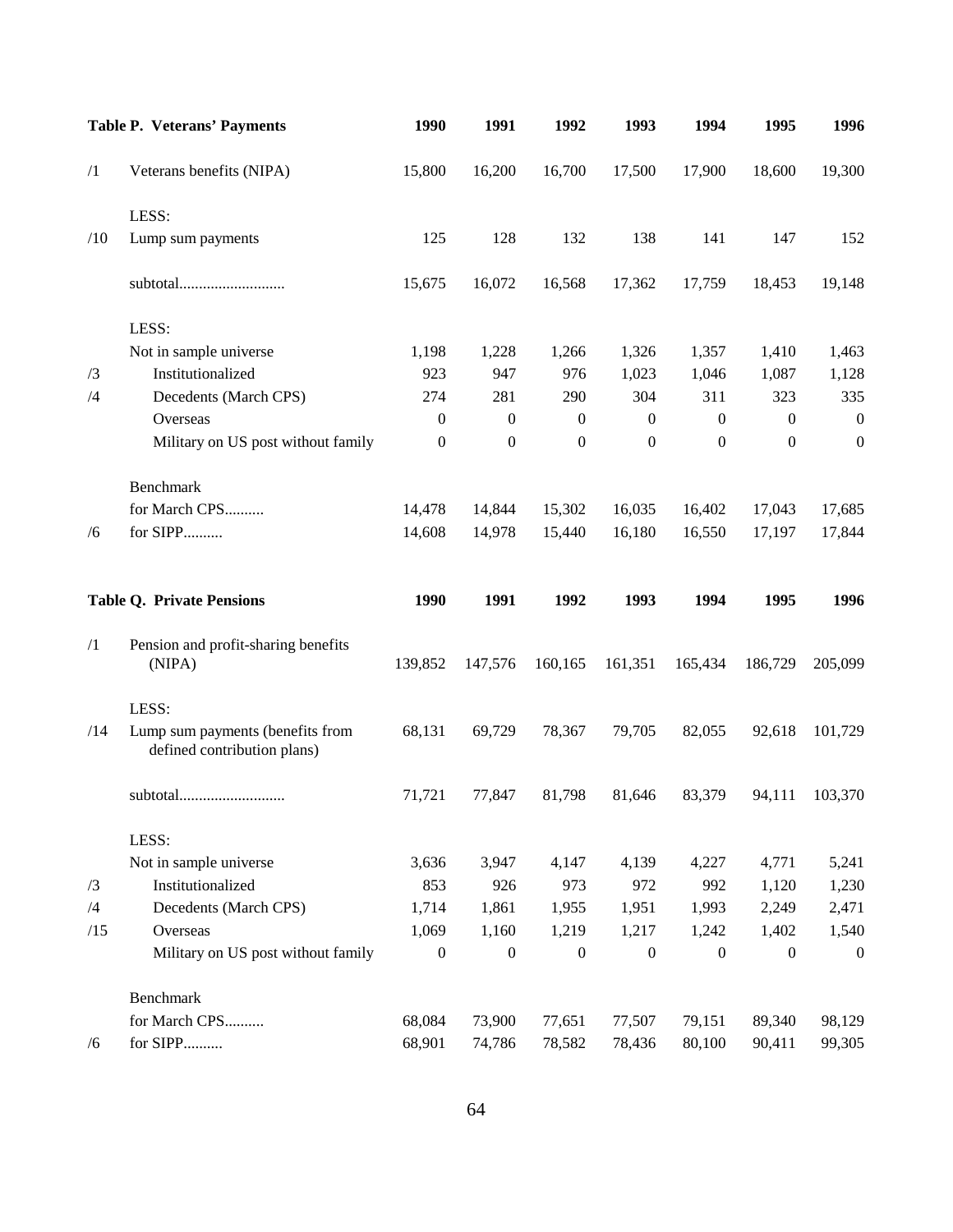|            | <b>Table R. Federal Employee Pensions</b>       | 1990             | 1991             | 1992             | 1993             | 1994             | 1995             | 1996             |
|------------|-------------------------------------------------|------------------|------------------|------------------|------------------|------------------|------------------|------------------|
| $\sqrt{1}$ | Federal employee retirement, civilian<br>(NIPA) | 31,800           | 33,700           | 34,200           | 35,700           | 37,200           | 39,100           | 40,400           |
|            | LESS:                                           |                  |                  |                  |                  |                  |                  |                  |
| /16        | Lump sum payments                               | 241              | 255              | 259              | 270              | 282              | 296              | 306              |
|            | subtotal                                        | 31,559           | 33,445           | 33,941           | 35,430           | 36,918           | 38,804           | 40,094           |
|            | LESS:                                           |                  |                  |                  |                  |                  |                  |                  |
|            | Not in sample universe                          | 1,234            | 1,308            | 1,327            | 1,385            | 1,444            | 1,517            | 1,568            |
| /3         | Institutionalized                               | 376              | 398              | 404              | 422              | 439              | 462              | 477              |
| /4         | Decedents (March CPS)                           | 858              | 910              | 923              | 964              | 1,004            | 1,055            | 1,091            |
|            | Overseas                                        | $\boldsymbol{0}$ | $\boldsymbol{0}$ | $\boldsymbol{0}$ | $\boldsymbol{0}$ | $\boldsymbol{0}$ | $\boldsymbol{0}$ | $\boldsymbol{0}$ |
|            | Military on US post without family              | $\boldsymbol{0}$ | $\boldsymbol{0}$ | $\overline{0}$   | $\mathbf{0}$     | $\boldsymbol{0}$ | $\boldsymbol{0}$ | $\mathbf{0}$     |
|            | Benchmark                                       |                  |                  |                  |                  |                  |                  |                  |
|            | for March CPS                                   | 30,325           | 32,137           | 32,614           | 34,044           | 35,475           | 37,287           | 38,526           |
| /6         | for SIPP                                        | 30,734           | 32,570           | 33,053           | 34,503           | 35,953           | 37,789           | 39,046           |
|            | <b>Table S. Military Retirement</b>             | 1990             | 1991             | 1992             | 1993             | 1994             | 1995             | 1996             |
| $\sqrt{1}$ | Federal employee retirement, military<br>(NIPA) | 22,100           | 23,800           | 25,100           | 26,100           | 27,000           | 28,100           | 29,200           |
|            | LESS:                                           |                  |                  |                  |                  |                  |                  |                  |
| /17        | Lump sum payments                               | 168              | 181              | 191              | 198              | 205              | 214              | 222              |
|            | subtotal                                        | 21,932           | 23,619           | 24,909           | 25,902           | 26,795           | 27,886           | 28,978           |
|            | LESS:                                           |                  |                  |                  |                  |                  |                  |                  |
|            |                                                 |                  |                  |                  |                  |                  |                  |                  |
|            | Not in sample universe                          | 623              | 671              | 707              | 736              | 761              | 792              | 823              |
| /3         | Institutionalized                               | 261              | 281              | 296              | 308              | 319              | 332              | 345              |
| /4         | Decedents (March CPS)                           | 362              | 390              | 411              | 427              | 442              | 460              | 478              |
|            | Overseas                                        | $\boldsymbol{0}$ | $\boldsymbol{0}$ | $\boldsymbol{0}$ | $\boldsymbol{0}$ | $\mathbf{0}$     | $\boldsymbol{0}$ | $\boldsymbol{0}$ |
|            | Military on US post without family              | $\boldsymbol{0}$ | $\boldsymbol{0}$ | $\boldsymbol{0}$ | $\boldsymbol{0}$ | $\boldsymbol{0}$ | $\boldsymbol{0}$ | $\boldsymbol{0}$ |
|            | Benchmark                                       |                  |                  |                  |                  |                  |                  |                  |
|            | for March CPS                                   | 21,309           | 22,948           | 24,202           | 25,166           | 26,034           | 27,094           | 28,155           |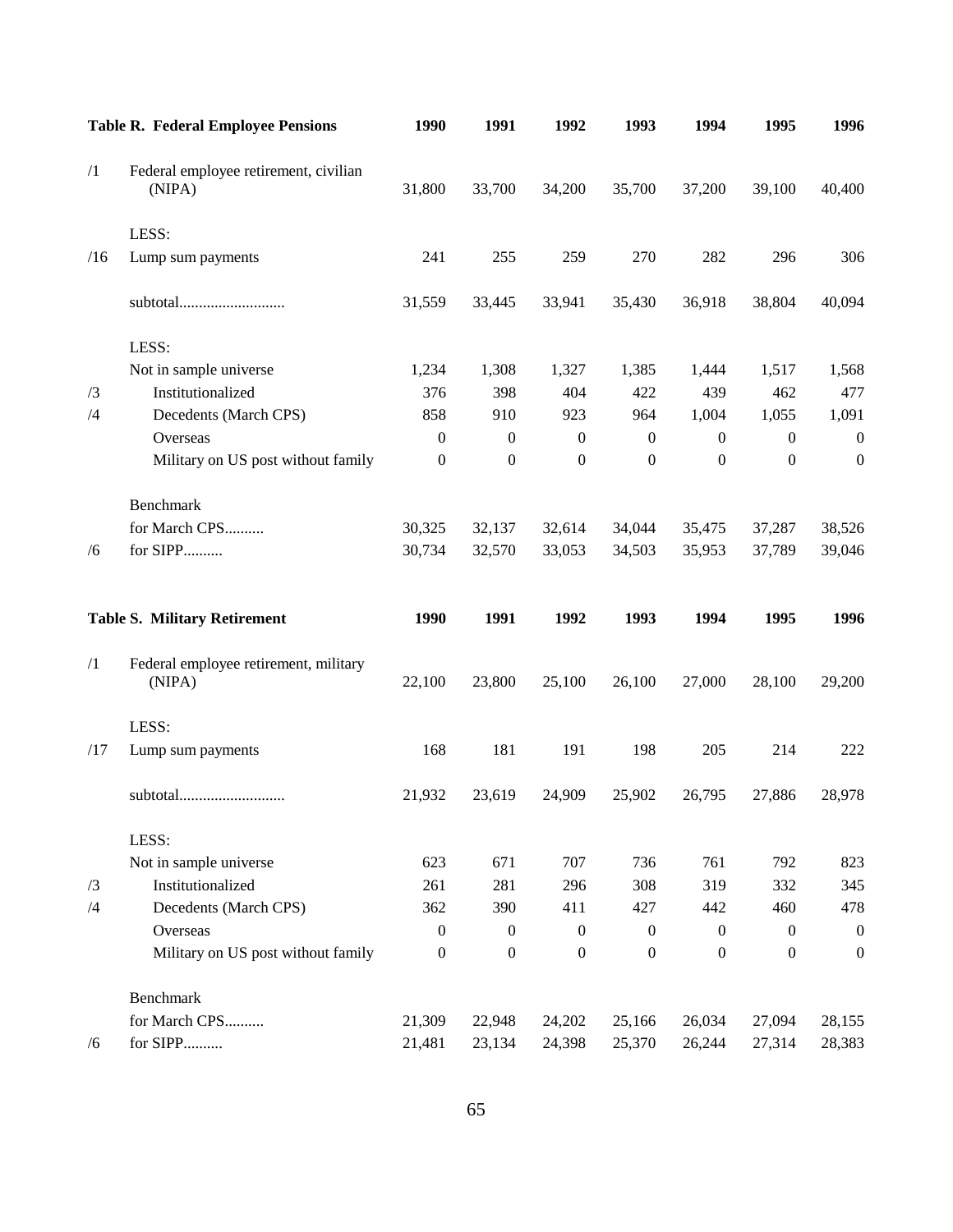|            | <b>Table T. State and Local pensions</b>      | 1990     | 1991     | 1992           | 1993             | 1994     | 1995     | 1996     |
|------------|-----------------------------------------------|----------|----------|----------------|------------------|----------|----------|----------|
| $\sqrt{1}$ | State and local employee retirement<br>(NIPA) | 40,600   | 44,700   | 49,600         | 54,800           | 60,300   | 66,500   | 71,700   |
|            | LESS:                                         |          |          |                |                  |          |          |          |
| /18        | Lump sum payments (withdrawals)               | 2,435    | 2,601    | 2,440          | 2,535            | 3,026    | 2,655    | 3,343    |
|            | subtotal                                      | 38,165   | 42,099   | 47,160         | 52,265           | 57,274   | 63,845   | 68,357   |
|            | LESS:                                         |          |          |                |                  |          |          |          |
|            | Not in sample universe                        | 1,469    | 1,621    | 1,816          | 2,012            | 2,205    | 2,458    | 2,632    |
| /3         | Institutionalized                             | 454      | 501      | 561            | 622              | 682      | 760      | 813      |
| /4         | Decedents (March CPS)                         | 801      | 884      | 990            | 1,098            | 1,203    | 1,341    | 1,435    |
| /19        | Overseas                                      | 214      | 236      | 264            | 293              | 321      | 358      | 383      |
|            | Military on US post without family            | $\theta$ | $\Omega$ | $\overline{0}$ | $\boldsymbol{0}$ | $\Omega$ | $\Omega$ | $\theta$ |
|            | Benchmark                                     |          |          |                |                  |          |          |          |
|            | for March CPS                                 | 36,696   | 40,478   | 45,344         | 50,253           | 55,069   | 61,387   | 65,725   |
| /6         | for SIPP                                      | 37,077   | 40,899   | 45,816         | 50,775           | 55,642   | 62,025   | 66,409   |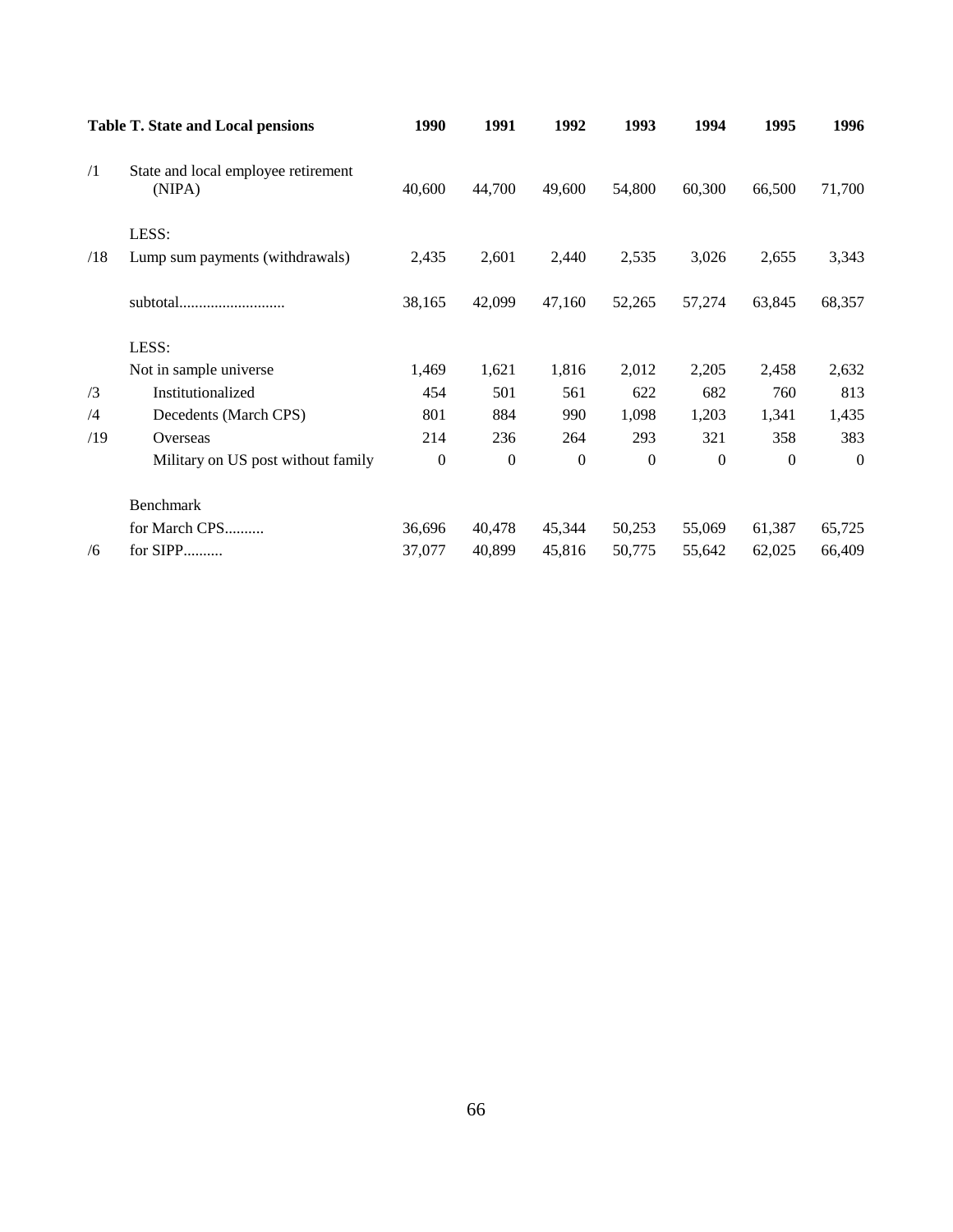### **Footnotes**

- /1 National Income and Product Accounts, Tables 1.15, 2.1, 3.12, 6.3C, 6.11C, 8.8, 8.13, 8.16, 8.18, 8.19, 8.21, 8.22
- /2 Thae Park, BEA
- /3 ratio from the 1990 Decennial Census
- /4 ratio from Monte Carlo simulation (includes January through mid-March)
- /5 State Personal Income Estimates, BEA, Survey of Current Business, October 1998
- /6 Benchmark for SIPP retains two-thirds of 12-month decedent income
- /7 Willy Abney, BEA
- /8 Thae Park, BEA; Federal Reserve Board Z1 Tables L121-L122, L206, L214
- /9 nonzero; approximately equal to income of Military on US post without family
- /10 ratio from Statistical Abstract of the United States: 1998
- /11 ratio from Table H.
- /12 Joanne Buenzli, BEA
- /13 ratio from Coder (1996)
- /14 ratio from Private Pension Plan Bulletin, Spring 1998
- /15 ratio of OASDI received in foreign countries or US territories, Social Security Bulletin Annual Statistical Supplement, 1997
- /16 Office of Personnel Management
- /17 ratio from Table R.
- /18 Donna Hirsch, Bureau of the Census
- /19 ratio of OASDI received in foreign countries, Social Security Bulletin Annual Statistical Supplement, 1997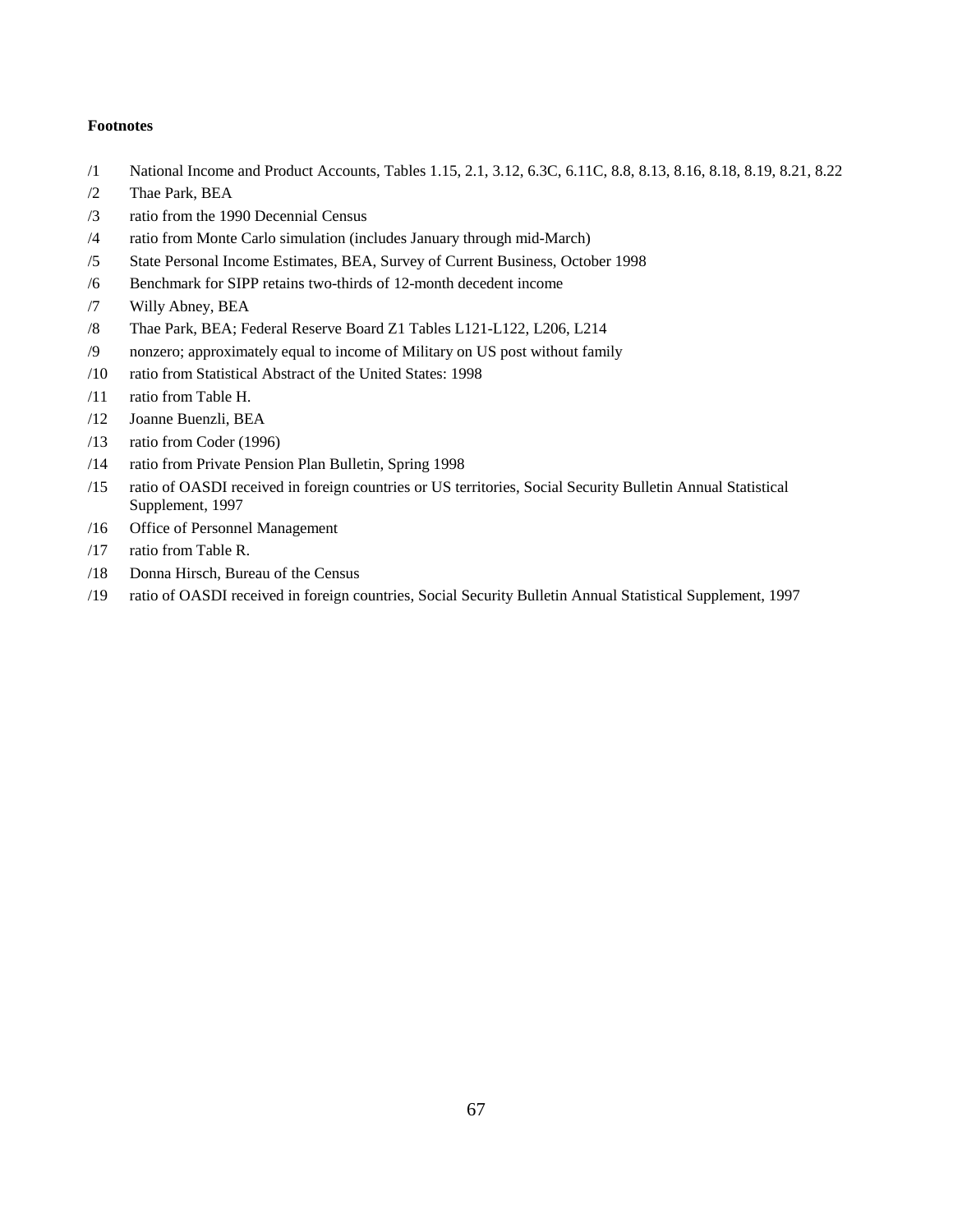## **Appendix II: Components of the Aggregates**

### **March CPS**

Although not listed here for every category, aggregates include income appearing in Other Income.

### Wages and Salary

wages and salary (includes self-employment, incorporated)

### Self-employment

non-farm self-employment farm self-employment

### Interest

interest

Dividends dividends

Rent and Royalties rent (includes royalties)

Estates and Trusts survivor income, regular payments from estates and trusts

Social Security social security

## Railroad Retirement

railroad retirement railroad retirement disability railroad retirement survivor pension

### Supplemental Security Income ssi

Aid for Families with Dependent Children (AFDC) (includes Temporary Assistance for Needy Families, TANF) afdc both afdc and other public assistance

### Other Cash Welfare other public assistance

Unemployment Compensation unemployment compensation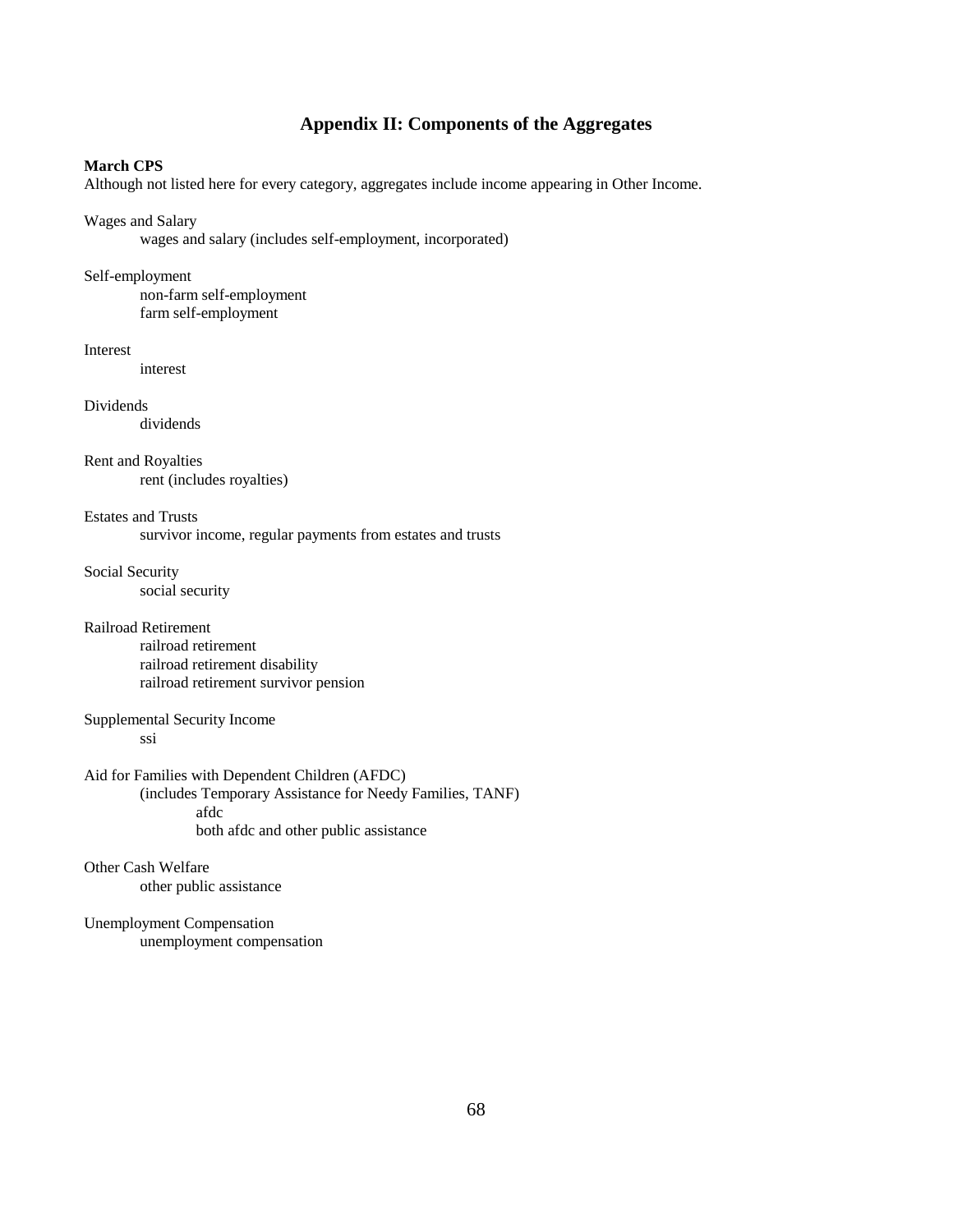# Worker's Compensation

worker's compensation disability, worker's compensation state disability payments (worker's compensation) black lung miner's disability worker's compensation survivor black lung survivor pension

## Veterans' Payments

veterans' benefits

# Private Pensions

upper bound:

company or union survivor pension retirement income, company or union pension company or union disability other income, private pension survivor income, other or don't know retirement income, regular payments from Keogh or 401(k) accounts retirement income, other sources including IRA, Keogh or don't know disability income, other or don't know

### lower bound:

company or union survivor pension retirement income, company or union pension company or union disability other income, private pension

#### Federal Employee Pensions

retirement income, federal government retirement federal government disability survivor income, federal government

# Military Retirement

retirement income, military retirement military retirement disability military retirement survivor pension

## State and Local Government Employee Pensions

retirement income, state and local government retirement state and local government employee disability state and local government employee survivor pension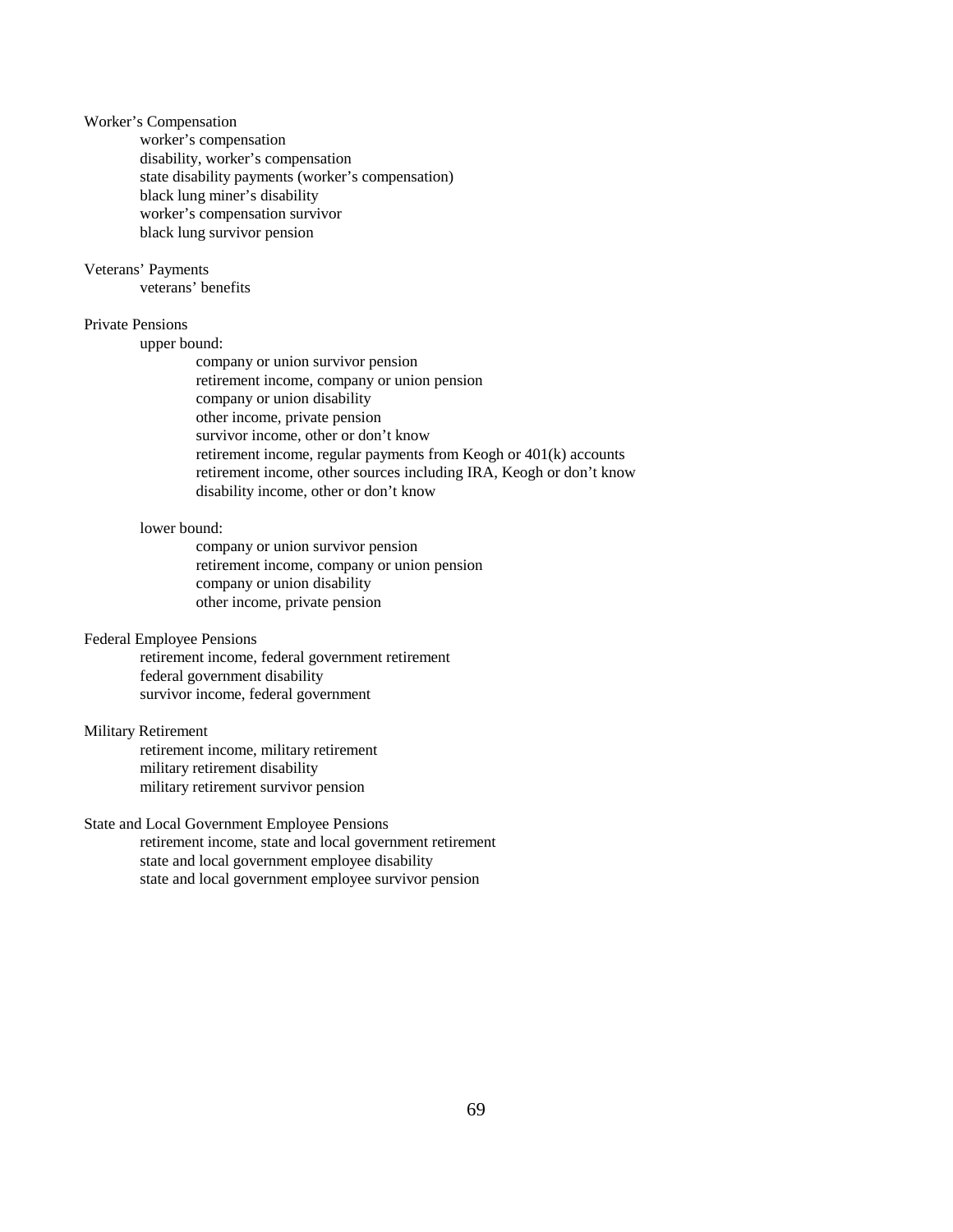# **SIPP**

A \* denotes that the income type is new to the 1996 Panel.

Wages and Salary

job income (including self-employed, incorporated) moonlighting \* severance pay \* national guard or reserve pay incidental or casual earnings

Self-employment

business income (excluding self-employed incorporated)

#### Interest

from the following sources: own checking account joint checking account own savings account joint savings account own money market deposit account joint money market deposit account own certificate of deposit joint certificate of deposit own municipal or corporate bonds joint municipal or corporate bonds own U.S. government securities joint U.S. government securities

#### Dividends

from the following sources: own mutual funds joint mutual funds credited against margin account or reinvested into own mutual fund credited against margin account or reinvested into joint mutual fund own stocks jointly owned stocks credited against margin account or reinvested into own stocks credited against margin account or reinvested into joint stocks

### Rent and Royalties

from the following sources:

property owned jointly with spouse property owned jointly with other property owned entirely in own name mortgage owned jointly with spouse mortgage owned entirely in own name royalties other financial investments roomers or boarders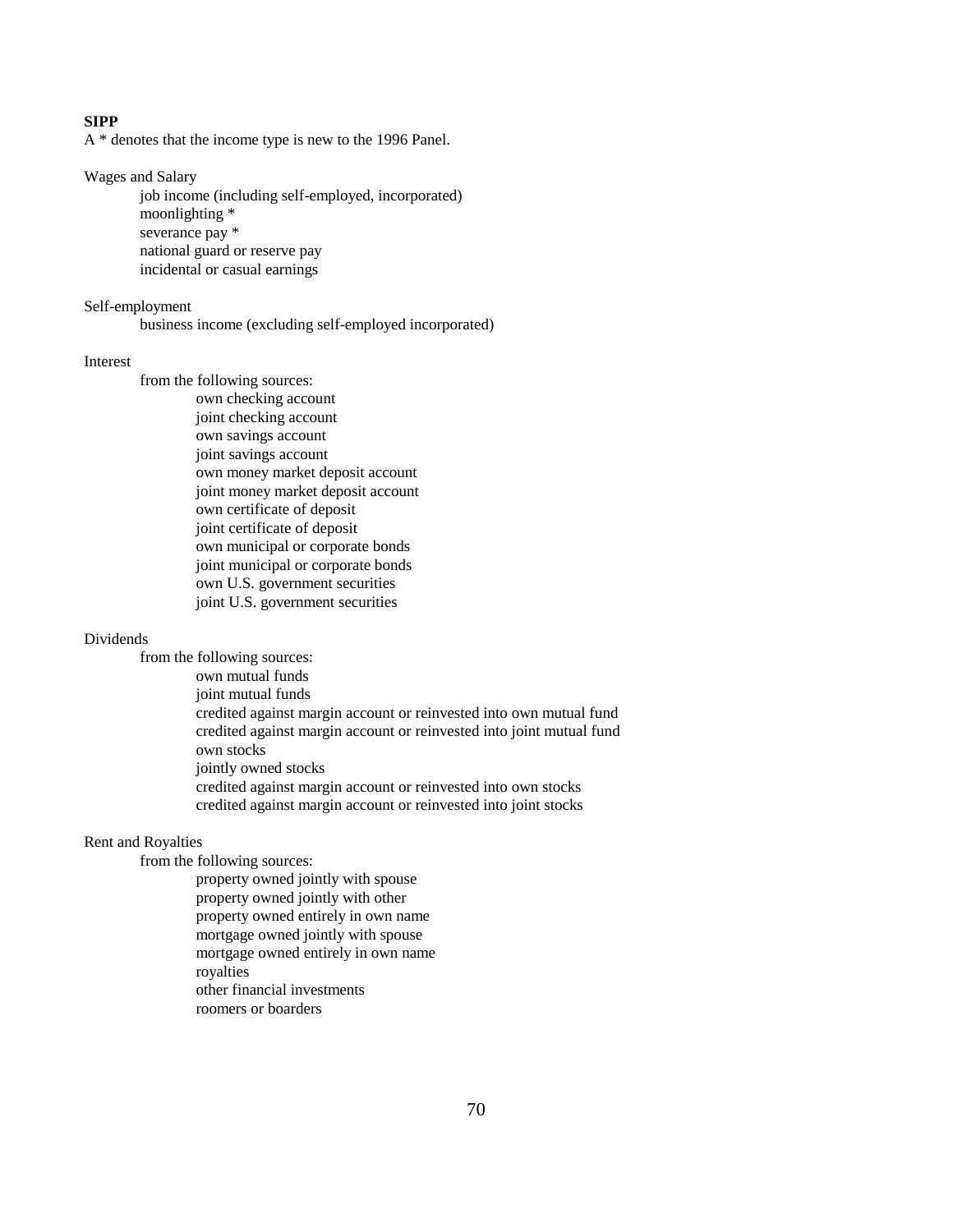Social Security social security social security, child payments Railroad Retirement railroad retirement Supplemental Security Income state ssi federal ssi federal ssi, child payments Aid for Families with Dependent Children (AFDC) afdc Other Cash Welfare general assistance or general relief other welfare Unemployment Compensation state unemployment compensation supplemental unemployment benefits other unemployment compensation Worker's Compensation black lung payments workers compensation Veterans' Benefits veteran compensation the gi bill department of veterans affairs educational assistance Private Pensions company or union pension Federal Employee Pensions federal civil service pension Military Retirement national guard reserve forces retirement military retirement State and Local Employee Pensions state government pension local government pension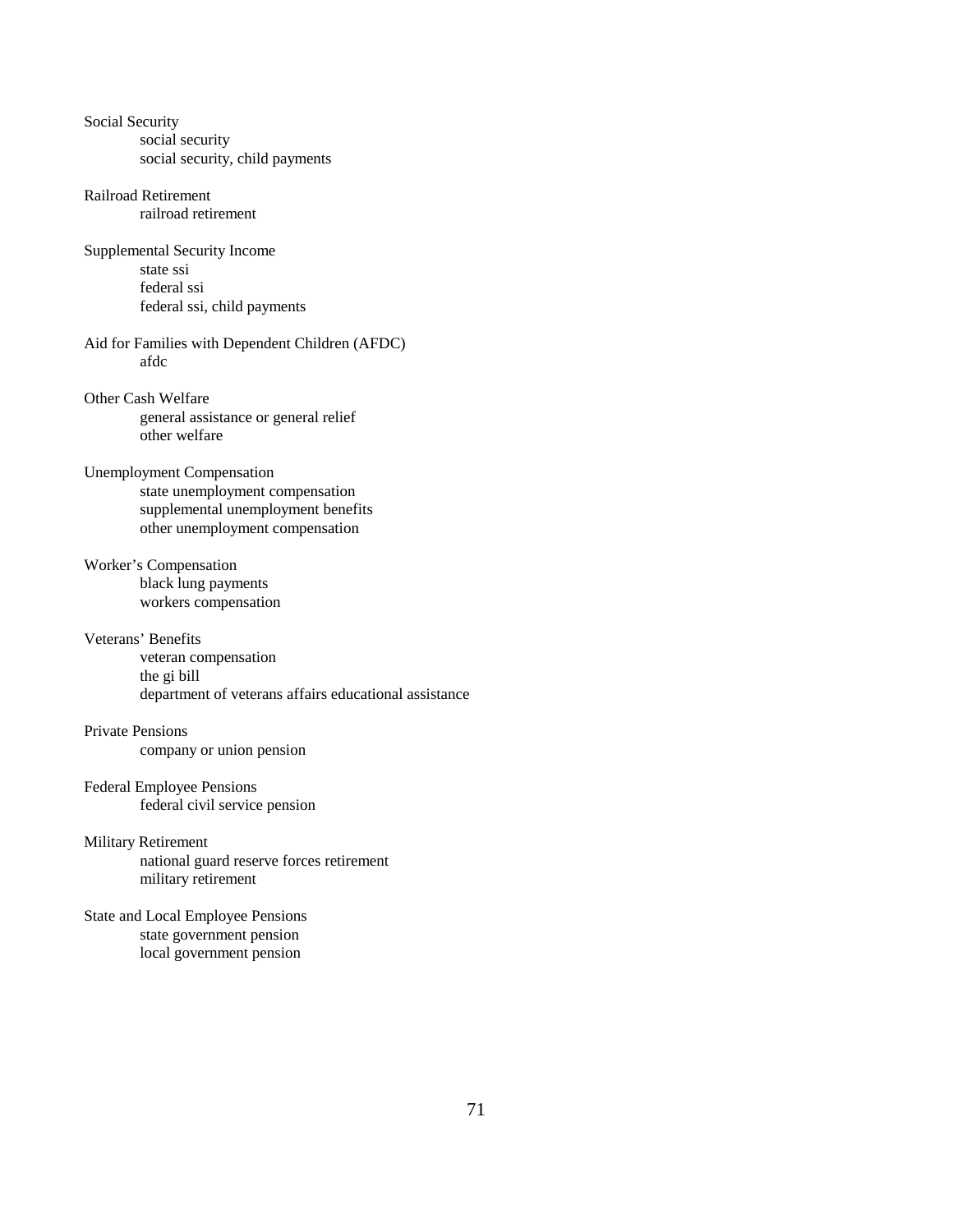# **Appendix III: A Note on SIPP Calculation Methods**

The complex design of the SIPP warrants a description of the methodology for calculating calendar-year estimates of aggregate income and number of recipients. See Table III-A. The 1996 Panel begins with interviews of Rotation Group 1 in April 1996, gathering information about this group for the reference period December 1995 through March 1996. Each month following, another of the four rotation groups completes interviews about income and program status during the previous four months.

Calculating calendar-year aggregate income poses a difficulty because some rotation groups lack data for certain calendar months. But because each rotation group is in itself a random sample, one can adjust the weights of the respondents for whom data exists to represent the whole population in such months. For example, only three rotation groups have data for February 1996. Multiplying the February weights of the respondents in these three rotation groups by four-thirds accounts for the rotation group that is missing. Applying this procedure to months lacking rotation groups and discarding data on months outside of 1996 assures that only dollars received in 1996 appear in the aggregate.

Alternatively, one could simply sum the total income from each of the 3 waves, ignoring the fact the some months fall outside the calendar year. For all of the 16 income categories, this 3-wave-sum falls within 1 percent of the calendar year aggregate in 1996. This fact and consistency with the recipient count justify using the 3-wave sum in the analysis for all years.

Counting the number of income recipients is perhaps more complex. The average number of recipients per month during 1996 would result from simply adjusting the weights as described above, summing the number of recipients in each reference month of each wave, and dividing the sum by twelve. However, the SIPP recipient count should be compatible with the March CPS. The March CPS recipient count is the number of people *who were ever a recipient* during the calendar year.

Calculating the number of people ever a recipient during 1996 from the SIPP proceeds as follows. First, link the three waves of data on individual respondents, keeping only those who remain in the panel in Wave 3 (each wave's weights are adjusted to account for attrition). Then apply the weight of Wave 3's fourth reference month to all of the Wave 3 respondents who received income during any reference month in any of the three waves. Allowing recipiency in months outside of 1996 into the count may cause a slight bias, but in an unknown direction because recipiency may be either more or less common in the 1995 and 1997 months relative to calendar year 1996. However, this method assures the consideration of an entire twelve month period.

The March CPS is weighted to the population in March following the reference year. Here, weighting SIPP aggregate income to the current month's population and the number of recipients to the population in November 1996 through February 1997 may slightly understate the aggregates and number of recipients relative to the March CPS figures. This possible understatement further motivates using a "March CPS lookalike" file.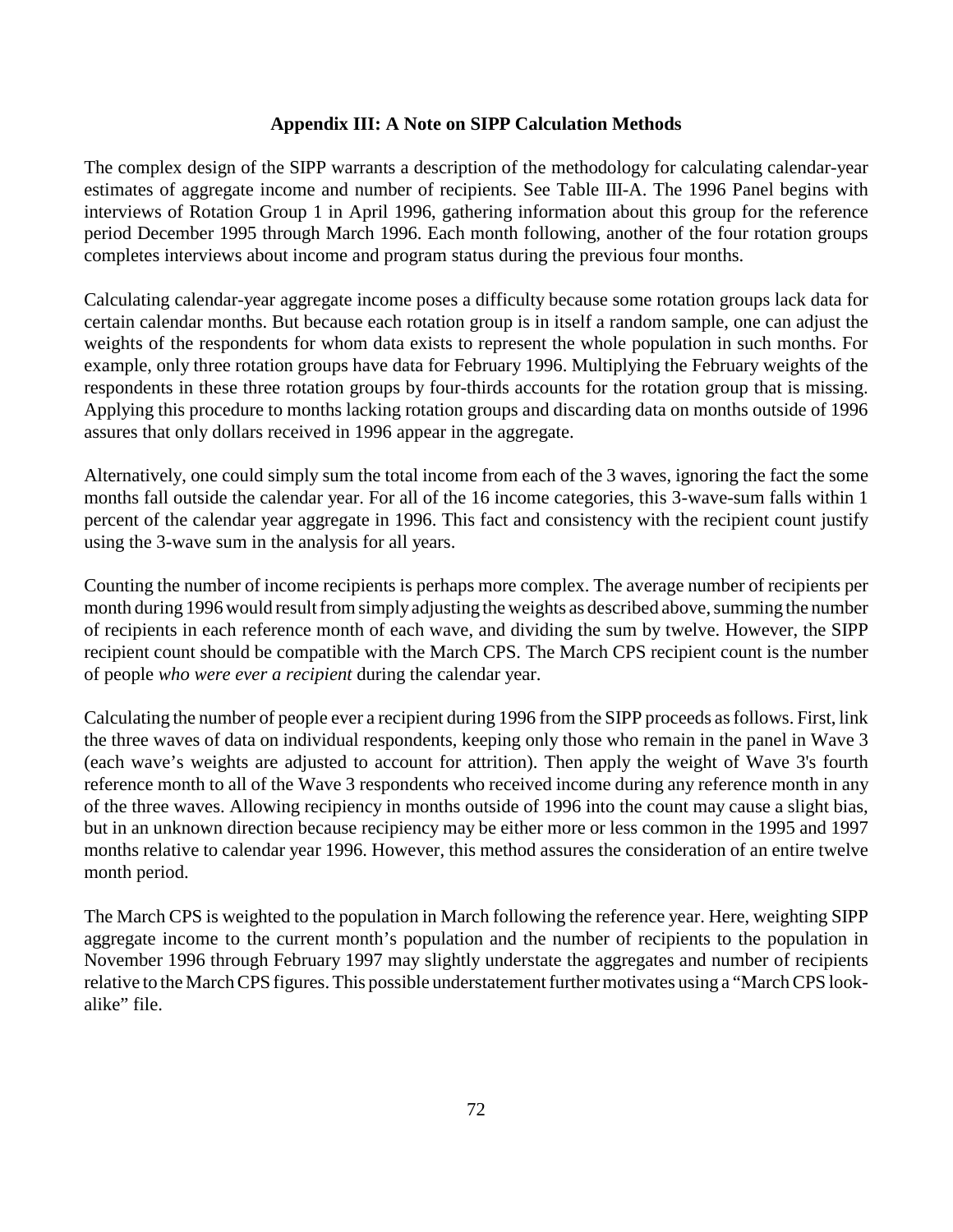For wages, Coder and Scoon-Rogers (1996) find the "sum-of-waves" method produces an aggregate 5.6 percent lower than that derived from a file constructed to resemble the March CPS. However, for most income sources, the difference is less than 5 percent, and total non-wage income is 2.8 percent higher by the sum-of-waves method.

|                                                                   | Table III-A: Reference Months of Rotation Groups in the SIPP 1996 Panel |                  |                |                |                                  |                |                   |                |                |                            |                |                |                |                |         |  |
|-------------------------------------------------------------------|-------------------------------------------------------------------------|------------------|----------------|----------------|----------------------------------|----------------|-------------------|----------------|----------------|----------------------------|----------------|----------------|----------------|----------------|---------|--|
|                                                                   | 1995                                                                    | 1996             |                |                |                                  |                |                   |                |                |                            |                |                | 1997           |                |         |  |
|                                                                   | Dec                                                                     | Jan              |                | Feb Mar        |                                  |                |                   |                |                | Apr May June July Aug Sept |                | Oct Nov Dec    |                |                | Jan Feb |  |
| Wave 1                                                            |                                                                         |                  |                |                |                                  |                |                   |                |                |                            |                |                |                |                |         |  |
| Rotation 1                                                        | $\mathbf{1}$                                                            | $\mathbf{2}$     | $\mathfrak{Z}$ | $\overline{4}$ |                                  |                |                   |                |                |                            |                |                |                |                |         |  |
| $\overline{2}$                                                    |                                                                         | $\mathbf{1}$     | $\overline{2}$ | $\overline{3}$ | $\overline{4}$                   |                |                   |                |                |                            |                |                |                |                |         |  |
| 3                                                                 |                                                                         |                  | $\mathbf{1}$   |                | $\overline{2}$<br>3 <sup>1</sup> | $\overline{4}$ |                   |                |                |                            |                |                |                |                |         |  |
|                                                                   |                                                                         |                  |                | $\mathbf{1}$   | $\overline{2}$                   | $\overline{3}$ | $\overline{4}$    |                |                |                            |                |                |                |                |         |  |
| $\overline{4}$                                                    |                                                                         |                  |                |                |                                  |                |                   |                |                |                            |                |                |                |                |         |  |
| Wave 2                                                            |                                                                         |                  |                |                |                                  |                |                   |                |                |                            |                |                |                |                |         |  |
| Rotation 1                                                        |                                                                         |                  |                |                | $\mathbf{1}$                     | $\overline{2}$ | 3                 | $\overline{4}$ |                |                            |                |                |                |                |         |  |
| $\overline{c}$                                                    |                                                                         |                  |                |                |                                  | $\mathbf{1}$   | $\overline{2}$    | 3              | $\overline{4}$ |                            |                |                |                |                |         |  |
| 3                                                                 |                                                                         |                  |                |                |                                  |                | $\mathbf{1}$      | $\overline{2}$ | 3              | $\overline{4}$             |                |                |                |                |         |  |
| $\overline{4}$                                                    |                                                                         |                  |                |                |                                  |                |                   | $\mathbf{1}$   | $\overline{2}$ | 3                          | $\overline{4}$ |                |                |                |         |  |
|                                                                   |                                                                         |                  |                |                |                                  |                |                   |                |                |                            |                |                |                |                |         |  |
| Wave 3                                                            |                                                                         |                  |                |                |                                  |                |                   |                |                |                            |                |                |                |                |         |  |
| Rotation 1                                                        |                                                                         |                  |                |                |                                  |                |                   |                | $\mathbf{1}$   | $\overline{2}$             | $\overline{3}$ | $\overline{4}$ |                |                |         |  |
| $\overline{2}$                                                    |                                                                         |                  |                |                |                                  |                |                   |                |                | $\mathbf{1}$               | $\overline{2}$ | 3              | $\overline{4}$ |                |         |  |
| 3                                                                 |                                                                         |                  |                |                |                                  |                |                   |                |                |                            | $\mathbf{1}$   | $\overline{2}$ | 3              | $\overline{4}$ |         |  |
| 4                                                                 |                                                                         |                  |                |                |                                  |                |                   |                |                |                            |                | 1              | $\overline{2}$ | 3              | 4       |  |
| Weighting factors for calculating calendar-year aggregate income: |                                                                         |                  |                |                |                                  |                |                   |                |                |                            |                |                |                |                |         |  |
|                                                                   | 1995                                                                    | 1996             |                |                |                                  |                |                   |                |                |                            |                |                | 1997           |                |         |  |
|                                                                   | Dec                                                                     | Jan              | Feb            | Mar            |                                  |                | Apr May June July |                |                | Aug Sept                   |                | Oct Nov        | Dec            |                | Jan Feb |  |
|                                                                   |                                                                         | $0.00$ 2.00 1.33 |                | 1.33<br>1.00   |                                  |                |                   |                |                |                            |                |                |                |                | 0.00    |  |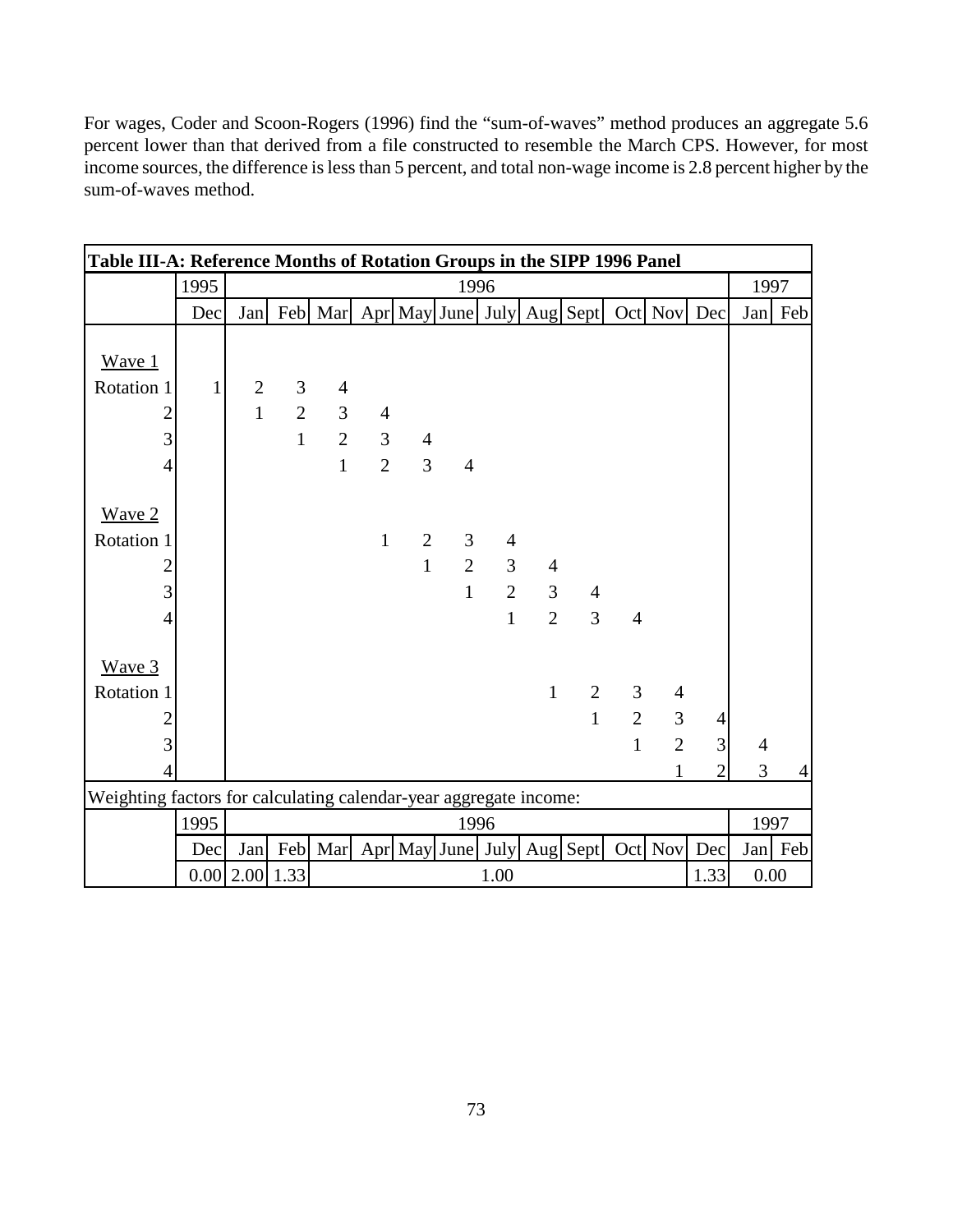# **Bibliography**

Bailey, Wallace K., "State Personal Income, Revised Estimates for 1982-97," *Survey of Current Business*, October 1998.

Coder, John, "Comparisons of Alternative Annual Estimates of Wage and Salary Income from SIPP," memorandum for Gordon Green, Assistant Division Chief, Population Division, Bureau of the Census, March 29, 1988.

Coder, John, unpublished notes to Coder and Scoon-Rogers, 1996.

Coder, John and Scoon-Rogers, Lydia, "Evaluating the Quality of Income Data Collected in the Annual Supplement to the March Current Population Survey and the Survey of Income And Program Participation," Housing and Household Economic Statistics Division, Bureau of the Census, July 1996.

Federal Reserve Board, *Flow of Funds Accounts of the United States*, September 15, 1999.

Internal Revenue Service, Statistics of Income 1990-1996, *Individual Income Tax Returns*, Publication 1304, Washington DC, 1993-1998.

Moore, Jeffrey C., Stinson, Linda L, and Welniak, Edward J., "Income Measurement Error in Surveys: A Review," Statistical Research Division, Bureau of the Census, 1999.

Nelson, Charles, "Adjusting Imputed Interest Amounts Based on Results of the CPS-IRS Exact Match," memorandum for John Coder, Chief, Income Statistics Branch, Population Division, Bureau of the Census, February 7, 1985.

Park, Thae S., "Comparison of BEA Estimates of Personal Income and IRS Estimates of Adjusted Gross Income," *Survey of Current Business*, November 1997.

Park, Thae S., "Total Private Pension Benefits Payments, 1950-1988," *Trends in Pensions 1992*, John A. Turner and Daniel J. Beller (eds.), Washington DC, U.S. Government Printing Office, 1992.

Seskin, Eugene P., "Annual Revision of the National Income and Product Accounts," *Survey of Current Business*, August 1998.

Seskin, Eugene P., "Improved Estimates of the National Income and Product Accounts for 1959-98, Results of the Comprehensive Revision," *Survey of Current Business*, December 1999.

U.S. Bureau of the Census, *Statistical Abstract of the United States: 1998 (118th edition)*, Washington DC, 1998.